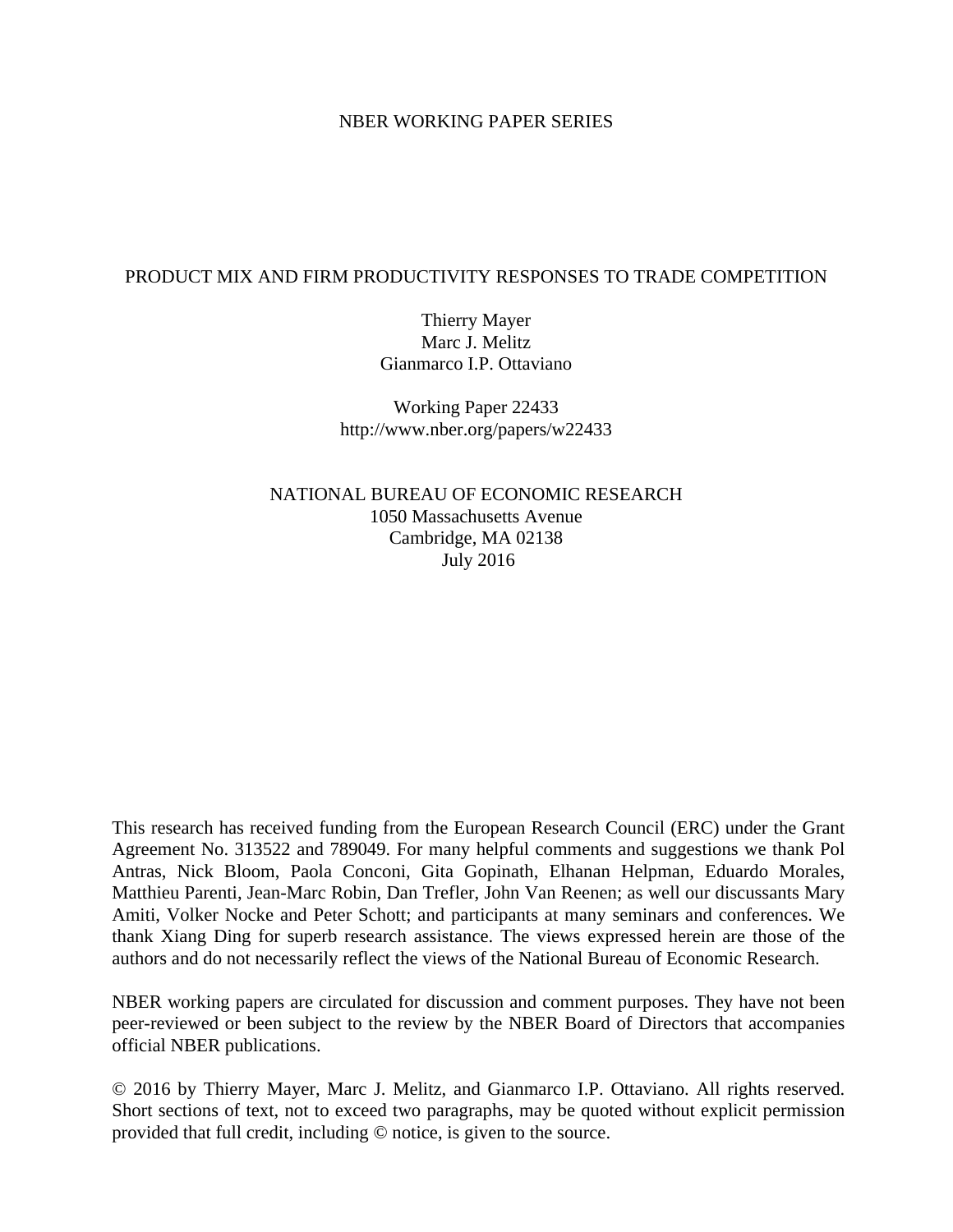Product Mix and Firm Productivity Responses to Trade Competition Thierry Mayer, Marc J. Melitz, and Gianmarco I.P. Ottaviano NBER Working Paper No. 22433 July 2016 JEL No. D24,F12

# **ABSTRACT**

We document how demand shocks in export markets lead French multi-product exporters to reallocate the mix of products sold in those destinations. In response to positive demand shocks, those French firms skew their export sales towards their best-performing products; and also extend the range of products sold to that market. We develop a theoretical model of multiproduct firms and derive the specific demand conditions needed to generate these product-mix reallocations. These demand conditions are associated with endogenous price elasticities that satisfy Marshall's Second Law of Demand (the price elasticity of demand decreases with consumption). Under these demand conditions, our theoretical model highlights how the increased competition from demand shocks in export markets – and the induced product mix reallocations – induce productivity changes within the firm. We then empirically test for this connection between the demand shocks and the productivity of multi-product firms exporting to those destinations. We find that the effect of those demand shocks on productivity is substantial – and explain an important share of aggregate productivity fluctuations for French manufacturing.

Thierry Mayer Sciences-Po, Paris Department of Economics 28 rue des Saints-Peres 75007 Paris France and CEPII, and CEPR thierry.mayer@sciences-po.fr

Marc J. Melitz Department of Economics Harvard University 215 Littauer Center Cambridge, MA 02138 and NBER mmelitz@harvard.edu

Gianmarco I.P. Ottaviano Department of Economics Bocconi University Via Roentgen 1 20136 Milan Italy and Bocconi University gianmarco.ottaviano@unibocconi.it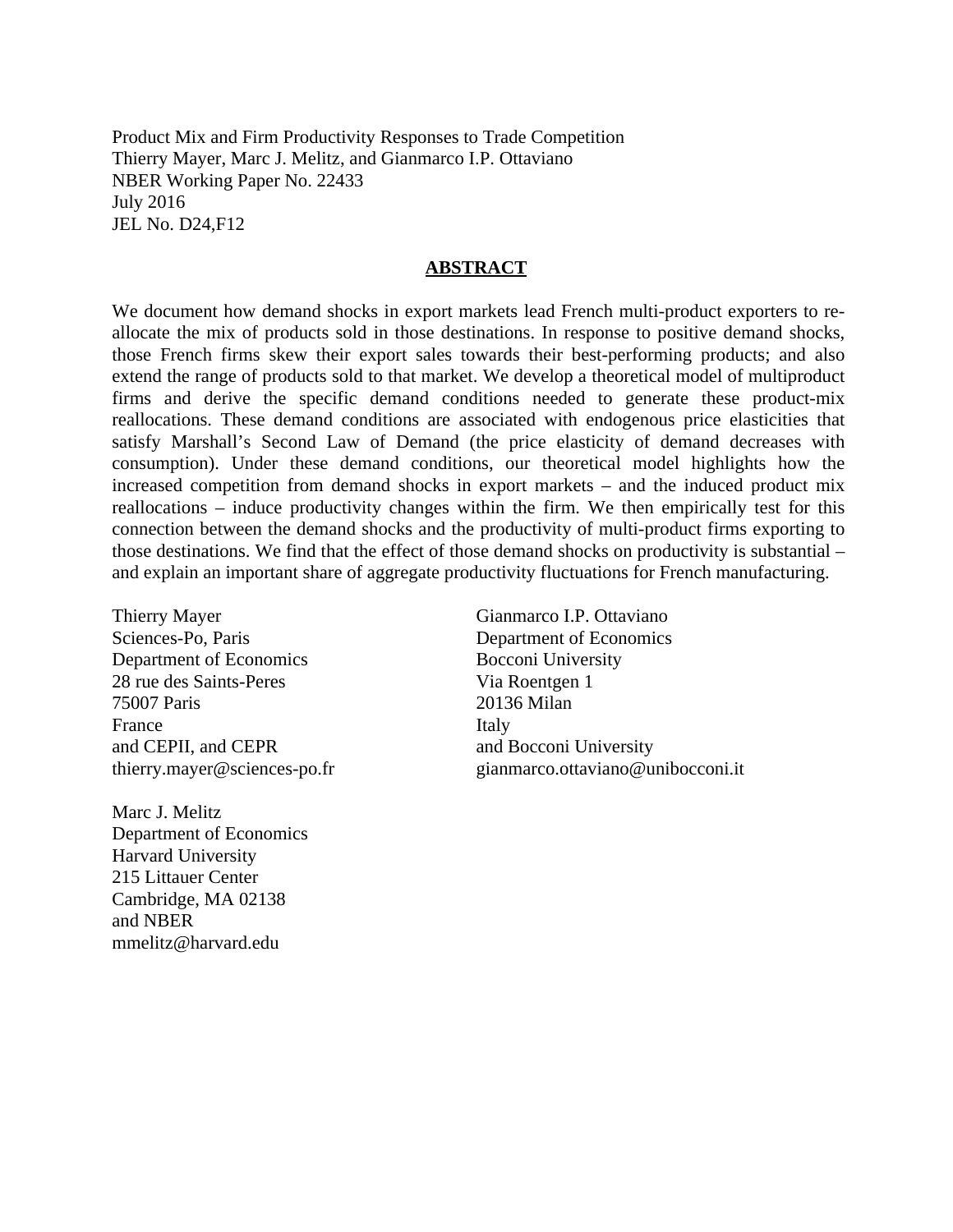#### 1 Introduction

Ever since Krugman (1980), the C.E.S./monopolistic competition model has been the workhorse model of new trade theory. It combines intra-industry trade, imperfect competition, and returnsto-scale in a general equilibrium setting; and it has been extended in myriads of directions (with much of this research still ongoing). However, this very tractable analytical framework has a major drawback: it cannot be used to investigate "competitive" effects of trade. Price elasticities for all goods are constant, and there can be no markup responses to the trading environment.

In order to analyze competitive effects (response of markups to trade, market size, and geography), trade theory in parallel has developed models with endogenous price elasticities. Maintaining monopolistic competition in general equilibrium, an early approach followed by Dixit and Stiglitz (1977, section II: "Variable Elasticity Case") and Krugman (1979) has been to consider preferences featuring Marshall's Second Law of Demand (MSLD) – according to which the price elasticity of demand falls with quantity consumed.<sup>1</sup> These models then predict pro-competitive effects of trade: Falling markups in response to trade integration, as highlighted by Krugman (1979).<sup>2</sup> The welfare gains from these pro-competitive effects are further amplified when firms are heterogeneous. Dhingra and Morrow (2019) show that the pro-competitive reallocations generate an additional channel that magnify the welfare gains from any given trade liberalization.<sup>3</sup>

These models have also played a crucial role in explaining aggregate empirical patterns that are incompatible with the workhorse C.E.S./monopolistic competition model: Incomplete pass-through of cost shocks to prices and pricing to market (most prominently for the adjustment to exchange rate shocks; see Burstein and Gopinath, 2014, for a recent survey); Increasing trade elasticities with lower trade volumes;<sup>4</sup> And tougher selection (and higher firm turnover rates) in larger markets.<sup>5</sup> At

<sup>&</sup>lt;sup>1</sup>Marshall (1936, Book 3, Chapter 4, Section 2) argues that this is normal behavior of demand: "The elasticity of demand is great for high prices, and great, or at least considerable, for medium prices; but it declines as the price falls; and gradually fades away if the fall goes so far that satiety level is reached. This rule appears to hold with regard to nearly all commodities and with regard to the demand of every class;[...]". We thank Peter Neary for bringing this terminology to our attention.

<sup>&</sup>lt;sup>2</sup>Pro-competitive effects of trade have also been extensively studied using oligopoly models. These models also feature endogenous price elasticities, and further share many similar equilibrium properties with monopolistic competition/MSLD models.

<sup>&</sup>lt;sup>3</sup>The contribution of these reallocations to welfare are first-order whereas they are second-order in the C.E.S. case (because the market equilibrium is then efficient). Arkolakis et al. (2018) also analyze the gains from trade in models with endogenous markups. They focus on the measurement of those gains as a function of the trade volume generated by a given trade liberalization.

<sup>4</sup>See Novy (2013) and Arkolakis et al. (2018). Novy (2013) uses translog preferences, which satisfy MSLD; Arkolakis et al. (2018) use a general family of preferences with endogenous price elasticities and estimate coefficients that validate MSLD.

<sup>&</sup>lt;sup>5</sup>See Syverson (2004), Campbell and Hopenhayn (2005), and Asplund and Nocke (2006). MSLD is sufficient for the induced maximized profit function to exhibit all the properties postulated by Asplund and Nocke (2006) in order to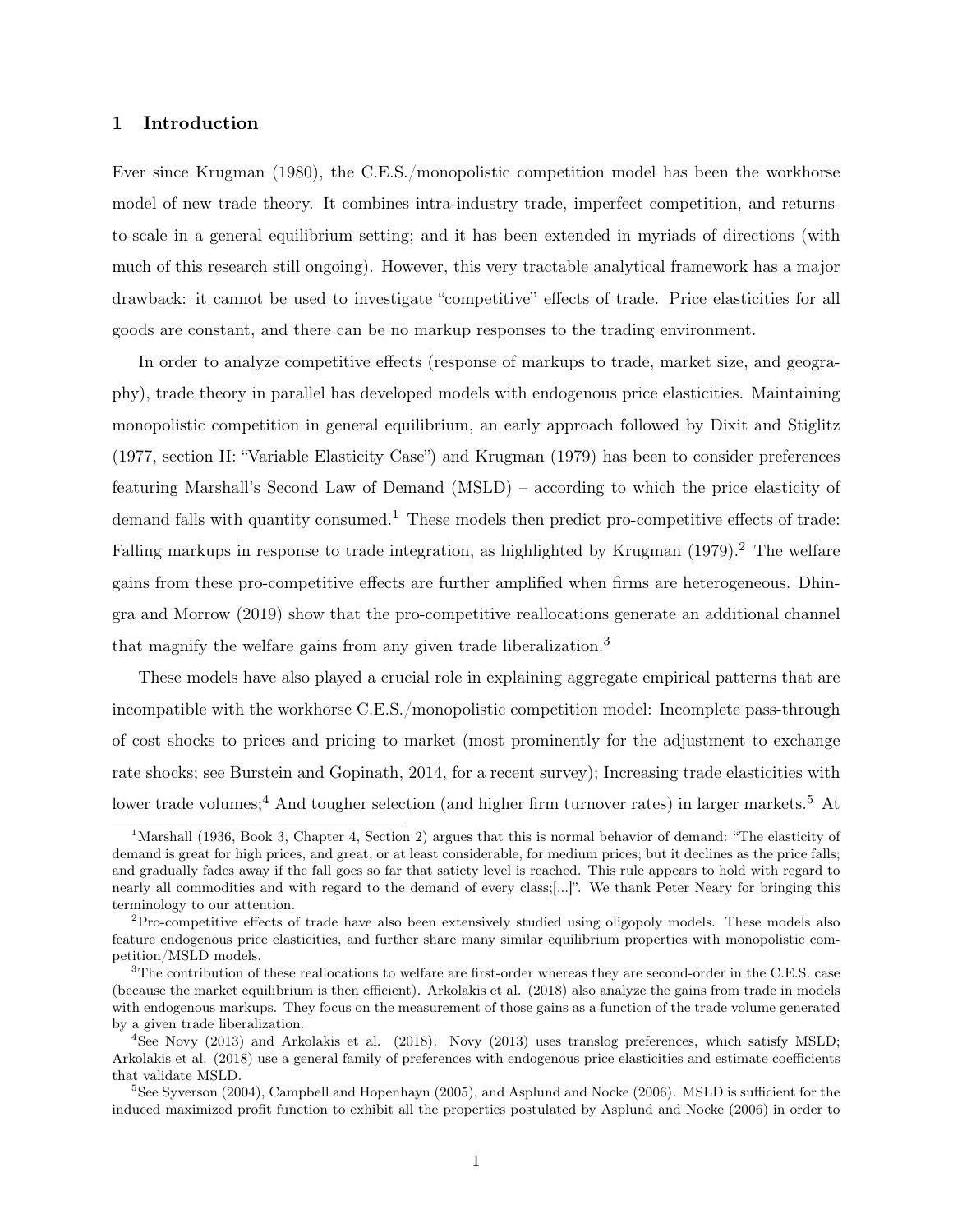the microeconomic level, there is a long literature documenting a strong positive correlation between firm/plant/product performance and markups; and how those markups and associated pass-through rates respond to trade shocks.<sup>6</sup> In our theory section, we describe how all these empirical patterns are intrinsically linked to MSLD and thus cannot be reconciled with C.E.S./monopolistic competition.

The first contribution of our paper is to derive new testable implications of MSLD using sales data at the finest level of disaggregation (by market, firm, and product). In contrast, the other microeconomic ways of testing for MSLD entail substantially more onerous data requirements. Data on firm-product prices or quantities (which are typically very noisy) are needed in order to estimate the shape of demand directly. And the recovery/estimation of marginal cost shocks to measure markups entails additional functional form assumptions for demand and/or production.<sup>7</sup> In this paper we develop and implement a new complementary methodology for testing MSLD based on trade-induced reallocations across products (measured in terms of changes in revenue shares) and their impact on firm productivity. In so doing, we introduce a flexible theoretical framework with general additive separable preferences and multi-product firms to highlight how certain properties of demand – which relate to the curvature of demand and marginal revenue curves underpinning MSLD – are crucial in generating predictions for reallocations that are consistent with the data. Empirically, we show that the reallocations induced by destination-level trade shocks are quantitatively important at the level of the firm (aggregating across destinations). Thus they have the potential to influence firm-level productivity (as confirmed by our theoretical model). Our second contribution is to document a very large impact of those trade shocks on multi-product firm productivity.

The emphasis on multi-product firms is crucial. Measuring the direct impact of trade on reallocations across firms is a very hard task. On the one hand, shocks that affect trade are also likely to affect the distribution of market shares across firms. On the other hand, changes in market shares across firms likely reflect many technological factors (not related to reallocations). Looking at reallocations across products within firms obviates many of these problems. Recent theoretical models of multi-product firms highlight how trade induces a similar pattern of reallocations within

explain the empirical relationship between market size and firm turnover that they document (in a dynamic setting).  $6$ See De Loecker et al. (2016) and Dhyne et al. (2017) for recent evidence on the strong positive correlation between

product-level markups and performance (within firms); there is also a long literature estimating this correlation at the firm-level. Berman, Martin and Mayer (2012), Li, Ma and Xu (2015), Amiti, Itskoki, and Konings (2014), and Chatterjee, Dix-Carneiro, and Vichyanond (2013) all find evidence of incomplete pass-through at the producer level.

<sup>7</sup>See DeLoecker and Goldberg (2014) for a survey of this literature and a discussion of these data and functional form requirements. One significant exception is the work by Atkin et al. (2015) who directly obtain markup information via a firm survey. They also find a very strong positive correlation between firm size and markups.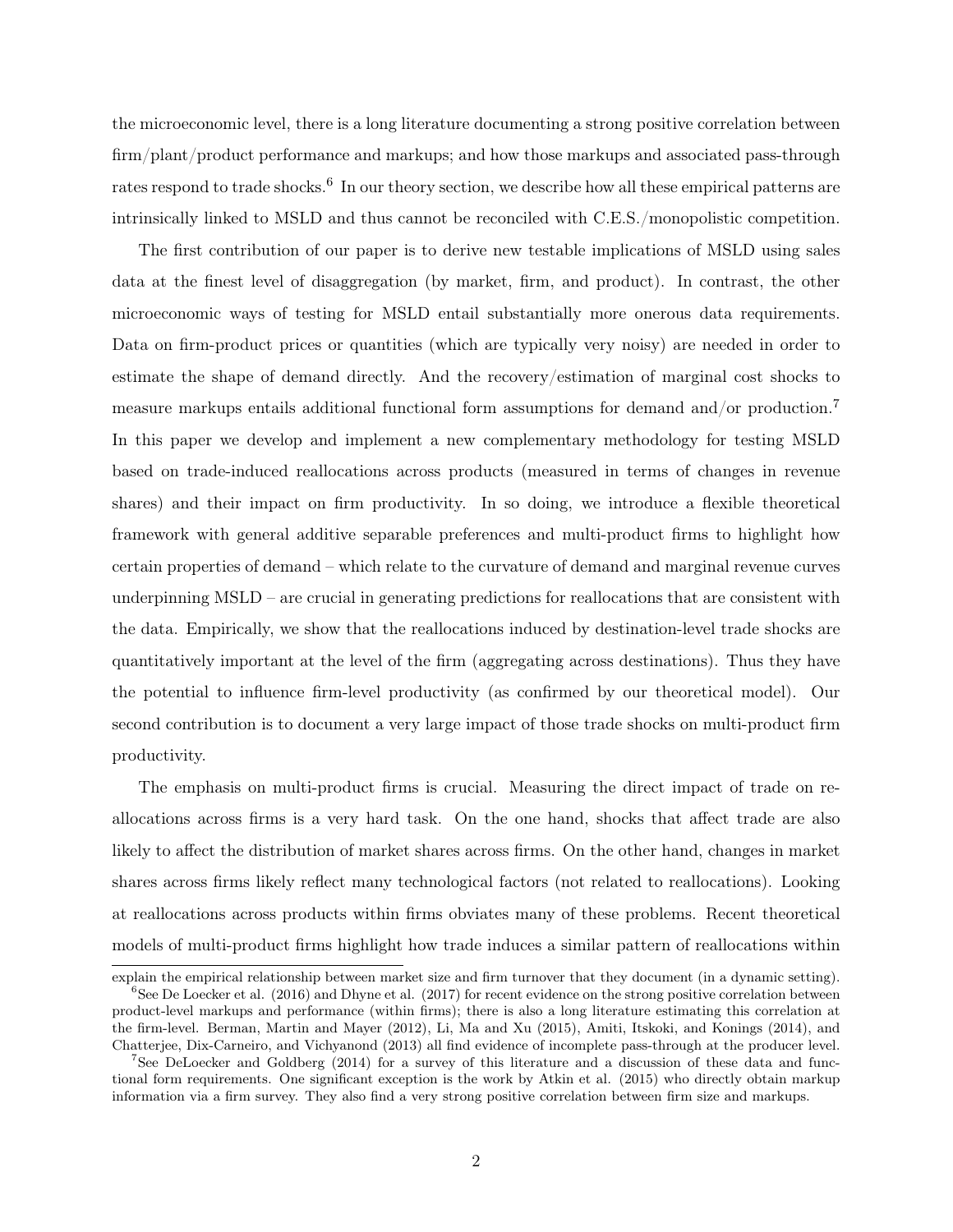firms as it does across firms (see the recent survey by Bernard et al, 2018b). Our theoretical model fits within this literature. In order to focus on the impact of competition on within-firm product reallocations and productivity, we abstract from economies of scope (across products) and cannibalization effects (see Bernard et al, 2011, Dhingra, 2013, Eckel and Neary, 2010, Nocke and Yeaple, 2014). In our empirical work, we directly check that such firm-wide interactions do not affect our main results on product reallocations.

On the empirical side, measuring reallocations within multi-product firms has several advantages: Trade shocks that are exogenous to individual firms can be identified much more easily than at a higher level of aggregation; Controls for any technology changes at the firm-level are also possible; and reallocations can be measured for the same set of narrowly defined products sold by the same firm across destinations or over time. In addition, impediments to factor reallocations are likely to be substantially higher across firms than across product lines within firms. Moreover, multi-product firms dominate world production and trade flows.

For all these reasons, reallocations within multi-product firms have the potential to generate large changes in aggregate productivity. We find very strong empirical confirmation for this link between trade shocks in export markets (which induce the reallocations) and productivity for multi-product French exporters. Although we measure firm productivity using deflated sales (value-added), we recover the changes in *real* productivity at the industry and aggregate level using the observed changes in firm-level employment. We show counter-factual predictions for the impact of the trade shocks on real output per worker at the industry-level. This impact is very large: between 1995- 2005, the trade shocks account for a 1 percent yearly average increase in French manufacturing productivity.

Our paper is also related to the empirical literature on trade-induced reallocations. In a previous paper, Mayer, Melitz and Ottaviano (2014), we investigated the mechanics of product reallocations within multi-product firms across export destination markets. We used the term 'skewness' to refer to the concentration of the export market shares of different products in any destination and showed that this skewness consistently varied with destination characteristics such as GDP and geography: French firms sold relatively more of their best performing products in bigger, more centrally-located destinations (where competition from other exporters and domestic producers is tougher). Baldwin and Gu (2009), Bernard, Redding and Schott (2011), and Iacovone and Javorcik (2010) analyze similar reallocations over time for Canada, Mexico, and the United States following CUSFTA/NAFTA liberalization. They find that multi-product firms in all three countries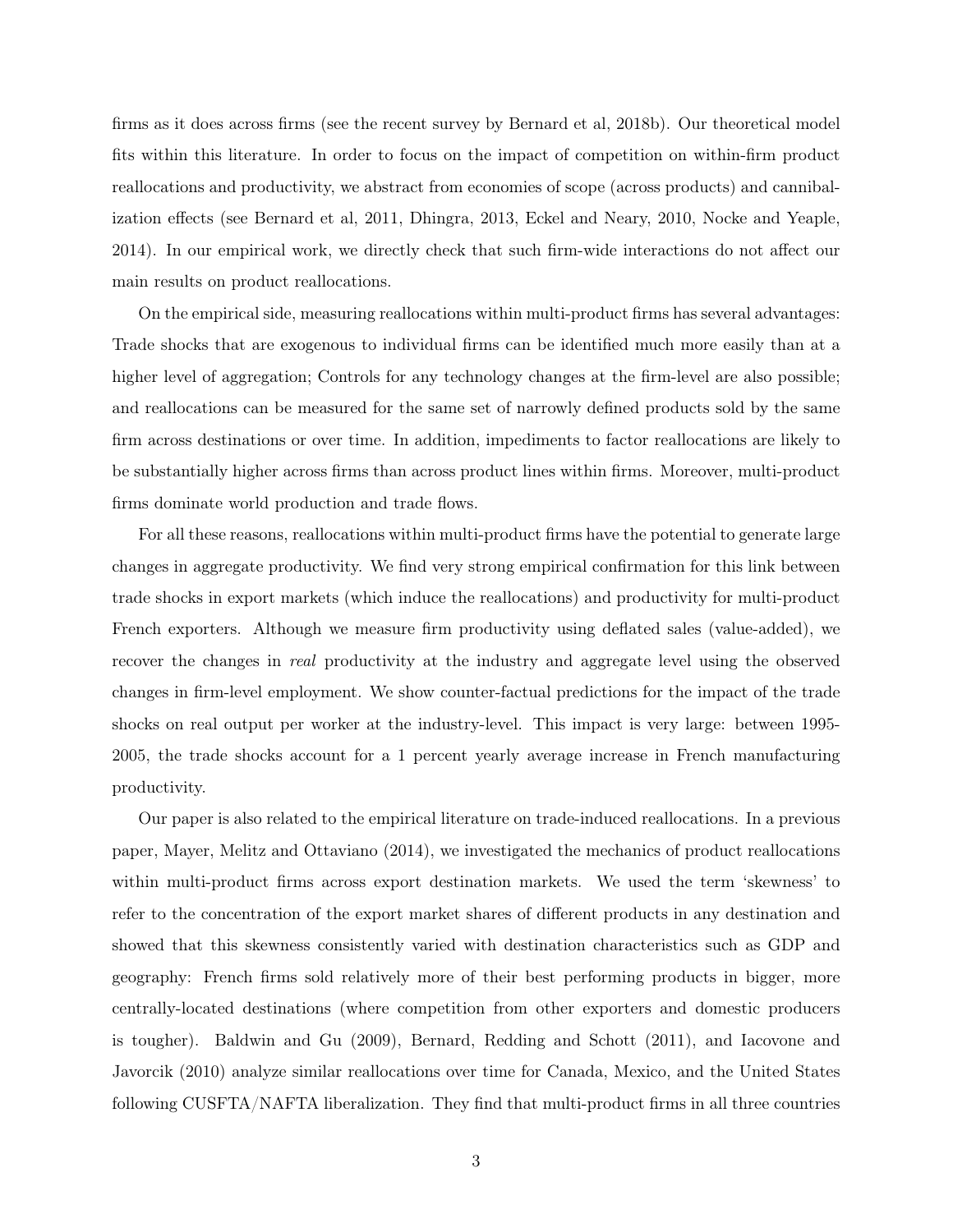reduced the number of products they produce following liberalization. Baldwin and Gu (2009) and Bernard, Redding and Schott (2011) further report that CUSFTA induced a significant increase in the skewness of production across products. Iacovone and Javorcik (2010) separately measure the skewness of Mexican firms' export sales to the United States. They report an increase in this skewness following NAFTA: They show that Mexican firms expanded their exports of their better performing products (higher market shares) significantly more than those for their worse performing exported products during the period of trade expansion from 1994 − 2003. Relative to these papers (including our previous one), a significant innovation in our current paper is to directly connect the evidence on trade-induced reallocations to the empirical validity of MSLD and to measure the impact of those reallocations on firm-level productivity.

These findings have important consequences for the nascent literature analyzing the increasing concentration of market share amongst industry-leading firms (see Autor et al. 2020 for a recent example). Our model explains how rising concentration may not stem from changes in competition regimes (linked to anti-trust policies) but can alternatively come from demand-side growth, including access to new or growing export markets.

The rest of the paper is organized as follows. Section 2 introduces our dataset on French exporters and provides novel evidence on reallocations over time with a special emphasis on the skewness effect. It shows that positive demand shocks in any given destination market induce French exporters to skew their product level export sales to that destination towards their best performing products. These demand shocks also lead to strong positive responses in both the intensive and extensive margins of export sales to that destination. Section 3 introduces our flexible theoretical framework with multi-product firms and shows how MSLD can rationalize this empirical evidence (along with the prior evidence we just described). It also shows how MSLD implies that positive demand shocks engender increases in multi-product firm productivity as firms reallocate market and labor shares toward better performing products. Sections 4 and 5 take these predictions to the data and measure large responses in multi-product firm productivity to demand shocks in export markets.

## 2 Reallocations Over Time

We now document how changes *within* a destination market over time induce a similar pattern of reallocations as the ones we previously described (holding across destinations). More specifically, we show that demand shocks in any given destination market induce firms to skew their product level export sales to that destination towards their best performing products. In terms of first moments,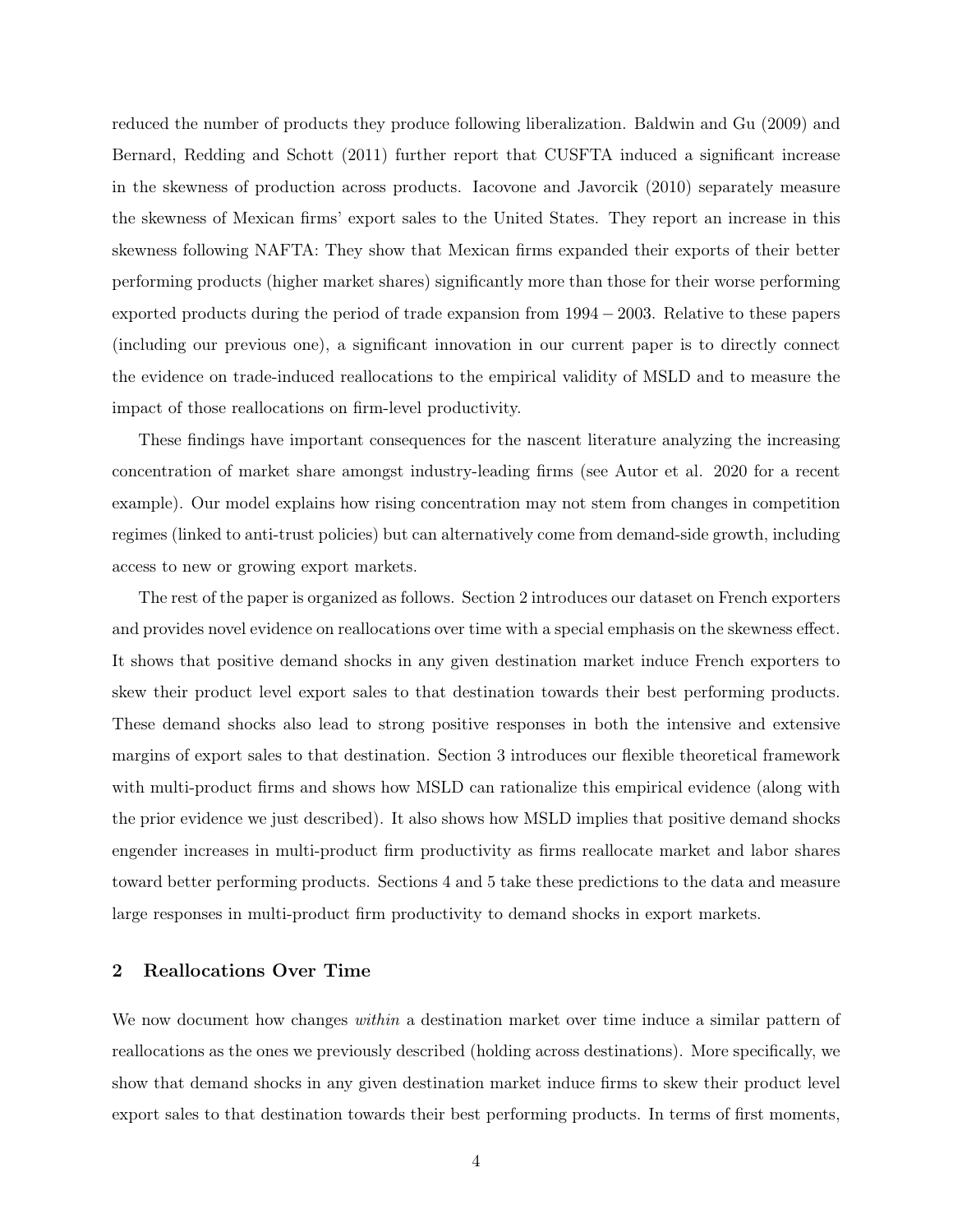we show that these demand shocks also lead to strong positive responses in both the intensive and extensive margins of export sales to that destination.

#### 2.1 Data

We measure firm-product-destination export sales using French customs data spanning the period 1995-2005. All firms operating in the French metropolitan territory must report their export sales according to the following criteria: Exports to each EU destination whenever within-EU exports exceeds 100,000 Euros;<sup>8</sup> and exports to non-EU country whenever exports to that destination exceeds 1,000 Euros or a ton. Despite these limitations, the database is nearly comprehensive. For instance, in 2005, 103,220 firms report exports across 234 destination countries (or territories) for 9873 products. This represents data on over 2.2 million shipments.

We restrict our analysis to firms whose main activity is classified as manufacturing to ensure that firms take part in the production of the goods they export.<sup>9</sup> This leaves us with data covering more than a million shipments by firms across all manufacturing sectors.<sup>10</sup>

Matched balance-sheet data provide us with information on variables that are needed to assess firm productivity such as turnover, value added, employment, investment, raw material use and capital. However, we can only measure product reallocations in terms of sales in export markets as the breakdown of sales across products for the domestic market is not available to us. We will have to take this into account in designing our estimation strategy. The balance-sheet data we have access to comes in two sources where the official identification number of the firm can be matched with customs information. The first source is the EAE, produced by the national statistical institute, and exhaustive for manufacturing firms with size exceeding 20 employees. The second is BRN, which comes from tax authorities, and includes a broader coverage of firms, since it is based on the firm's legal tax regime and a relatively low sales threshold. Whenever firm data is available from both

<sup>&</sup>lt;sup>8</sup>If this threshold is not met, firms can choose to report under a simplified scheme without supplying separate EU export destinations. However, in practice, many firms under the threshold report their exports by destination. During our sample period, the threshold increased from 38,050 Euros (250,000 French Francs) to 100,000 Euros in 2001. We have checked that all our results are robust to using only the 1996-2001 subsample (a sample period that also features a more stable product classification schedule; See Pierce and Schott, 2012).

<sup>9</sup>Some large distributors such as Carrefour account for a disproportionate number of annual export shipments. The online appendix to this paper replicates our main empirical results for the set of firms with wholesale or retail trade as their main activity (except the ones on productivity, which is notoriously more difficult to measure for those firms). Results are very comparable to the ones regarding manufacturing.

 $10$ In a robustness check, we also drop observations for firms that report an affiliate abroad. This avoids the issue that multinational firms may substitute exports of some of their best performing products with affiliate production in the destination country (affecting our measurement of product reallocations). Results are quantitatively very similar in all regressions.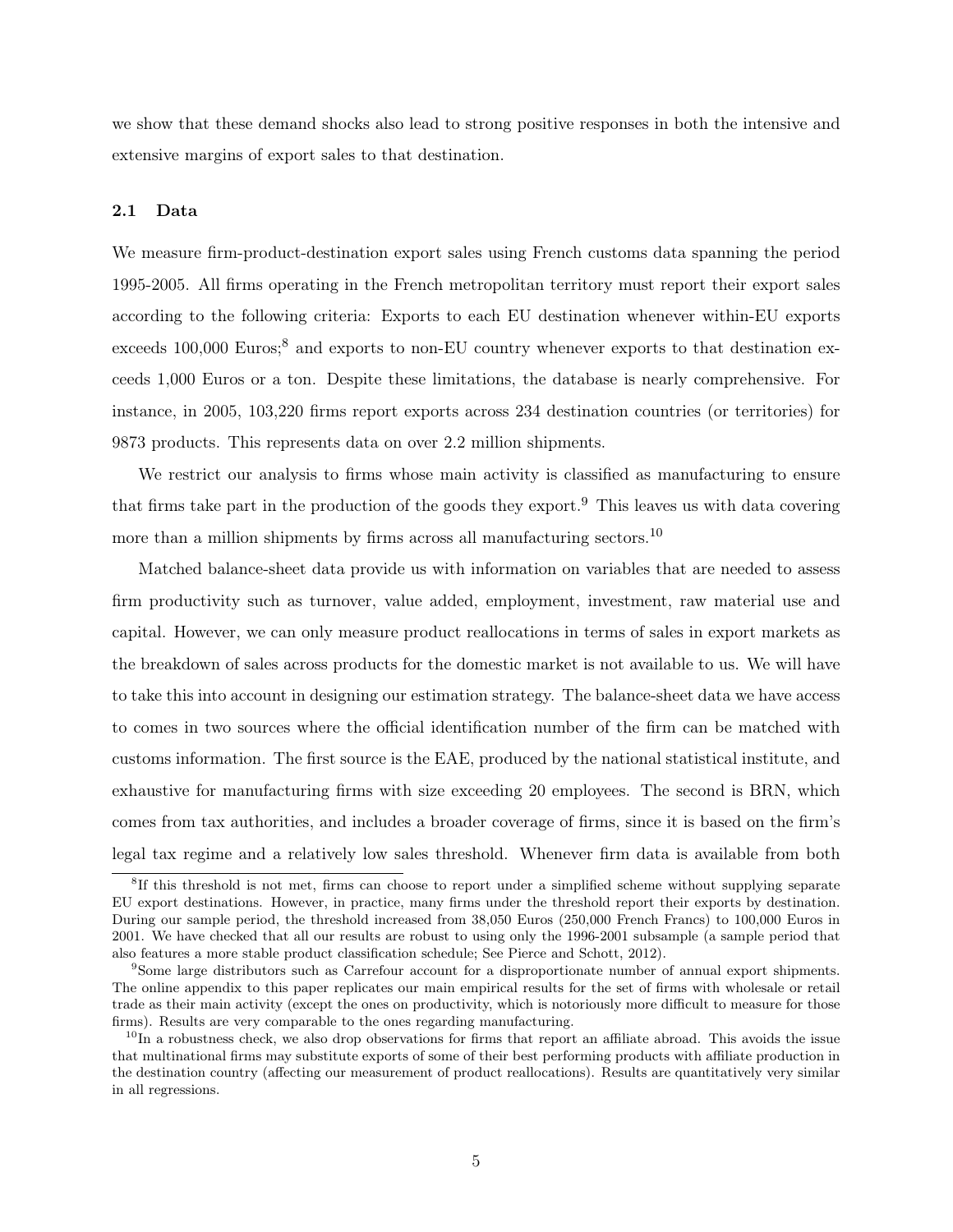sources, we give precedence to the EAE data (which is more closely monitored by the statistical authorities).<sup>11</sup> Table 1 provides some descriptive statistics relevant to the match between customs and balance sheet data. The overall match is not perfect but covers between 88 and 95 percent of the total value of French exports. The match with firms declaring manufacturing as their main activity is still very good although there is a clear trend of declining quality of match, particularly after 2000. This is also visible in the aggregate growth rate of exports in our sample (column 5) that overall provide a quite good match of the overall exports growth rate in column (4), but deteriorating over time. Our investigations suggest that the increasing propensity of large French manufacturers to declare their main activity as retail or some other service activity might provide part of that explanation.<sup>12</sup> Overall our matched dataset is very comparable to recent papers using the same primary sources as in by Eaton et al. (2011), Berman et al. (2012) or di Giovanni et al. (2014) for instance.

|      | Exports |       |      |             |        |       |         |       |         |
|------|---------|-------|------|-------------|--------|-------|---------|-------|---------|
|      | Value   | Share |      | Growth Rate |        | VA    | Emp.    |       | VA/Emp. |
| Year | B Eur   | Match | Mfg  | Full        | Mfg    | B Eur | M work. | K Eur | Growth  |
| 1995 | 211.3   | 94.9  | 74.0 |             |        | 177.1 | 2.903   | 61.0  |         |
| 1996 | 219.6   | 93.5  | 73.2 | 3.9         | 2.8    | 178.6 | 2.918   | 61.2  | 0.3     |
| 1997 | 252.7   | 92.8  | 72.6 | 15.1        | 14.2   | 188.0 | 2.899   | 64.8  | 6.0     |
| 1998 | 267.1   | 92.0  | 72.1 | 5.7         | 4.9    | 193.3 | 2.914   | 66.3  | 2.3     |
| 1999 | 277.5   | 91.1  | 71.7 | 3.9         | 3.3    | 198.9 | 2.870   | 69.3  | 4.5     |
| 2000 | 319.4   | 90.8  | 71.9 | 15.1        | 15.4   | 209.5 | 2.924   | 71.6  | 3.4     |
| 2001 | 324.6   | 89.9  | 69.0 | 1.6         | $-2.3$ | 199.4 | 2.932   | 68.0  | $-5.1$  |
| 2002 | 321.7   | 90.4  | 68.4 | $-0.9$      | $-1.8$ | 198.0 | 2.865   | 69.1  | 1.7     |
| 2003 | 314.3   | 90.4  | 65.3 | $-2.3$      | $-6.7$ | 187.3 | 2.633   | 71.1  | 2.9     |
| 2004 | 335.0   | 88.4  | 64.6 | 6.6         | 5.4    | 193.2 | 2.577   | 75.0  | 5.4     |
| 2005 | 350.8   | 88.0  | 62.9 | 4.7         | 1.9    | 194.9 | 2.505   | 77.8  | 3.8     |

Table 1: Aggregate Exports, Production, Employment, and Productivity

Column  $(1)$ : Total value of exports from customs data. Column  $(2)$ : Export share of firms matched with balance-sheet data from BRN/EAE. Column (3): Export share of matched firms with main activity classified as manufacturing. Columns (4) and (5): Export growth rates for customs data and subset of manufacturing firms. Columns (6) to (8): Aggregate value added, employment, and their ratio for the subset of manufacturing firms. Column (9): Growth rate of labor productivity from previous column.

 $11$ The correlations between variables reported both in EAE and BRN (value added, employment, exports, capital stock) are very high: between .91 and .99 in all cases.

<sup>&</sup>lt;sup>12</sup>This is another reason why we check all our results against the early 1996-2001 sub-sample.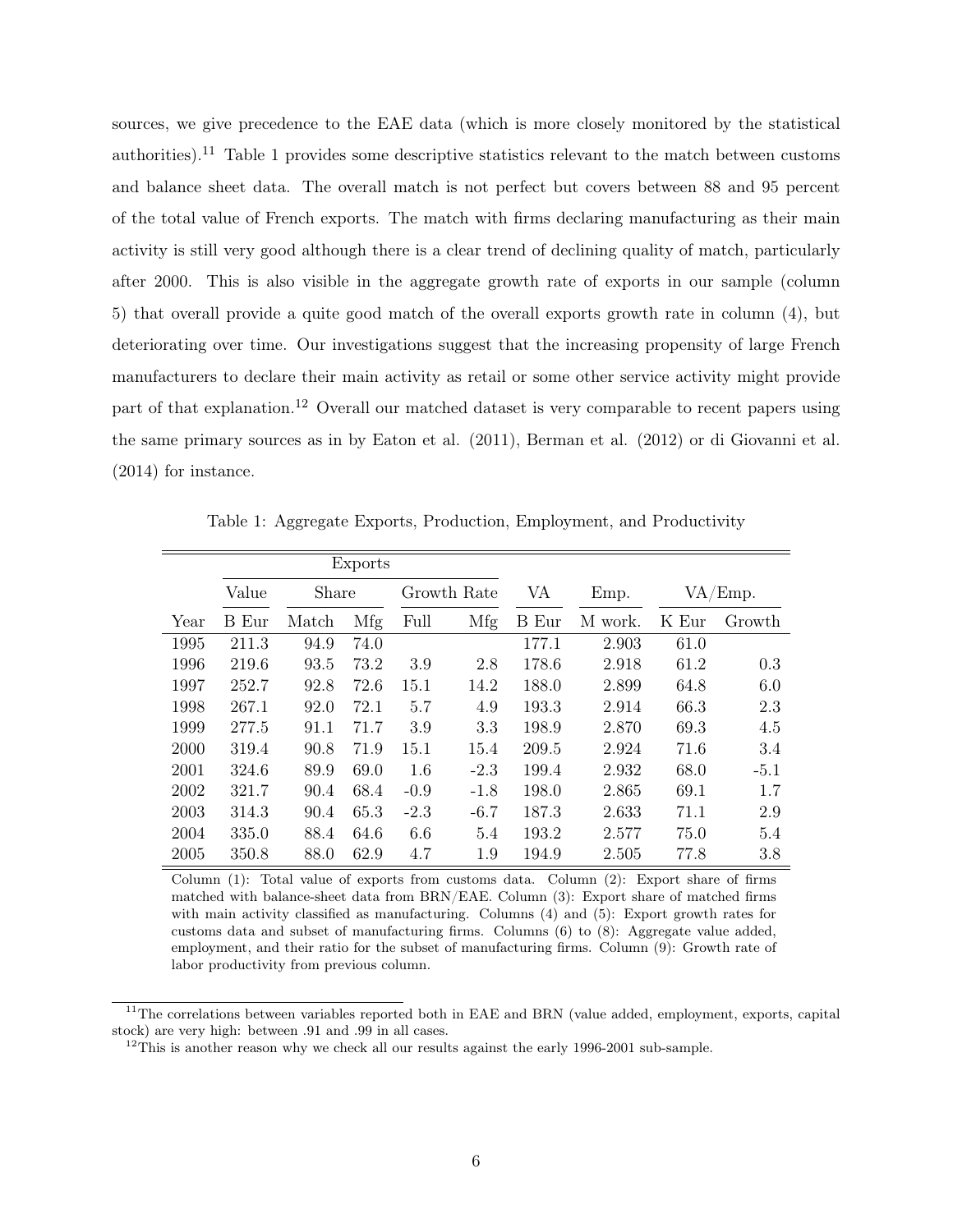#### 2.2 Measuring Export Demand Shocks

Consider a firm i exporting a number of products s in industry I to destination d in year t. We measure industries  $(I)$  at the 3-digit ISIC level  $(35$  different classifications across French manufacturing). We consider several measures of demand shocks that affect this export flow. At the most aggregate level we use the variation in GDP in d,  $log GDP_{d,t}$ . At the industry level I, we use total imports into d excluding French exports,  $\log M_{d,t}^I$ . We can also use our detailed product-level shipment data to construct a firm *i*-specific demand shock:

log trade shock $_{i,d,t}^I \equiv \overline{\log M_{d,t}^s}$  for all products  $s \in I$  exported by firm i to d in year  $t_0$ , (1)

where  $M_{d,t}^s$  represents total imports into d (again, excluding French exports) for product s and the overline represents the (unweighted) mean. For world trade, the finest level of product level of aggregation is the HS-6 level (from UN-COMTRADE and CEPII-BACI)<sup>13</sup>, which is more aggregated than our NC8 classification for French exports (roughly 5,300 HS products per year versus 10,000 NC8 products per year). The construction of the last trade shock is very similar to the one for the industry level imports  $\log M_{d,t}^I$ , except that we only use imports into d for the precise product categories that firm i exports to  $d<sup>14</sup>$  In order to ensure that this demand shock is exogenous to the firm, we use the set of products exported by the firm in its first export year in our sample (1995, or later if the firm starts exporting later on in our sample), and then exclude this year from our subsequent analysis. Note that we use an un-weighted average so that the shocks for all exported products s (within an industry  $I$ ) are represented proportionately.<sup>15</sup>

For all of these demand shocks  $X_t = \text{GDP}_{d,t}, M_{d,t}^I$ ,  $M_{d,t}^s$ , we compute the first difference as the Davis-Haltiwanger growth rate:  $\tilde{\Delta}X_t \equiv (X_t - X_{t-1})/(0.5X_t + 0.5X_{t-1})$ . This measure of the first difference preserves observations when the shock switches from 0 to a positive number, and ranges between −2 and 2. This is mostly relevant for our measure of the firm-specific trade shock, where the product-level imports into d,  $M_{d,t}^s$  can often switch between 0 and positive values. Whenever  $X_{t-1}, X_t > 0$ ,  $\tilde{\Delta}X_t$  is monotonic in  $\Delta \log X_t$  and approximately linear for typical growth

<sup>13</sup>See Gaulier and Zignago (2010).

<sup>&</sup>lt;sup>14</sup>There is a one-to-many matching between the NC8 and HS6 product classifications, so every NC8 product is assigned a unique HS6 classification. We use the same  $M_{d,t}^s$  data for any NC8 product s within the same HS6 classification.

<sup>&</sup>lt;sup>15</sup>Thus, positive idiosyncratic demand shocks to high market-share products (which mechanically contribute to increase the skewness of product sales) are given the same weight as positive idiosyncratic shocks to low marketshare products (which mechanically contribute to decrease the skewness of product sales); and vice-versa for negative shocks.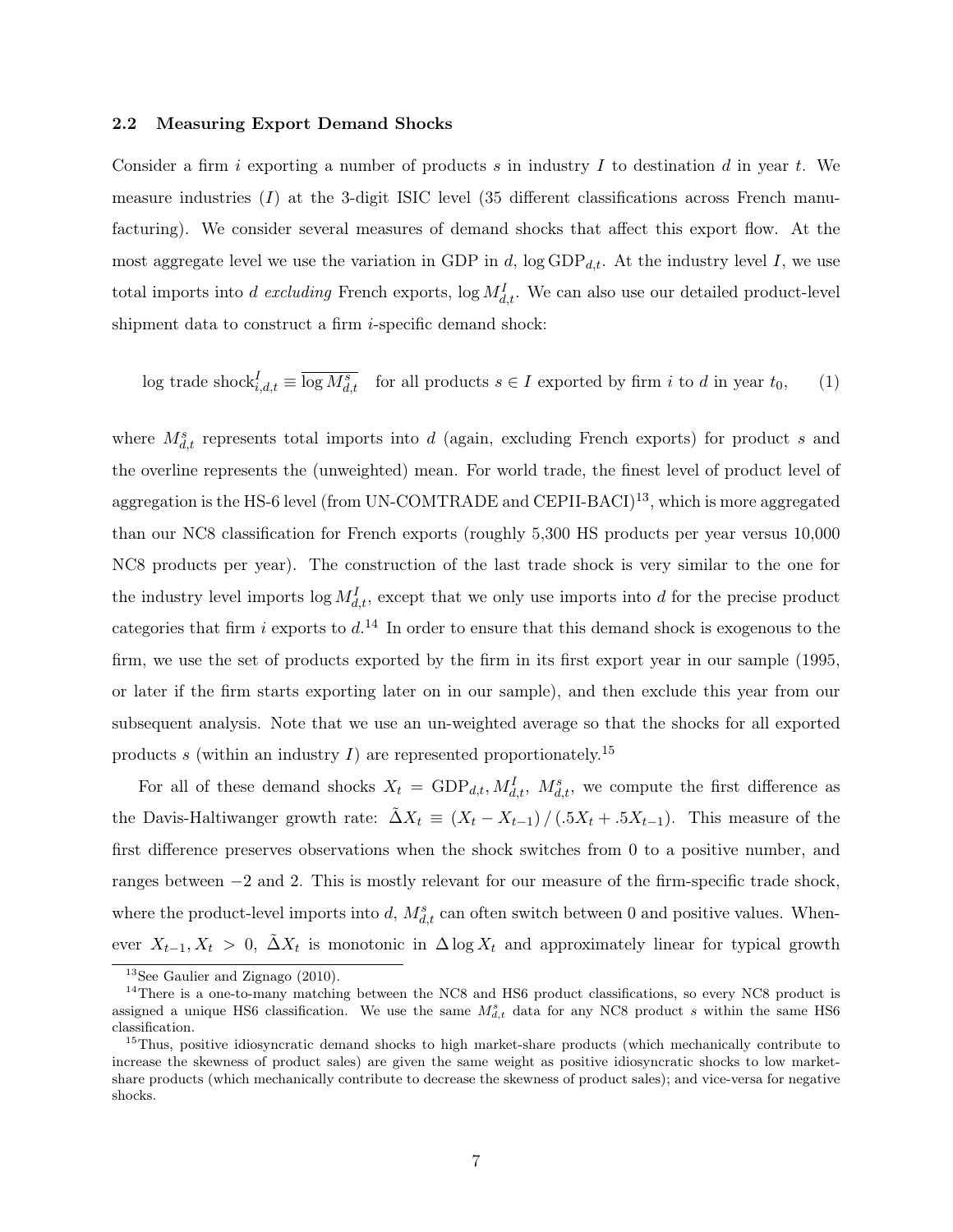rates ( $|\Delta \log X_t| < 2$ ).<sup>16</sup> We thus obtain our three measures of demand shocks in first differences:  $\tilde{\Delta}GDP_{d,t}, \tilde{\Delta}M_{d,t}^I$ ,  $\tilde{\Delta}M_{d,t}^s$ . From here on out, we refer to these three shocks, respectively, as GDP shock, trade shock – ISIC, and trade shock. Note that this last firm-level shock,  $\overline{\tilde{\Delta}M^s_{d,t}}$ , represents the un-weighted average of the growth rates for all products exported by the firm in  $t-1$ .

#### 2.3 The Impact of Demand Shocks on Trade Margins and Skewness

Before focusing on the effects of the demand shocks on the skewness of export sales, we first show how the demand shocks affect firm export sales at the intensive and extensive margins (the first moments of the distribution of product export sales). Table 2 reports how our three demand shocks (in first differences) affect changes in firm exports to destination  $d$  in ISIC  $I$  (so each observation represents a firm-destination-ISIC combination). We decompose the firm's export response to each shock into an intensive margin (average exports per product) and an extensive margin (number of exported products). We clearly see how all three demand shocks induce very strong (and highly significant) positive responses for both margins. This confirms that our demand shocks capture important changes in the local demand faced by French exporters.<sup>17</sup>

| Dependent Variable          |           | $\Delta$ log Exports per Product |             |           | $\Delta$ log # Products Exported |           |
|-----------------------------|-----------|----------------------------------|-------------|-----------|----------------------------------|-----------|
| $\Delta$ GDP Shock          | $0.493^a$ |                                  |             | $0.149^a$ |                                  |           |
|                             | (0.048)   |                                  |             | (0.016)   |                                  |           |
| $\Delta$ trade shock        |           | $0.277^a$                        |             |           | $0.076^a$                        |           |
|                             |           | (0.009)                          |             |           | (0.004)                          |           |
| $\Delta$ trade shock - ISIC |           |                                  | $0.039^{a}$ |           |                                  | $0.014^a$ |
|                             |           |                                  | (0.005)     |           |                                  | (0.002)   |
| Observations                | 401575    | 407520                           | 407520      | 401575    | 407520                           | 407520    |

Table 2: Demand Shocks and Local Exports

Standard errors in parentheses:  $c < 0.1$ ,  $b < 0.05$ ,  $a < 0.01$ . All regressions include year dummies, and standard errors clustered at the level relevant for the variable of interest: destination country for columns (1) and (4), firm-destination for columns (2) and (5) and ISIC-destination for columns (3) and (6).

We now investigate the consequences of those demand shocks for the skewness of export sales

<sup>&</sup>lt;sup>16</sup>Switching to first difference growth rates measured as  $\Delta \log X_t$  (and dropping products with zero trade in the trade shock average) does not materially affect any of our results.

<sup>&</sup>lt;sup>17</sup>Specifications using the log levels of the shocks and firm-destination-ISIC fixed-effects yield similar results. Other specifications including the three covariates show that those demand shocks are different enough to be estimated jointly while each keeping its positive sign and statistical significance. We also have experimented with the addition of a control for a worldwide shock (aggregated from the destination-specific shocks using the firm's prior year export shares). This captures firm-wide scale effects that are not specific to any particular destination. The effect of this additional control on the destination-specific coefficient is negligible, thus confirming that worldwide shocks do not influence the coefficients presented in Table 2.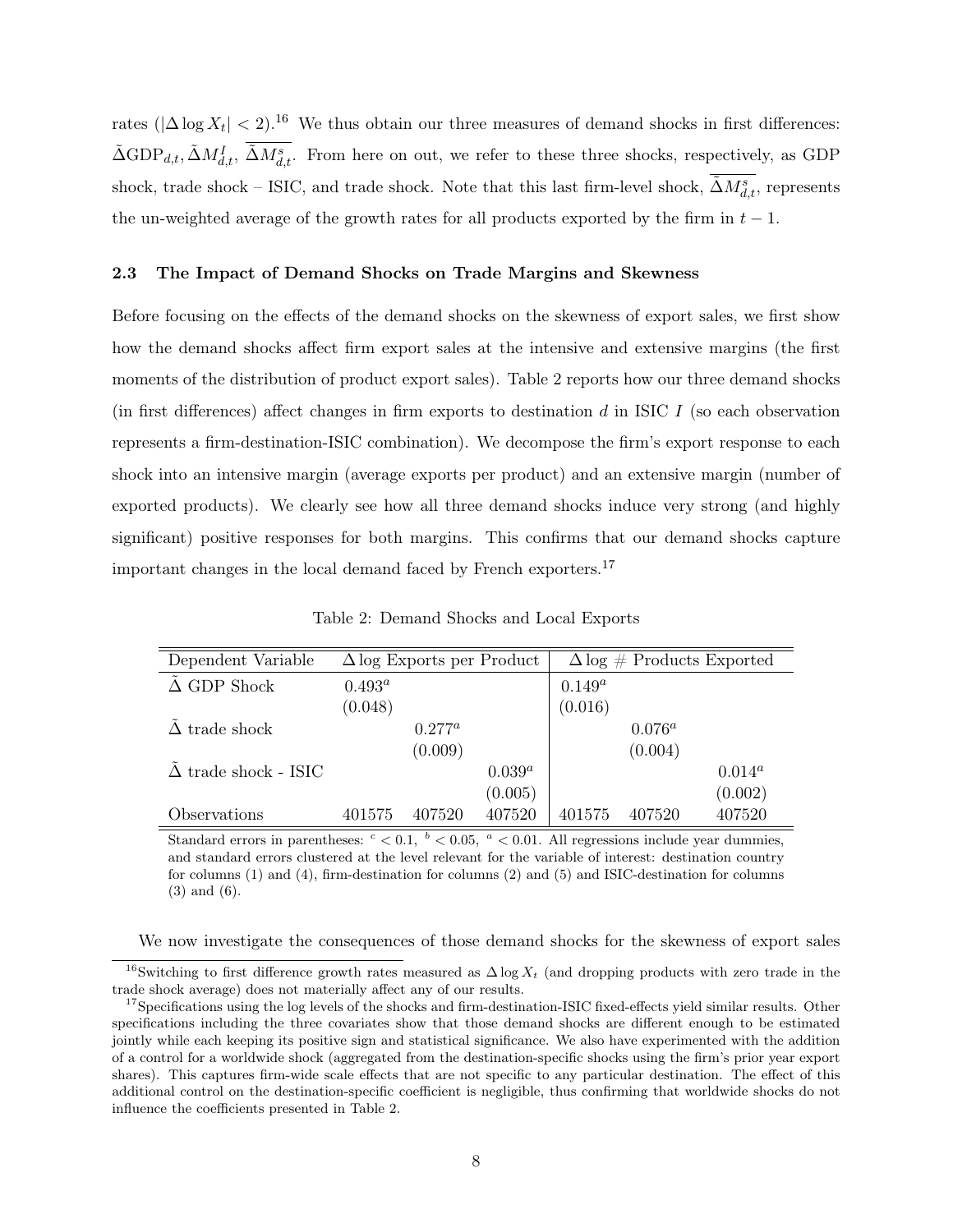(independent of the level of product sales). In Mayer, Melitz and Ottaviano (2014), we focused on those effects in the cross-section across destinations. Here, we examine the response of skewness within a destination over time using our new demand shocks. In order to avoid capturing effects driven by income shocks which could affect the demand for quality, we focus on the trade shocks and add income per capita as a control. We rely on the Theil index as our measure of skewness due to its aggregation properties:<sup>18</sup> We will later aggregate the export responses at the destination-ISIC level up to the firm-level – in order to generate predictions for firm-level productivity. Thus, our measure of skewness for the distribution of firm i's exports to destination d in industry I,  $x_{i,d,t}^s$ , is the Theil index (computed over all  $N_{idt}^I$  products s that firm i exports to d in year t):

$$
T_{i,d,t}^I \equiv \frac{1}{N_{idt}^I} \sum_{s \in I} \frac{x_{i,d,t}^s}{\bar{x}_{idt}^I} \log \left( \frac{x_{i,d,t}^s}{\bar{x}_{idt}^I} \right), \quad \bar{x}_{idt}^I \equiv \frac{\sum_{s \in I} x_{idt}^s}{N_{idt}^I}.
$$
 (2)

Table 3 reports regressions of this skewness measure on both export demand shocks at the firmdestination-ISIC level. In the first two columns, we use a specification in (log) levels (FE), and use firm-destination-ISIC fixed effects to isolate the variation over time. In the next two columns, we return to our specification in first differences (FD). In the last two columns we add the firmdestination-ISIC fixed effects to this specification in first differences (FD-FE). This controls for any trend growth rate in our demand shocks over time. All specifications include a control for income per capita (not reported). Across all three specifications, we see that positive export demand shocks induce a highly significant increase in the skewness of firm export sales to a destination.<sup>19</sup>

Table 3 focuses on the contemporaneous response of skewness to the demand shocks. In Figure 1, we show the dynamic response of skewness by including two years of leads and lags for the demand shocks. The figure shows the regression coefficients for each lead and lag along with its 95% confidence interval. This regression framework requires us to drop the first and last two years in our sample in order to measure the response of skewness 2 years before and after the demand shock. This is why our contemporaneous coefficients (along the vertical dotted line) are different

<sup>&</sup>lt;sup>18</sup>As we do throughout the paper, we use skewness as an index of inequality for the distribution of product sales. This is distinct from the statistical definition of skewness as a measure of asymmetry. Hence, all of our empirical measures for skewness will be based on entropy indices (such as the Theil and Atkinson inequality measures).

<sup>&</sup>lt;sup>19</sup>Just as we did for the impact of the destination-specific trade shocks on the first moment of exports (extensive and intensive margins), we experimented with the addition of controls for firm-wide global shocks. One control for global scale effects is the same worldwide trade shock that we used as a control in Table 2. Another control for firm-wide product interactions (such as complementarities in production) is a measure of skewness based on global (to the world) exports, based again on the Theil index (this global index is described in greater detail section 5). The effects of these additional global controls on the destination-specific coefficients are negligible, thus confirming that worldwide shocks – including production complementarities – do not influence the coefficients presented in Table 3.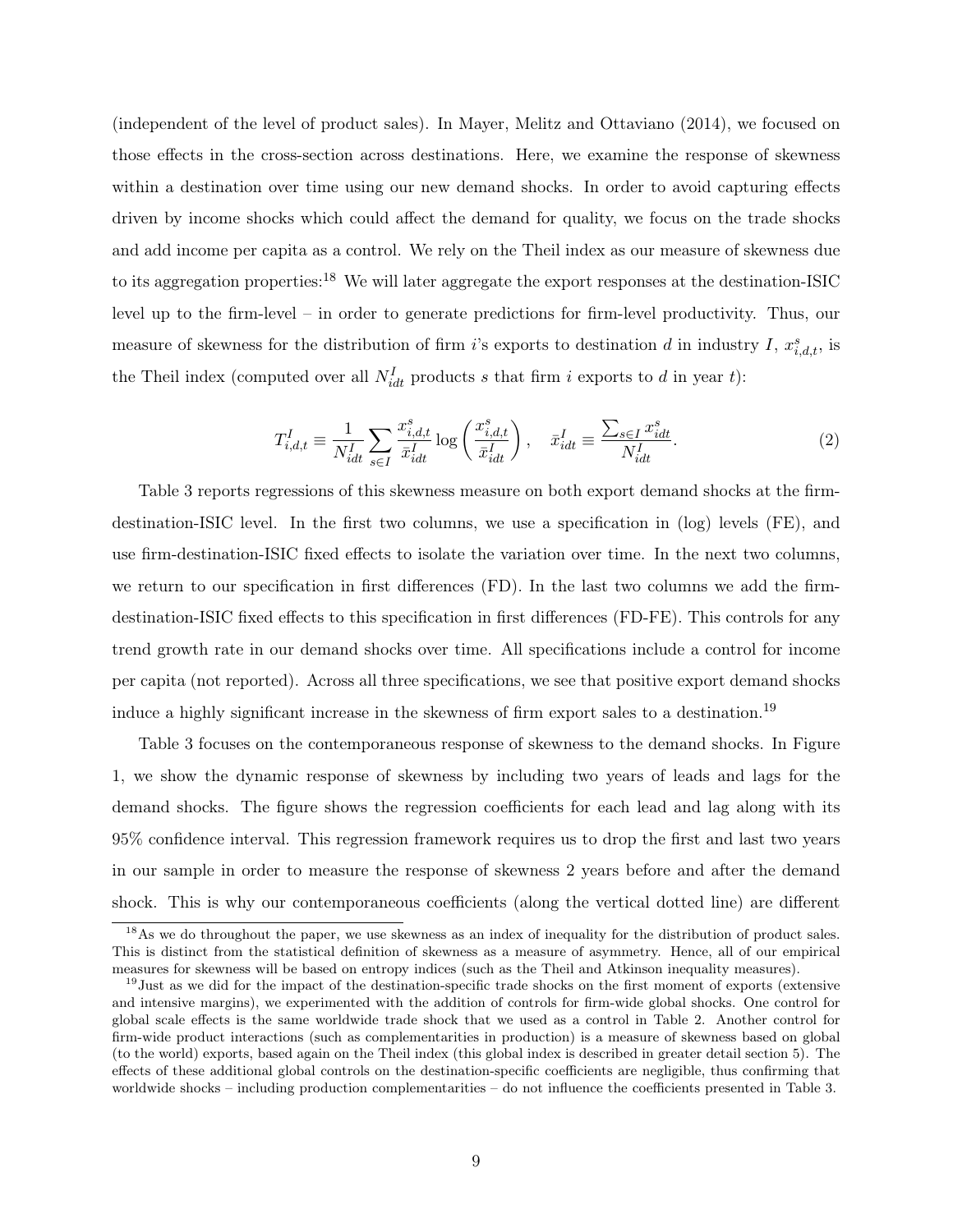| Dependent Variable          | $\bar{T^I_{i,d,t}}$ | $\overline{T_{i,d,t}^I}$ |             |             | $\Delta T^I_{i,d,t}$ |           |
|-----------------------------|---------------------|--------------------------|-------------|-------------|----------------------|-----------|
| Specification               | FE                  | FE                       | FD          | FD          | FD-FE                | FD-FE     |
| log trade shock             | $0.048^a$           |                          |             |             |                      |           |
|                             | (0.003)             |                          |             |             |                      |           |
| log trade shock - ISIC      |                     | $0.001^a$                |             |             |                      |           |
|                             |                     | (0.000)                  |             |             |                      |           |
| trade shock                 |                     |                          | $0.038^{a}$ |             | $0.034^a$            |           |
|                             |                     |                          | (0.004)     |             | (0.005)              |           |
| $\Delta$ trade shock - ISIC |                     |                          |             | $0.007^{a}$ |                      | $0.006^a$ |
|                             |                     |                          |             | (0.002)     |                      | (0.002)   |
| Observations                | 450620              | 450620                   | 401541      | 401541      | 375033               | 375033    |

Table 3: Demand shocks and local skewness

Standard errors in parentheses:  $c < 0.1$ ,  $b < 0.05$ ,  $a < 0.01$ . FE refers to firm-destination-ISIC fixed effects. All regressions include year dummies, with standard errors clustered at the level relevant for the variable of interest: Firm-destination for trade shock and ISIC-destination for trade shock - ISIC. All regressions include a control for income per capita shocks in the destination country.

than those reported in Table  $3^{20}$  Figure 1 shows that there are no significant pre-trends associated with the response of skewness to the demand shock. The bulk of the response is contemporaneous, and remains significant for only a single year following the shock.

We now return to the contemporaneous response of skewness and investigate its robustness to alternate measurement methods. The first column of Table 4 replicates the FD-FE specifications from 3 using our Theil measure for skewness. This is our most demanding specification. Each entry in Table 4 represents a separate regression with the same additional controls that we previously described. The next three columns of Table 4 explore alternative measures of skewness using the Atkinson index. This index was developed to allow for greater flexibility in quantifying the contribution of different parts of the distribution to overall inequality. It is defined as:

$$
A_{i,d,t}^{I,\eta} \equiv \begin{cases} 1 - \frac{1}{\bar{x}_{idt}^I} \left[ \frac{1}{N_{idt}^I} \sum_{s \in I} (x_{idt}^s)^{1-\eta} \right]^{\frac{1}{1-\eta}}, & \bar{x}_{idt}^I \equiv \frac{\sum_{s \in I} x_{idt}^s}{N_{idt}^I}, & \text{for } 0 \le \eta \ne 1\\ 1 - \frac{1}{\bar{x}_{idt}^I} \left[ \prod_{s \in I} x_{idt}^s \right]^{\frac{1}{N_{idt}^I}}, & \text{for } \eta = 1 \end{cases} \tag{3}
$$

The parameter  $\eta$  is often called the inequality aversion parameter as higher values put more weight on the low end of the distribution. When  $\eta$  gets close to 0, more weight is given to high values, in our case to the firm's best performing products. As  $\eta$  increases, more weight is given to the distribution of the firm's worse performing products relative to the best performing ones. This

<sup>&</sup>lt;sup>20</sup>The differences are most notable for the ISIC trade shock: the coefficients are substantially larger once we drop those first and last 2 years from our sample.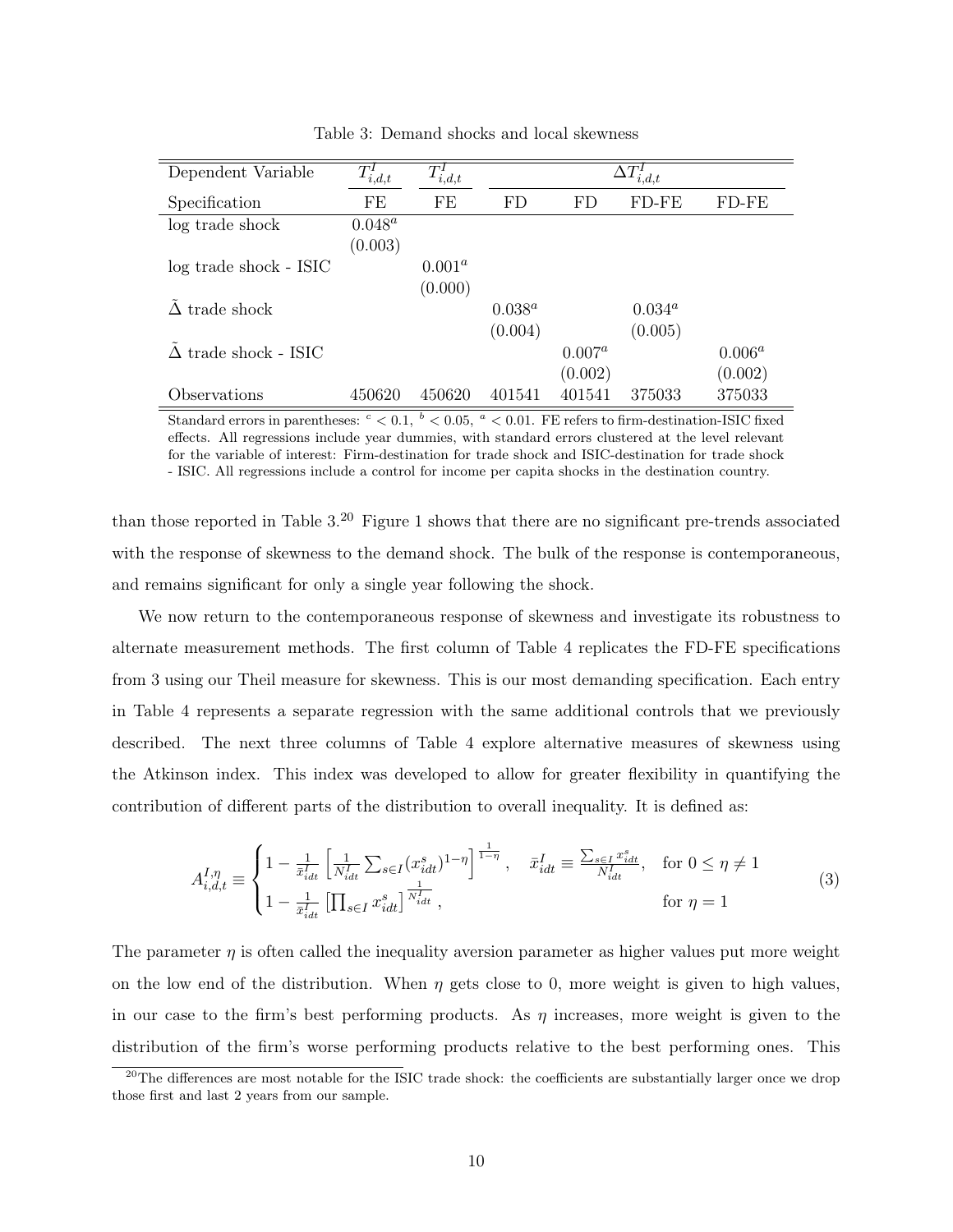

Figure 1: Demand shocks and local skewness - leads and lags

Atkinson index is also equal to one minus the ratio of the generalized (C.E.S.) mean over the arithmetic mean. Different values of  $\eta$  provide different special cases of the generalized mean: with  $\eta = 2$ , it is the harmonic mean, whereas with  $\eta = 1$  it is the geometric mean. In the limit, when  $\eta = 0$ , it is the arithmetic mean, in which case there can never be any inequality  $(A^{I,\eta}_{i,d,t} \equiv 0$  for any distribution of product sales  $x_{idt}^s$ ). Table 4 reproduces our skewness results for a wide range of inequality parameters  $\eta$ , starting with a low value of  $\eta = 0.5$  along with the special cases of  $\eta = 1$ and  $\eta = 2^{21}$  Those results, reported in columns (2-4), clearly show that the effect of the demand shocks on skewness do not rely on the Theil functional form nor on a specific weighing scheme for the Atkinson index.

All the skewness measures so far in Table 4 combine changes to both the intensive product mix margin (the relative sales of different products exported in both  $t - 1$  and t), and the extensive margin (products sold in one period but not the other). In the next set of columns, we isolate the skewness response that is driven only by the intensive product mix margin. To do this, we recompute the same skewness measures on the restricted subset of products that are exported in both  $t-1$  and t (denoted by  $\overline{T}$  and  $\overline{A}$ ). Results using these intensive margin skewness measures are reported in the following 4 columns of Table 4. Across all those different skewness metrics, there remains a positive and significant (beyond the 1% level) response of skewness at the intensive

 $21$ This range of parameters is also consistent with that advocated by Atkinson and Brandolini (2010) for the evaluation of income inequality.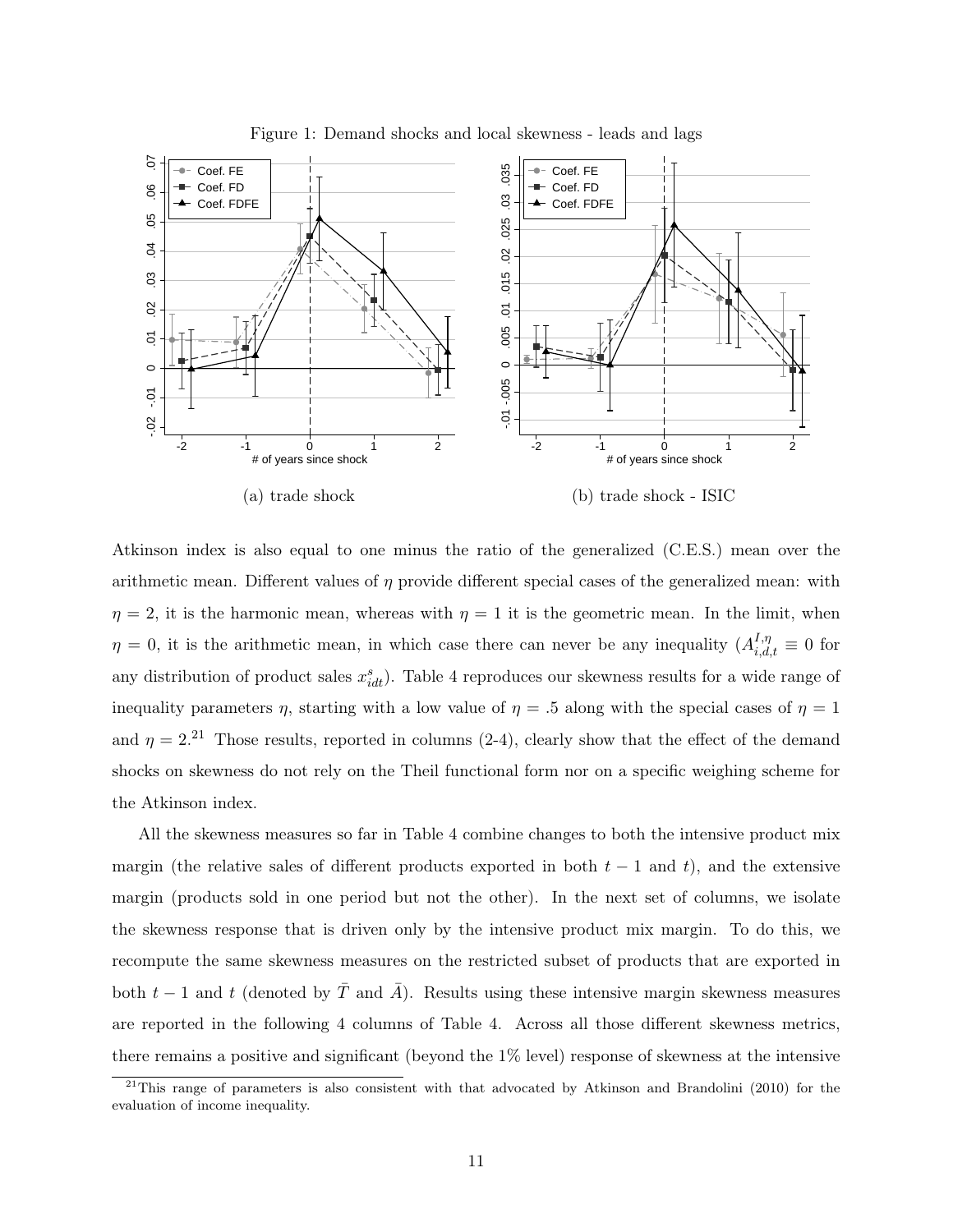|                             |                      |                           |           |                                                   | Intensive Margin Only                    |                                                              |           |                               |
|-----------------------------|----------------------|---------------------------|-----------|---------------------------------------------------|------------------------------------------|--------------------------------------------------------------|-----------|-------------------------------|
| <b>RHS</b>                  | $\Delta T_{i,d,t}^I$ | $\Delta A^{I,.5}_{i,d,t}$ |           | $\Delta A^{I,1}_{i,d,t}$ $\Delta A^{I,2}_{i,d,t}$ | $\Delta \bar{T}^I_{i,d,t}$ $\rightarrow$ | $\Delta \bar A_{i,d,t}^{I,.5}$ $\Delta \bar A_{i,d,t}^{I,1}$ |           | $\Delta \bar A_{i,d,t}^{I,2}$ |
| $\ddot{\Delta}$ trade Shock | $0.034^{\circ}$      | $0.014^a$                 | $0.019^a$ | $0.018^a$                                         | $0.013^a$                                | $0.007^a$                                                    | $0.010^a$ | $0.009^a$                     |
|                             | (0.005)              | (0.002)                   | (0.003)   | (0.003)                                           | (0.003)                                  | (0.002)                                                      | (0.003)   | (0.003)                       |
| $\Delta$ trade Shock - ISIC | $0.006^a$            | $0.003^a$                 | $0.004^a$ | $0.004^a$                                         | $0.005^a$                                | $0.002^a$                                                    | $0.004^a$ | $0.004^a$                     |
|                             | (0.002)              | (0.001)                   | (0.001)   | (0.001)                                           | (0.002)                                  | (0.001)                                                      | (0.001)   | (0.001)                       |

Table 4: Skewness and Shocks: Robustness

Notes: This table presents the results of individual regressions where the columns give the LHS and the rows give the RHS variables. FE refers to firm-destination-ISIC fixed effects. All regressions include a control for income per capita shocks in the destination country and year dummies. Standard errors clustered at the level relevant for the variable of interest: Firm-destination for trade shock and ISIC-destination for trade shock - ISIC.

margin: within a constant set of exported products, positive demand shocks skew market shares towards better performing products.

# 3 Theoretical Framework

In the previous section we documented the pattern of product reallocations in response to demand shocks in export markets. We now develop a theoretical model of multi-product firms that highlights the specific demand conditions needed to generate this pattern. These demand conditions imply MSLD and generate all of the micro-level evidence on firm/product selections, prices, and markups presented in the introduction. In particular, those demand conditions highlight how demand shocks lead to changes in competition for exporters in those markets (which lead to the observed reallocations). Those reallocations, in turn, generate changes in firm productivity. We directly investigate the empirical connection between demand shocks and productivity in the following sections.

Our theoretical model contributes to the growing literature emphasizing demand systems with variable price elasticities for models of monopolistic competition, such as Zhelebodko et al. (2012), Bertoletti and Epifani (2014), Fabinger and Weyl (2014), Mrazova and Neary (2017), and Parenti, Ushchev, and Thisse (2017). Our main point of departure relative to those papers is that we seek to connect the demand conditions on variable elasticities (and MSLD) directly to the evidence on the product reallocations that we document; and our additional goal of empirically connecting those to firm-level productivity. In this spirit, our paper is most closely related to Arkolakis et al. (2018) and Asplund and Nocke (2006), who also directly connect their theoretical modeling of endogenous markups with empirical moments: Arkolakis et al. (2018) focus on the implications for the welfare gains from trade; and Asplund and Nocke (2006) focus on the implications for firm turnover in a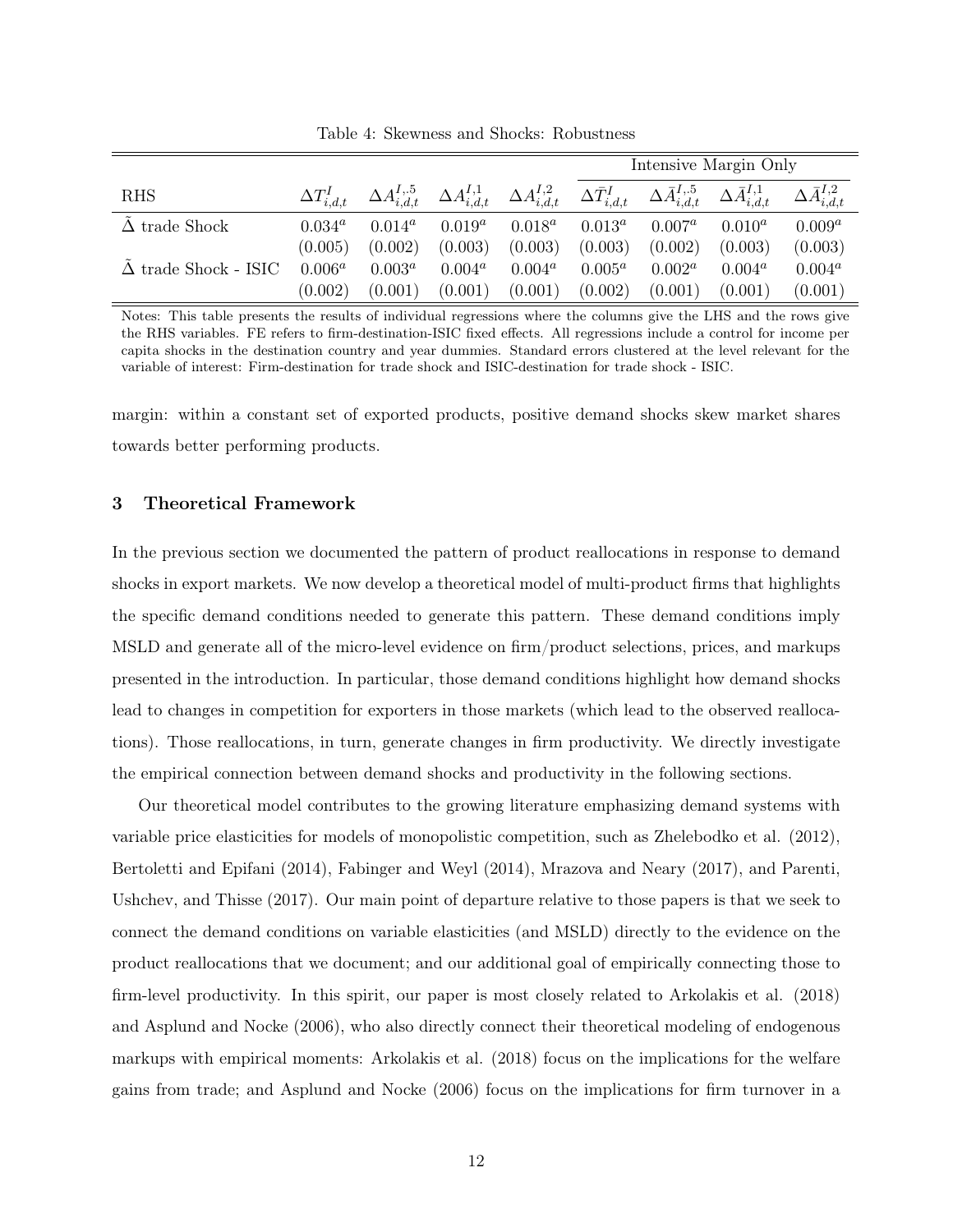dynamic setting.

We use the same class of separable preferences as Zhelebodko et al. (2012) which allow for both MSLD and non-MSLD demand. We then show how the restriction to the MSLD subset is both necessary and sufficient for consistency with the empirical evidence. We first start with the same closed economy setup as Zhelebodko et al. (2012) but then extend the model to incorporate multi-product firms and asymmetric countries in an open-economy.

#### 3.1 Closed Economy

To better highlight the role played by the properties of the demand system, we initially start with a closed economy and analyze the impact of demand shocks on product reallocations. We then develop an open economy version of our model that meshes more closely with our empirical setup. We show how demand shocks in an export market induce very similar product reallocations as in the closed economy (but for exporters to that market). We develop both a general equilibrium (with a single differentiated good sector for the whole economy) and a partial equilibrium version focusing on a single sector among many in the economy. In the latter, we also introduce a short-run version where entry is restricted (general equilibrium is inherently a long-run scenario). We show how demand shocks induce the same skewness pattern in all of these modeling alternatives. This highlights the critical role of the demand system in shaping the pattern of reallocations.

#### Multi-Product Production with Additive Separable Utility

We consider a sector with a single productive factor, labor. We will distinguish between two scenarios. The first is the standard general equilibrium (GE) setup with a single sector. The exogenous labor endowment L indexes both the number of workers  $L^w$  (with inelastic supply) and consumers  $L<sup>c</sup>$ . The endogenous wage is set to one by choosing labor as the *numeraire*. Aggregate expenditures are then given by the exogenous labor endowment. In our partial equilibrium (PE) scenario, we focus on the sector as a small part of the economy. We take the number of consumers  $L^c$  as well as their individual expenditures on the sector's output as exogenously given. The supply of labor  $L^w$ to the sector is perfectly elastic at an exogenous economy-wide wage. We choose units so that both this wage and the exogenous expenditure per-consumer is equal to 1. This involves a normalization for the measure of consumers  $L^c$  and the choice of labor as *numeraire*: Aggregate accounting then implies that this normalized number of consumers  $L^c$  represents a fraction of the labor endowment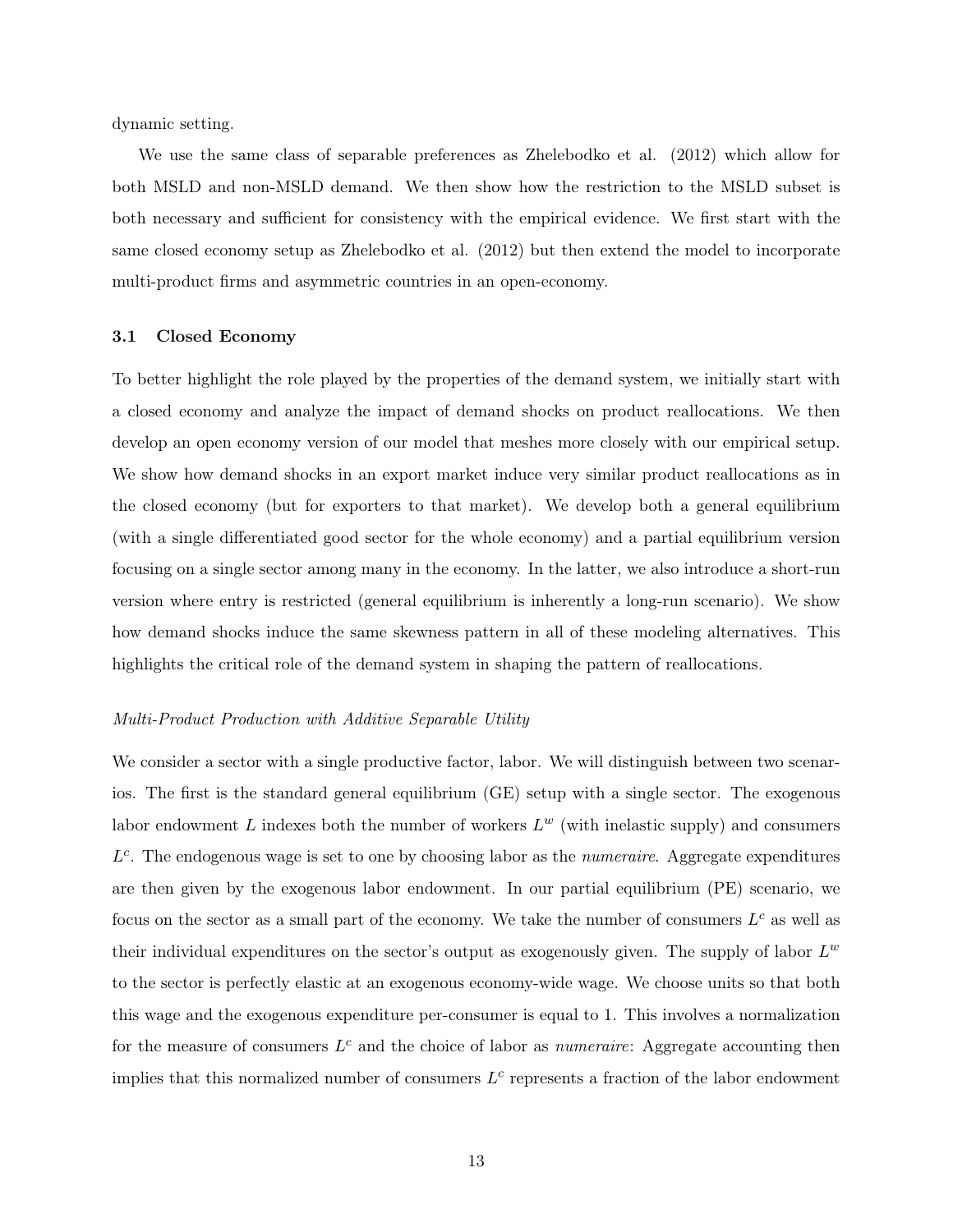$L^{22}$  In both scenarios, we model a demand shock as an increase in the number of consumers  $L^c$ . This increases aggregate expenditures one-for-one, given our assumptions of unitary consumer income. In our GE scenario, this increase is associated with a proportional increase in labor supplied  $L^w$ . In our PE scenario, the labor supply response is left unrestricted, isolating the demand-side effects.

In both scenarios each consumer's utility is assumed to be additively separable over a continuum of imperfectly substitutable products indexed by  $i \in [0, M]$  where M is the measure of products available. The representative consumer then solves the following utility maximization problem:

$$
\max_{q_i \ge 0} \int_0^M u(q_i)di \text{ s.t. } \int_0^M p_i q_i di = 1,
$$

where  $u(q_i)$  is the sub-utility associated with the consumption of  $q_i$  units of product i. We assume that this sub-utility exhibits the following properties:

**(A1)** 
$$
u(0) = 0
$$
;  $u'(q_i) > 0$  and  $u''(q_i) < 0$  for  $q_i \ge 0$ .

The first order condition for the consumer's problem determines the *inverse* residual demand function (per consumer):

$$
p(q_i) = \frac{u'(q_i)}{\lambda},\tag{4}
$$

where  $\lambda = \int_0^M u'(q_i)q_i di > 0$  is the marginal utility of income. Given our assumption of separable preferences, this marginal utility of income  $\lambda$  is the unique endogenous aggregate demand shifter: Higher  $\lambda$  shifts all residual demand curves *inward*; we refer to this as an increase in competition for a given level of market demand  $L^c$ . Concavity of  $u(q_i)$  ensures that the chosen consumption level from (4) also satisfies the second order condition for the consumer's problem. This residual demand curve (4) is associated with a marginal revenue curve

$$
\phi(q_i) = \frac{u'(q_i) + u''(q_i)q_i}{\lambda}.\tag{5}
$$

 $^{22}$ As we will restrict our analysis to additively separable preferences – which are non-homothetic – changes in consumer income will have different effects than changes in the number of consumers  $L^c$ . We focus on this functional form for tractability and do not wish to emphasize its properties for income elasticities. As first highlighted by Deaton and Muellbauer (1980), additively separable preferences imply a specific relationship between price and income elasticities. We emphasize the properties of demand for those price elasticities. Thus, we analyze changes in the number of consumers  $L^c$  holding their income fixed. This is akin to indexing the preferences to a given reference income level.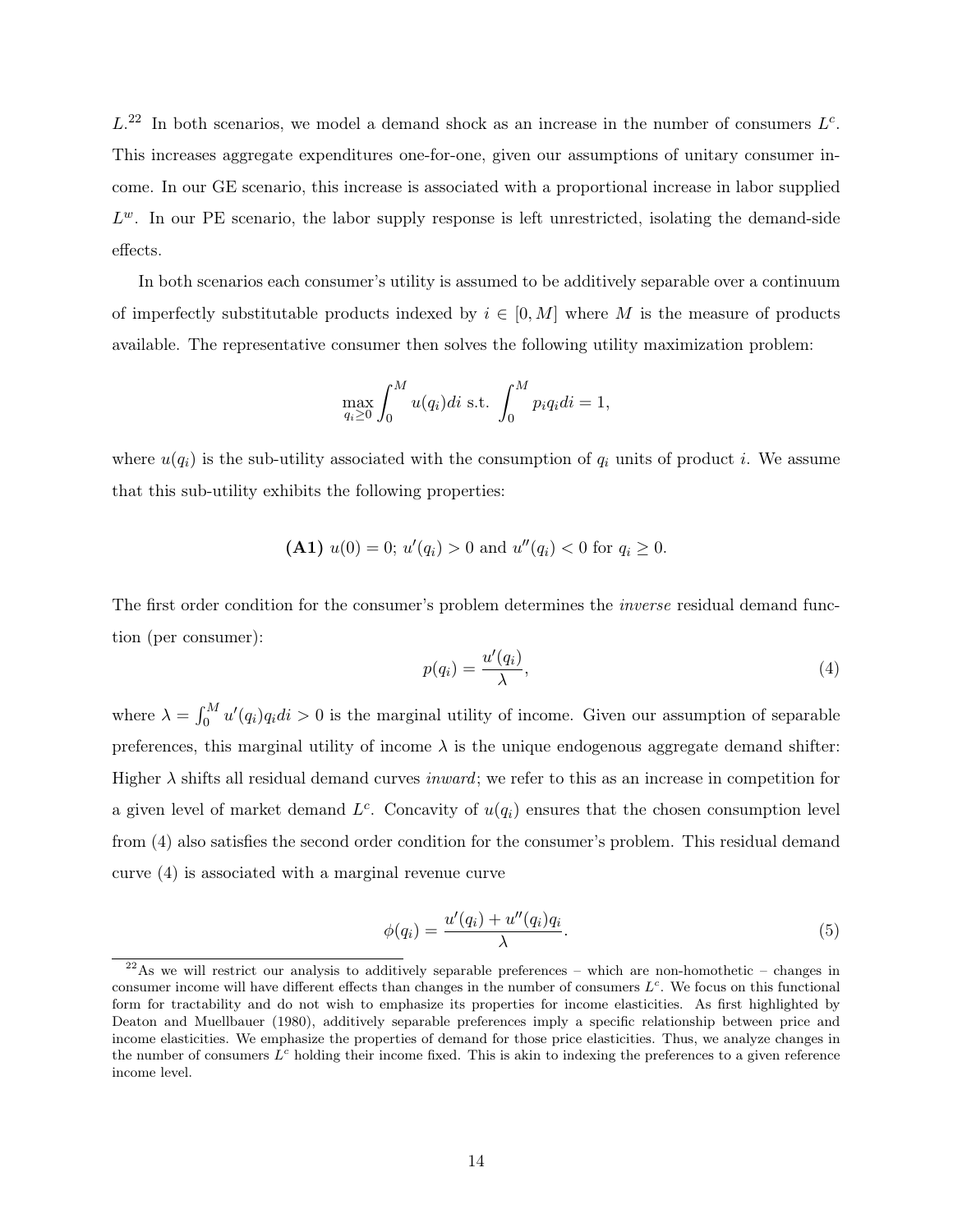Let  $\varepsilon_p(q_i) \equiv -p'(q_i)q_i/p(q_i)$  and  $\varepsilon_\phi(q_i) \equiv -\phi'(q_i)q_i/\phi(q_i)$  denote the elasticities of inverse demand and marginal revenue. Thus  $\varepsilon_p(q_i) \geq 0$  is the inverse price elasticity of demand (less than 1 for elastic demand). Although the demand and marginal revenue curves are residual (they depend on  $\lambda$ ), their elasticities are nonetheless independent of  $\lambda$ . These preferences nest the C.E.S. case where the elasticities  $\varepsilon_p(q_i)$  and  $\varepsilon_\phi(q_i)$  are constant; using the additively separable functional form for C.E.S., the marginal utility of income  $\lambda$  is then an inverse monotone function of the C.E.S. price index.

Products are supplied by firms that may be single- or multi-product. Market structure is monopolistically competitive as in Mayer, Melitz and Ottaviano (2014): each product is supplied by a single firm and each firm supplies a countable number of products (among the continuum of consumed products). Technology exhibits increasing returns to scale associated with a fixed overhead cost, along with a constant marginal cost of production. We assume that the fixed cost  $f$  is common for all products while the marginal cost  $v$  (variety level cost) is heterogeneous. For a given firm, products are indexed in increasing order m of marginal cost from a 'core product' indexed by  $m = 0$ . Firm entry incurs a sunk cost  $f^e$ . After this cost is incurred, entrants randomly draw the marginal cost for their core product from a common continuous differentiable distribution  $\Gamma(c)$  with support over  $[0, \infty)$ ; we refer to this cost draw as the firm's core competency.<sup>23</sup> This gives an entrant the exclusive blueprint used to produce a countable range of additional products indexed by the integer m (potentially zero) at marginal cost  $v(m, c) \equiv cz(m)$  with  $z(0) = 1$  and  $z'(m) > 0$ .<sup>24</sup>

#### Product-Level Performance and Selection

A firm owning the blueprint for product i with marginal cost v and facing demand conditions  $\lambda$ chooses the optimal output per consumer  $q(v, \lambda)$  to maximize total product-level profits  $L^c[p(q_i)q_i - vq_i]$ f, so long as those profits are non-negative; or does not produce product i otherwise.<sup>25</sup> The first order condition whenever production occurs equalizes marginal revenue with marginal cost:

$$
\phi(q(v,\lambda)) = v.\tag{6}
$$

 $^{23}$ This assumption of infinite support is made for simplicity in order to rule out the possibility of an equilibrium without any firm selection. We could also introduce an upper-bound cost draw so long as this upper-bound is high enough that the equilibrium features selection (some firms do not produce).

<sup>&</sup>lt;sup>24</sup>The assumption  $z'(m) > 0$  will generate the within-firm ranking of products discussed in the introduction. In the limit case when  $z'(m)$  is infinite, all firms only produce a single product.

 $^{25}$ As we have assumed that any firm's set of products is of measure zero relative to the set of available products  $M$ , there is no product inter-dependence in the firm's pricing/output decision (no cannibalization).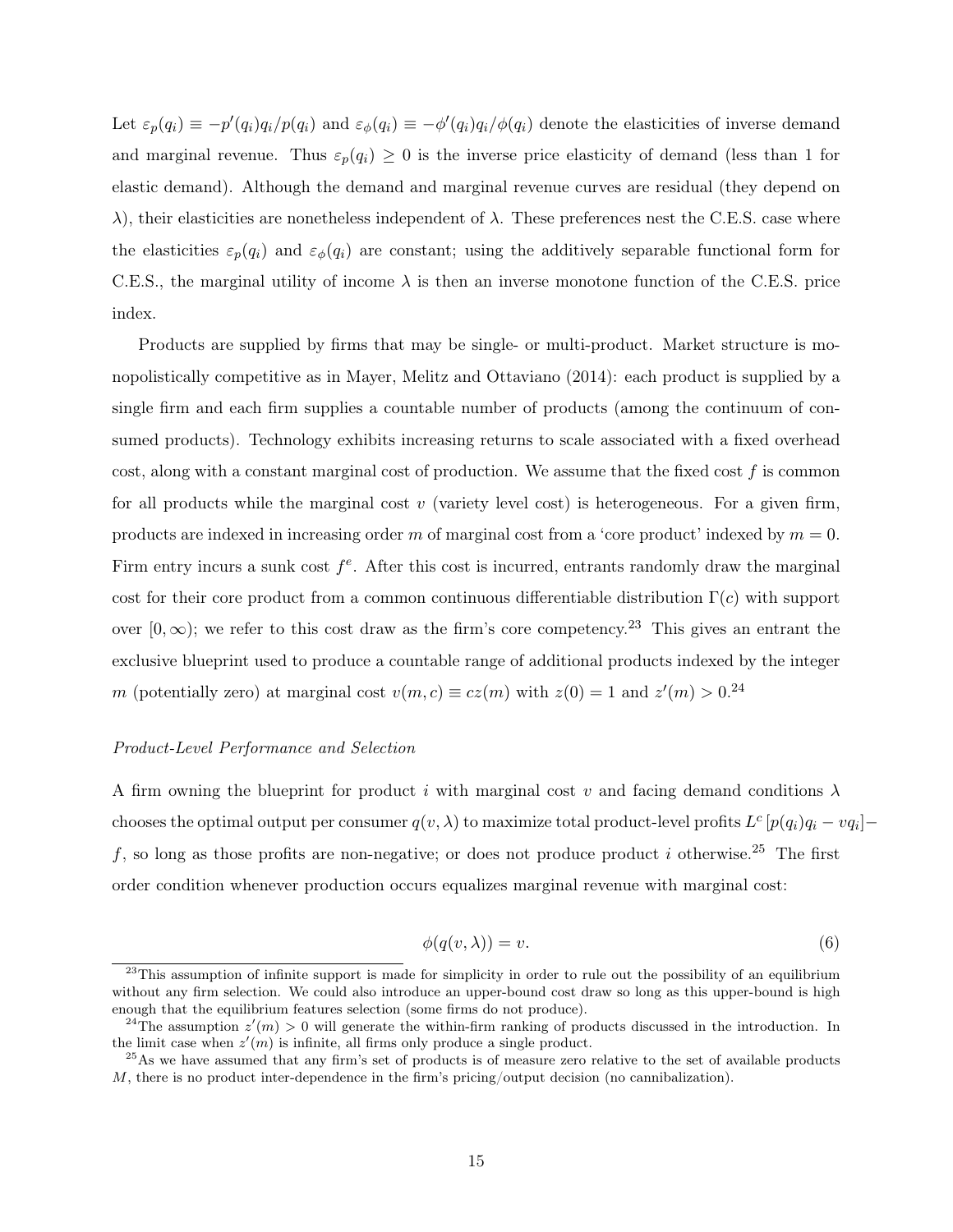In order to ensure that the solution to this maximization problem exists (for at least some  $v > 0$ ) and is unique, we further restrict our choice of preferences to satisfy:

(A2) 
$$
2u''(q_i) + u'''(q_i)q_i < 0.
$$

This assumption ensures that marginal revenue  $\phi(q_i)$  is decreasing for all output levels and positive for at least some output levels. This ensures elastic demand along a top portion of the demand curve.

The profit maximizing price associated with the output choice (6) can be written in terms of the chosen markup  $\mu(q_i) \equiv 1/(1 - \varepsilon_p(q_i))$ :

$$
p(q(v,\lambda)) = \mu(q(v,\lambda))v.
$$
\n(7)

Those output and price choices are associated with the following product-level revenues and operating profits per-consumer :

$$
r(v, \lambda) = p(q(v, \lambda))q(v, \lambda)
$$
 and  $\pi(v, \lambda) = [p(q(v, \lambda)) - v]q(v, \lambda).$ 

Total product-level sales are then given by  $L^c r(v, \lambda)$  while total product net profits are  $L^c \pi(v, \lambda) - f$ . Using the first order condition for profit maximization (6) and our derivations for marginal revenue (5) and markup (7), the elasticities for all these product-level performance measures can be written in term of the elasticities of demand and marginal revenue:

$$
\varepsilon_{q,v} = -\frac{1}{\varepsilon_{\phi}}, \qquad \varepsilon_{r,v} = -\frac{1 - \varepsilon_p}{\varepsilon_{\phi}}, \qquad \varepsilon_{\pi,v} = -\frac{1 - \varepsilon_p}{\varepsilon_p},
$$
\n
$$
\varepsilon_{q,\lambda} = -\frac{1}{\varepsilon_{\phi}}, \qquad \varepsilon_{r,\lambda} = -\frac{1 - \varepsilon_p}{\varepsilon_{\phi}} - 1, \qquad \varepsilon_{\pi,\lambda} = -\frac{1}{\varepsilon_p},
$$
\n(8)

where we use the elasticity notation  $\varepsilon_{g,x}$  to denote the elasticity of the function g with respect to x. All of the elasticities with respect to the product marginal cost  $v$  are negative, indicating that lower marginal cost is associated with higher output, sales, and profit (both operating and net). As expected, an increase in competition  $\lambda$  (for any given level of market demand  $L^c$ ) will result in lower output, sales, and profit for all products.

Since operating profit is monotonic in a product's marginal cost  $v$ , the production decision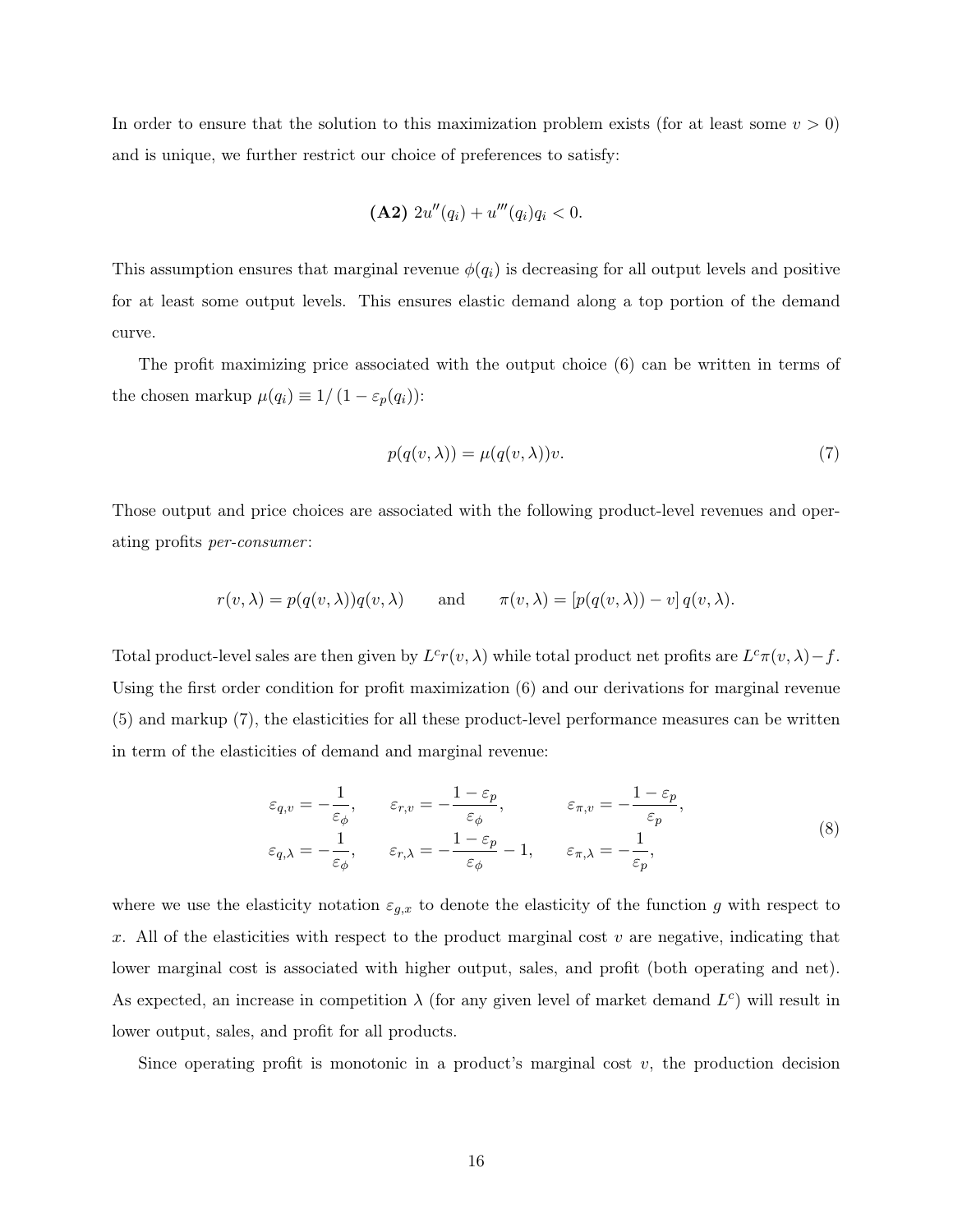associated with non-negative net profit will lead to a unique cutoff cost level  $\hat{v}$  satisfying

$$
\pi(\hat{v}, \lambda)L^c = f. \tag{9}
$$

All products with cost  $v \leq \hat{v}$  will be produced. Since  $v(0, c) = c$  (recall that  $v(m, c) = cz(m); z(0) = c$ 1) any firm with core competency  $c \leq \hat{v}$  will produce at least its core  $(m = 0)$  product. Thus,  $\hat{c} = \hat{v}$  will be the firm-level survival cutoff. Those surviving firms (with  $c \leq \hat{c}$ ) will produce  $M(c) = \max \{m \mid cz(m) \leq \hat{v}\}\$ additional products (potentially none, and then  $M(c) = 0$ ) and earn firm-level net profits:

$$
\Pi(c,\lambda) = \sum_{m=0}^{M(c)} \left[ \pi(cz(m),\lambda) L^{c} - f \right].
$$

Since  $\varepsilon_{\pi,\nu}$  and  $\varepsilon_{\pi,\lambda}$  are both negative, increases in competition  $\lambda$  – holding market demand  $L^c$ constant – will be associated with lower cutoffs  $\hat{v} = \hat{c}$ . Tougher competition thus leads to tougher selection: the least productive firms exit and all surviving firms shed (weakly) their worst performing products.

#### Free Entry in the Long-Run

In the long-run when entry is unrestricted, the expected profit of the prospective entrants adjusts to match the sunk cost:

$$
\int_0^{\widehat{c}} \Pi(c,\lambda)d\Gamma(c) = \sum_{m=0}^{\infty} \left\{ \int_0^{\widehat{c}/z(m)} \left[ \pi\left( cz(m), \lambda \right) L^c - f \right] d\Gamma(c) \right\} = f^e. \tag{10}
$$

This free entry condition, along with the zero cutoff profit condition (9) jointly determine the equilibrium cutoffs  $\hat{v} = \hat{c}$  along with the competition level  $\lambda$ . The number of entrants  $N^e$  is then determined by the consumer's budget constraint:

$$
N^{e}\left\{\sum_{m=0}^{\infty}\left[\int_{0}^{\widehat{c}/z(m)}r(cz(m),\lambda)d\Gamma(c)\right]\right\}=1.
$$
\n(11)

These conditions hold in both our GE and PE scenarios.

Since labor is the unique factor and numeraire, we can convert the firms' costs (both perunit production costs and the fixed costs) into employment. Aggregating over all firms yields the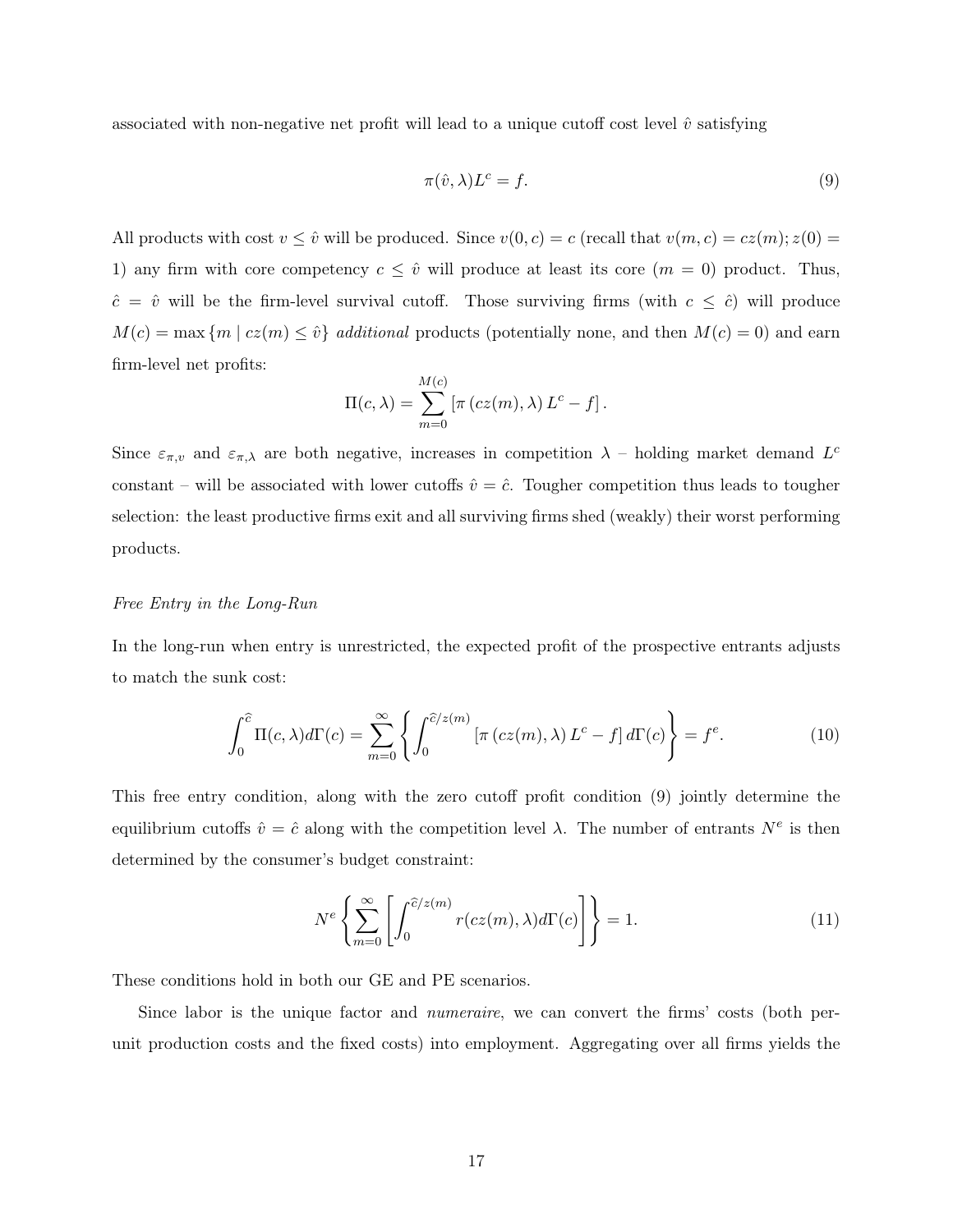aggregate labor demanded:

$$
L^{w} = N^{e} \left( f^{e} + \sum_{m=0}^{\infty} \left\{ \int_{0}^{\tilde{c}/z(m)} \left[ cz(m)q\left(cz(m), \lambda\right) L^{c} + f \right] d\Gamma(c) \right\} \right)
$$

As the free entry condition (10) entails no ex-ante aggregate profits (aggregate revenue is equal to the payments to all workers, including those employed to cover the entry costs), this aggregate labor demand  $L^w$  will be equal to the number of consumers  $L^c$ . This ensures labor market clearing in our GE scenario. In our PE scenario, this implies that the endogenous labor supply adjusts so that it equalizes the normalized number of consumers (recall that this is an exogenous fraction of the economy-wide labor endowment).<sup>26</sup>

In these long-run scenarios, the impact of an increase in demand  $L<sup>c</sup>$  on the cutoffs will depend on some further assumptions on demand, which we discuss in detail following the introduction of our short-run scenario. However, we note that the impact for the level of competition  $\lambda$  is unambiguous: higher demand leads to increases in competition  $\lambda$ <sup>27</sup>

#### Short-Run Scenario

We now consider an alternative short-run situation in which the number of incumbents is fixed at  $\overline{N}$  in the PE scenario (with the same exogenous distribution of core competencies  $\Gamma(c)$ ). In this case, free entry (10) no longer holds: firms with core competencies below the profit cutoff in (9) produce while the remaining firms shut-down. However, the budget constraint (11) still holds with the exogenous number of incumbents  $\overline{N}$  now replacing the endogenous number of entrants  $N<sup>e</sup>$ . Together with the zero cutoff profit (9), those two conditions jointly determine the endogenous cutoffs  $\hat{v} = \hat{c}$  and competition level  $\lambda$ .

As was the case in the long-run scenarios with free-entry, an increase in demand  $L<sup>c</sup>$  must lead to an increase in competition  $\lambda$ <sup>28</sup> However, the response of the cutoffs is now unambiguous: the

 $^{26}$ This sector-level adjustment for labor supply is very similar to the case of C.E.S. product differentiation within sectors and Cobb-Douglas preferences across sectors. In the latter case, the sector's labor supply adjusts so that it is equal (as a fraction of the aggregate labor endowment) to the exogenous Cobb-Douglas expenditure share for the sector. See Melitz and Redding (2014) for an example of those preferences with firm heterogeneity.

<sup>&</sup>lt;sup>27</sup>Competition  $\lambda$  must strictly increase for the free entry condition to hold. If  $\lambda$  decreased (even weakly), then net profit for a given variety  $\pi(v, \lambda)L^c - f$  should strictly increase (given  $dL^c > 0$  and  $\varepsilon_{\pi, \lambda} < 0$ ). The cutoffs  $\hat{v} = \hat{c}$  must then strictly increase (given 9); along with the average firm profit (the left-hand-side) in the free-entry condition (10). Thus, this condition could not hold if  $\lambda$  weakly decreased.

<sup>&</sup>lt;sup>28</sup>Competition  $\lambda$  must strictly increase in order to satisfy the budget constraint (11) with a fixed number of incumbents. As we argued in a previous footnote (27),  $\lambda$  weakly decreasing would imply a strict increase in the cutoffs  $\hat{v} = \hat{c}$ . This would entail both a strict increase in the number of products consumed as well as a weak increase in expenditures per-product  $r(v, \lambda)$  for each consumer (recall that  $\varepsilon_{r,\lambda} < 0$ ). This would necessarily violate the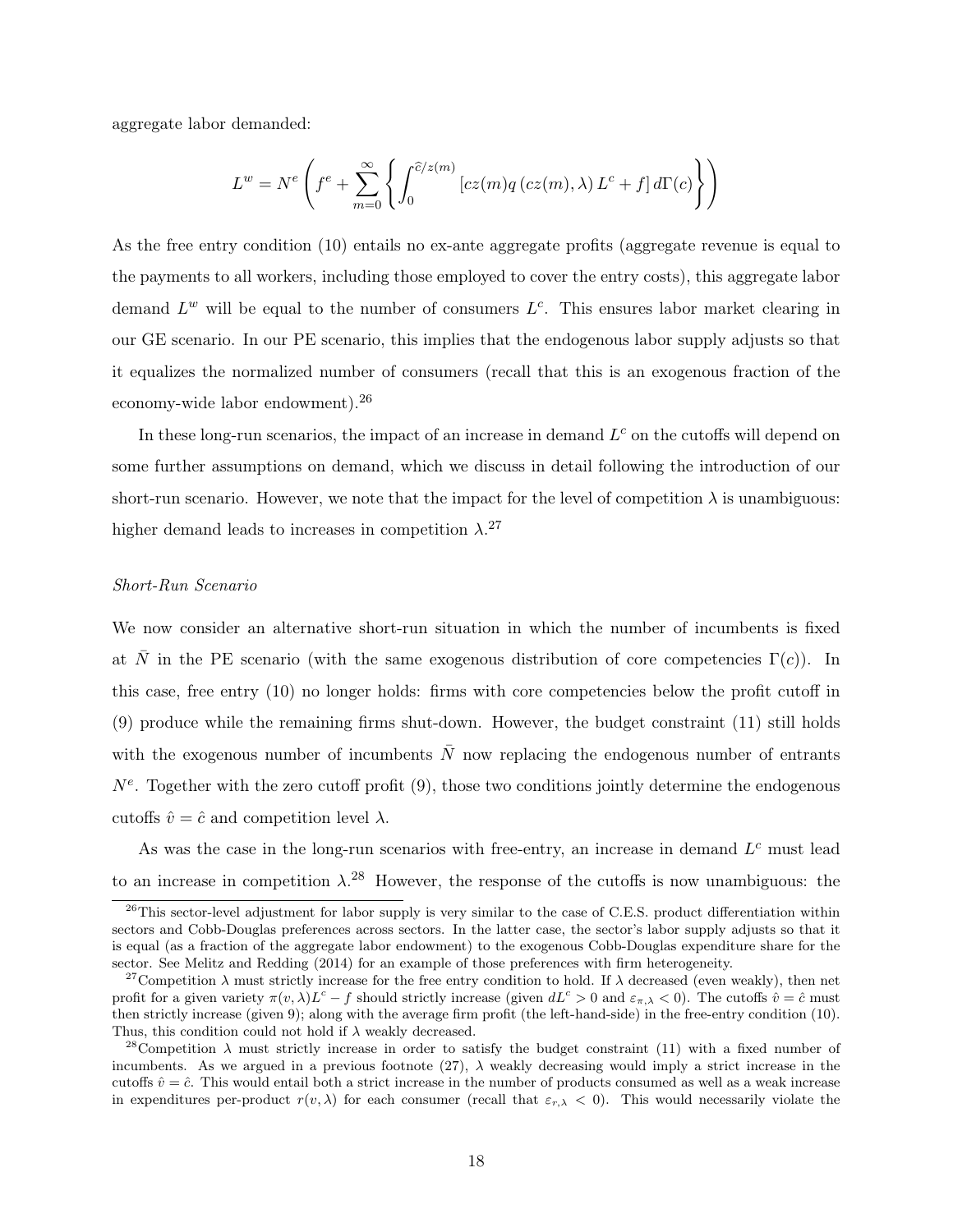increase in demand must raise profits for all products (given their cost  $v$ ) since there is no induced response in entry; leading to an increase in the cutoffs  $\hat{v} = \hat{c}^{29}$ . In this short-run scenario, it is the production of these new varieties (previously unprofitable) that generates the increased competition. In the long run, the increased competition is driven by the entry of new firms (and the varieties they produce).

#### Curvature of Demand

Up to now, we have placed very few restrictions on the shape of the residual demand curves that the firms face, other than the conditions  $(A1)-(A2)$  needed to ensure a unique monopolistic competition equilibrium. In particular, the rates of change of the elasticities of residual demand and marginal revenue (the signs of  $\varepsilon_p'(q_i)$  and  $\varepsilon_\phi'(q_i)$ ) were left unrestricted. We now show how further restrictions on those rates of change (or alternatively the curvature of demand and marginal revenue) are intrinsically tied to product-level reallocations – in addition to their better known consequences for prices, markups and pass-through. After we develop the open economy version of our model in the next section, we highlight the reverse connection from the pattern of product reallocations we documented in Section 2 back to their necessary conditions for demand. Throughout, we assume that conditions  $(A1)-(A2)$  hold in our monopolistic competition equilibrium. Thus, a necessary condition for an empirical pattern is an additional condition that must hold (to generate that empirical prediction) *conditional* on those initial assumptions.

The further restrictions on the shapes of demand and marginal revenue are both related to MSLD:

(MSLD) 
$$
\varepsilon'_p(q_i) > 0
$$
 for  $q_i \ge 0$  and (MSLD')  $\varepsilon'_\phi(q_i) > 0$  for  $q_i \ge 0$ .

Figure 2 depicts a log-log graph of the inverse demand and marginal revenue curves satisfying those restrictions. Under (MSLD) demand becomes more inelastic with consumption.<sup>30</sup> It is a necessary

consumer's budget constraint.

 $29$ Note that with a fixed number of incumbents, the budget constraint (11) implies an increasing relationship between the cutoff  $\hat{c}$  and the level of competition  $\lambda$  (which reduces product-level revenues  $r(v, \lambda)$  for all products).

 $30(MSLD)$  is equivalent to the assumption by Arkolakis et al. (2018) that the demand function of any product is log-concave in log-prices. In the terminology of Mrazova and Neary (2017) it defines the "sub-convex" case demand case. In the terminology of Zhelobodko et al (2012), this class of preferences exhibits increasing "relative love of variety" (RLV) as consumers care more about variety when their consumption level is higher. In the terminology of Kimball (1995), this class of preferences exhibits a positive superelasticity of demand. Bertoletti and Epifani (2014) refer to this case as "decreasing elasticity of substitution". The "Adjustable pass-through" (APT) class of demand functions proposed by Fabinger and Weyl (2012) also satisfies (MSLD). Mrazova and Neary (2019) show that when demand is weakly "super-convex" (the opposite case to MSLD:  $\varepsilon_p'(q_i) \leq 0$ ), then the firm profit function is supermodular in marginal cost and a multiplicative cost-shifter. This relationship is both necessary and sufficient when considering log-supermodularity of the operating profit function. And conversely, (MSLD) is necessary and sufficient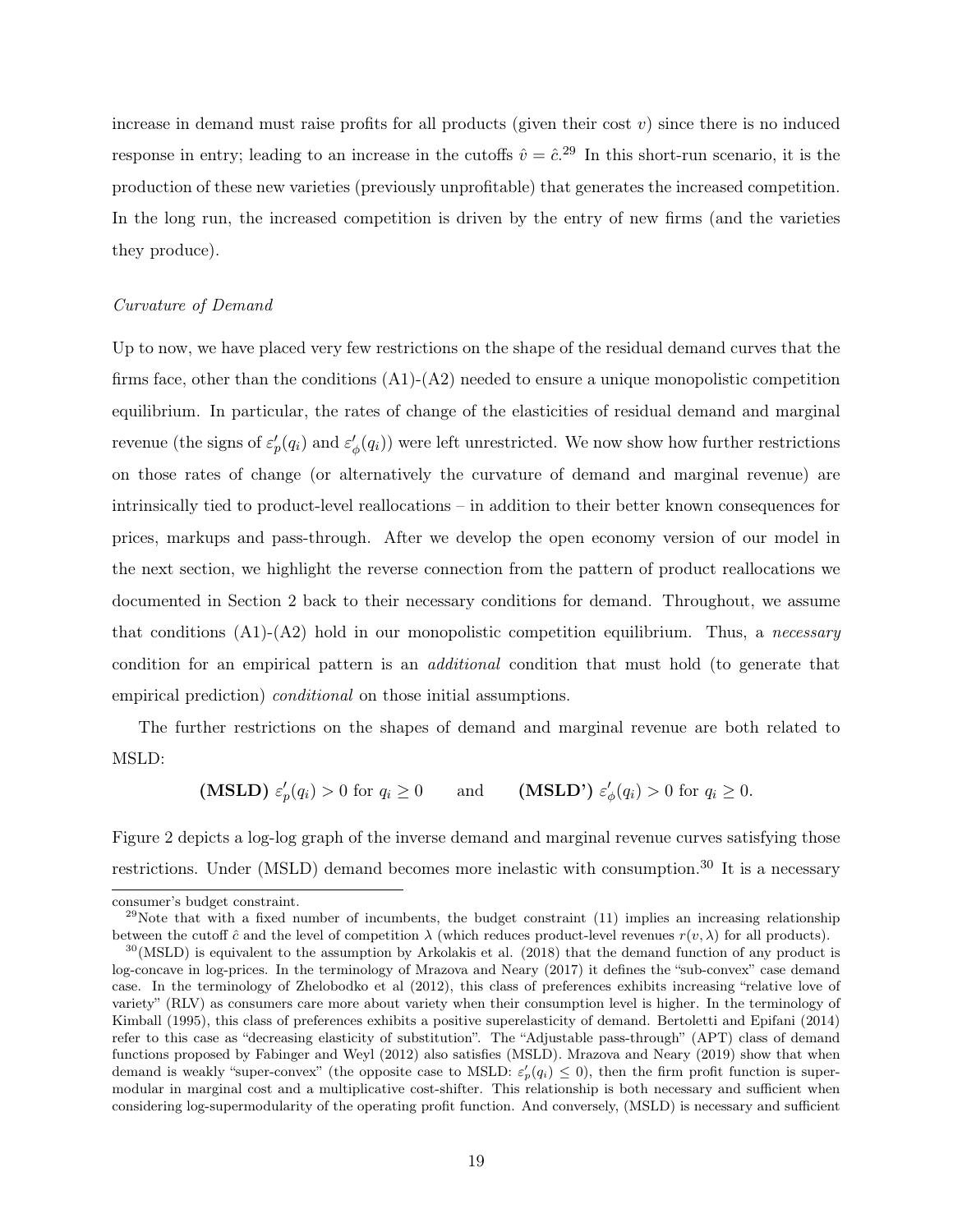and sufficient condition for better performing products (lower  $v$ ) to have higher markups and for tougher competition (higher  $\lambda$ ) to lower markups for any given product (given a cost v).<sup>31</sup> Thus, the evidence discussed in the introduction linking better product and firm performance to higher markups implies that (MSLD) must hold. It is also consistent with the estimates of Arkolakis et al. (2018) for bilateral trade demand. In our model with monopolistic competition, (MSLD) is also equivalent to an alternate condition that the pass-through elasticity from marginal cost to price  $\theta \equiv \partial \ln p(q(v,\lambda))/\partial \ln v = \epsilon_p/\epsilon_{\phi}$  is less than 1 (see appendix A for proof). Thus, the vast empirical evidence on incomplete pass-through (see the survey by Burstein and Gopinath, 2014) also requires this demand condition (MSLD). Most importantly, we will show that (MSLD) is a necessary condition for the evidence we documented on product reallocations for French exporters. This provides an independent confirmation for this demand condition that does not rely on the (very noisy) measurement of product prices and the estimation of markups (or alternatively marginal costs).



Figure 2: Graphical Representation of Demand Assumptions

Assumption (MSLD') is more restrictive than (MSLD): in the appendix, we show how (MSLD') implies (MSLD). If only (MSLD) holds, then the log demand curve would have the shape shown in Figure 2, but the log marginal revenue curve would need not be globally concave. However, it would still have to be everywhere steeper than log demand:  $\varepsilon_{\phi}(q_i) > \varepsilon_p(q_i)$  for all  $q_i \geq 0$  (see appendix). In the following section, we show that (MSLD') is a sufficient condition for the product

for the operating profit to be log-submodular.

<sup>&</sup>lt;sup>31</sup>Since both higher cost v and higher  $\lambda$  is associated with lower output  $q(v, \lambda)$ ; See (8).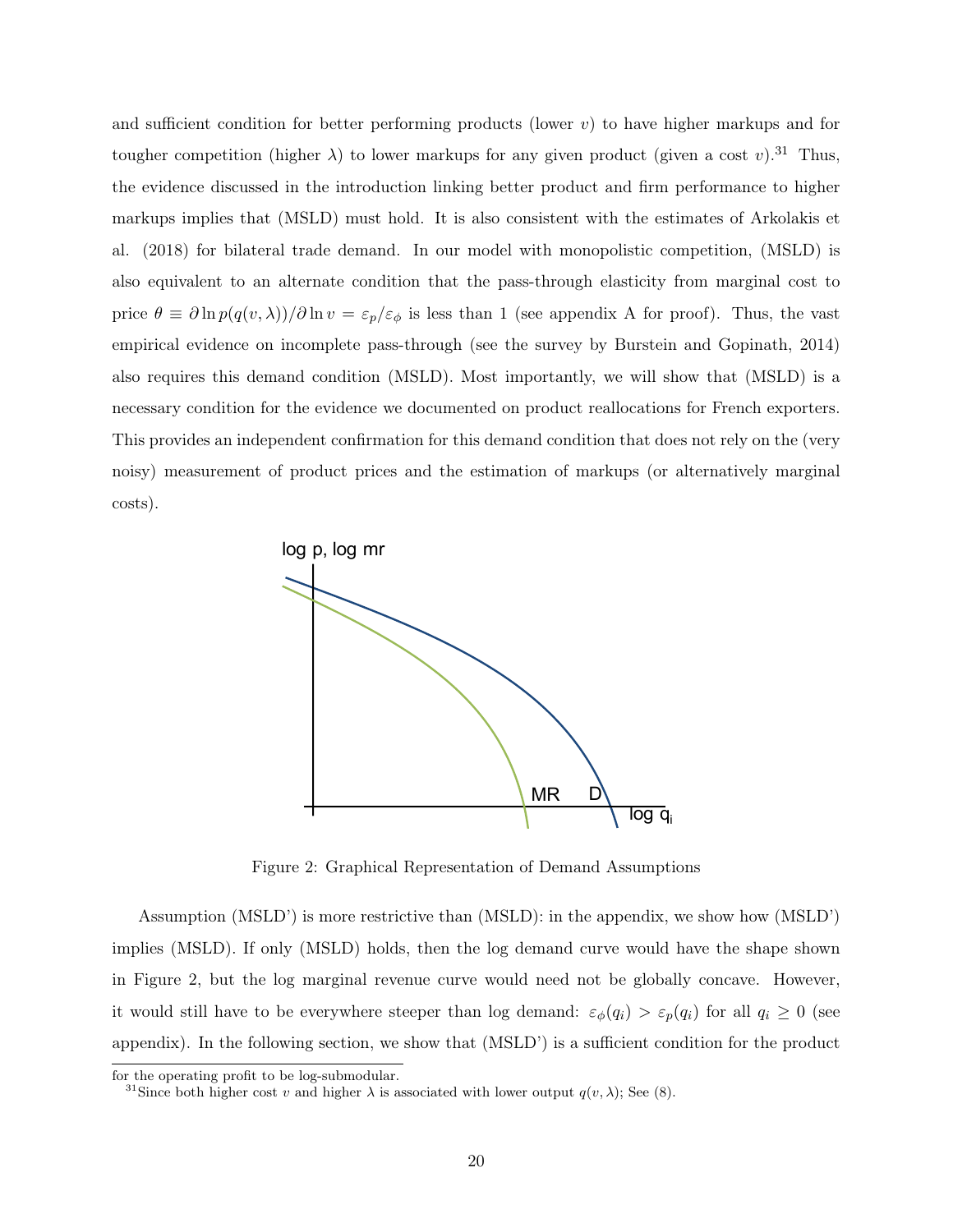reallocations we previously described for French exporters, in addition to all the evidence from the existing literature on prices, markups, and pass-through.<sup>32</sup>

Lastly we note that conditions (MSLD) and (MSLD') exclude the C.E.S. case, where the derivative of the elasticities  $\varepsilon'_p(q_i)$  and  $\varepsilon'_p(q_i)$  are zero. In this limiting case, the inverse demand and marginal revenue in Figure 2 are linear. Nevertheless, (MSLD) and (MSLD') are consistent with most of the functional forms that have been used to explore endogenous markups in the theoretical trade literature.<sup>33</sup>

#### Demand Shocks and Product Reallocations

We have already described how an increase in demand  $L<sup>c</sup>$  induces an increase in the toughness of competition  $\lambda$  in both the long-run (GE and PE) and the short-run. We now highlight how the demand conditions (MSLD) and (MSLD') generate a link between increases in the toughness of competition and product reallocations towards better performing products.

First, we note that the increase in competition  $\lambda$  induces a downward shift in output sales  $q(v, \lambda)$  per-consumer (though not necessarily overall as the number of consumers is increasing). This decrease in output sales  $q(v, \lambda)$  in turn generates changes in the price and marginal revenue elasticities  $\varepsilon_p$  and  $\varepsilon_{\phi}$ , which depend on conditions (MSLD) and (MSLD'). Changes in those two elasticities then determine the changes in the elasticities of output, sales, and profit with respect to marginal cost  $v$  (see 8), which govern the reallocation of output, sales, and profit across firms with different costs v. We can now determine exactly how conditions (MSLD) and (MSLD') affect these reallocations:

Proposition 1. (MSLD) is a necessary and sufficient condition for a positive demand shock to reallocate operating profits to better performing products:  $\pi(v_1, \lambda)/\pi(v_2, \lambda)$  increases whenever  $v_1$  $v_2$ .

*Proof.*  $|\varepsilon_{\pi,v}|$  increases for all products v whenever  $\lambda$  increases if and only if  $\varepsilon_p(q_i)$  is increasing (see 8)  $\Box$ 

**Proposition 2.** (MSLD') is a necessary and sufficient condition for a positive demand shock to reallocate output to better performing products:  $q(v_1, \lambda)/q(v_2, \lambda)$  increases whenever  $v_1 < v_2$ .

<sup>&</sup>lt;sup>32</sup>We will also show how the necessary condition for the French exporters evidence on product reallocations is slightly less restrictive than (MSLD').

<sup>&</sup>lt;sup>33</sup>Those functional forms include quadratic (linear demand), Bulow-Pfleiderer, CARA, and bipower preferences. In the online appendix, we review those functional forms and describe the parameter restrictions associated with conditions (MSLD) and (MSLD').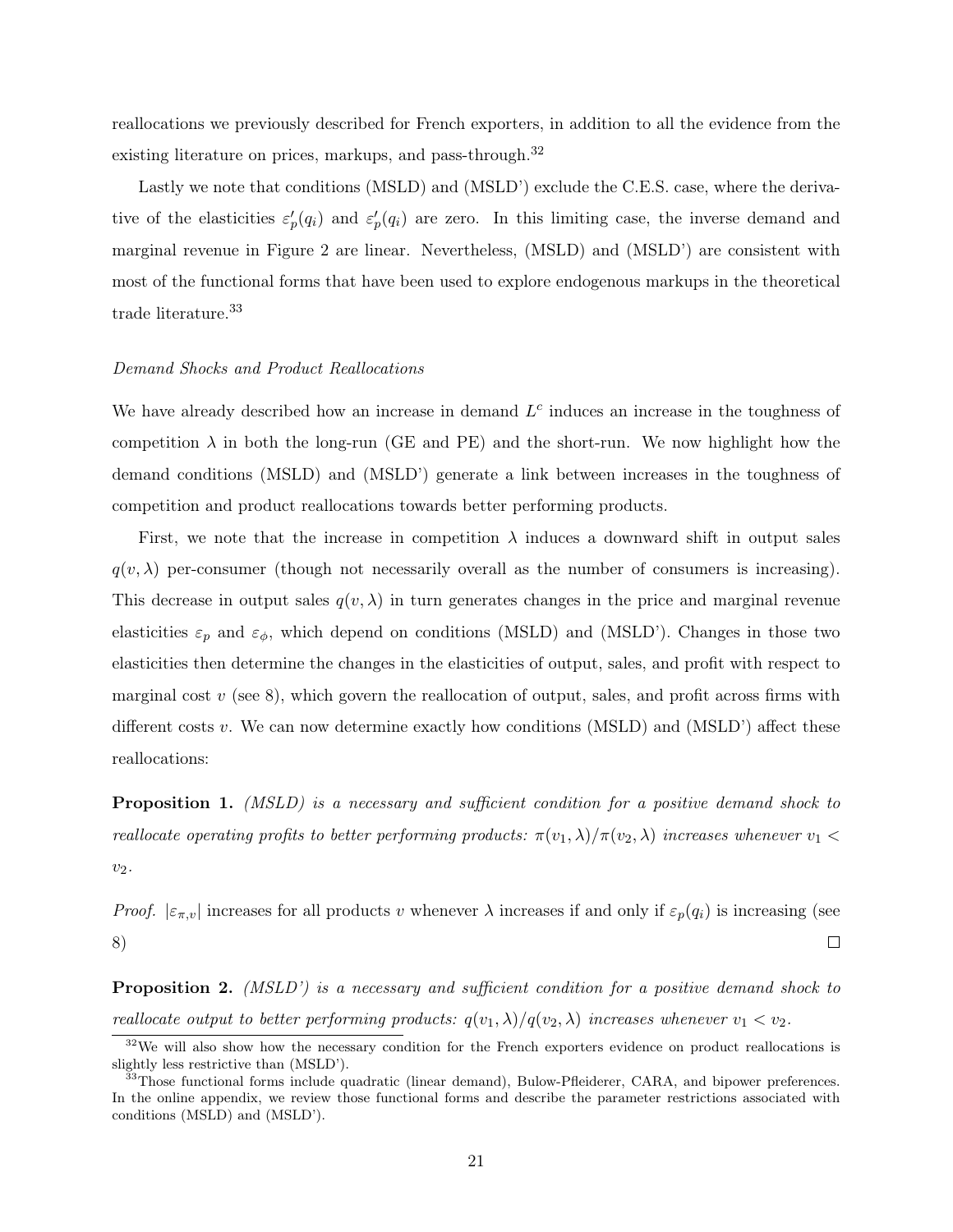*Proof.*  $|\varepsilon_{q,v}|$  increases for all products v whenever  $\lambda$  increases if and only if  $\varepsilon_{\phi}(q_i)$  is increasing (see 8)  $\Box$ 

**Proposition 3.** (MSLD') is a sufficient condition for a positive demand shock to reallocate revenue to better performing products:  $r(v_1, \lambda)/r(v_2, \lambda)$  increases whenever  $v_1 < v_2$ . The necessary condition is that  $\left[1 - \varepsilon_p(q_i)\right] / \varepsilon_\phi(q_i)$  is decreasing.

*Proof.*  $|\varepsilon_{r,v}|$  increases for all products v whenever  $\lambda$  increases if and only if  $[1-\varepsilon_p(q_i)]/\varepsilon_\phi(q_i)$  is decreasing (see 8). (MSLD') implies that  $\left[1 - \varepsilon_p(q_i)\right] / \varepsilon_\phi(q_i)$  is decreasing.<sup>34</sup>  $\Box$ 

We have derived these reallocations using the per-consumer measures of performance, but since they are all evaluated as ratios, multiplying those by the number of consumers  $L<sup>c</sup>$  would lead to identical outcomes (even though  $L^c$  is changing). Thus, we see that (MSLD') is a sufficient condition for all performance measures (profit, output, revenue) to be reallocated toward better performing products. In this case, an increase in competition (higher  $\lambda$ ) induces a steeper relationship between a product's cost v and its profit, output, and revenue outcome (higher elasticities  $|\varepsilon_{\pi,v}|,|\varepsilon_{q,v}|,|\varepsilon_{r,v}|$ ). A given percentage reduction in cost  $v$  then translates into a higher percentage increase in those performance outcomes. In the case of C.E.S. preferences, all those performance elasticities would be constant, and hence changes in demand (and corresponding changes in competition  $\lambda$ ) would have no effect on the relative performance of products (conditional on selection into production).

The reallocation of output towards better performing products has a direct consequence for firm productivity: the allocation of firm employment to products must respond proportionately to the product-level output changes. Thus, for a given set of products, average productivity (an employment weighted average of product productivity  $1/v$ ) must increase whenever output is reallocated towards better performing products.

#### Selection

In the short-run, we have already discussed how an increase in demand  $L<sup>c</sup>$  and the corresponding increase in competition  $\lambda$  induces an increase in the cutoffs  $\hat{c} = \hat{v}$ . In this scenario, net profit per-product  $L^c \pi(v, \lambda) - f$  is increasing for the high cost products with cost v close to the cutoff, even though the operating profit per-consumer  $\pi(v, \lambda)$  is decreasing for all products (the increase in demand  $L^c$  dominates the negative impact of the increase in competition  $\lambda$ ). Condition (MSLD)

<sup>&</sup>lt;sup>34</sup>Bertoletti and Epifani (2014) derive a similar expression for the reallocation of revenue. However, they do not show how that condition is implied by assumption (MSLD') and requires (MSLD) to hold.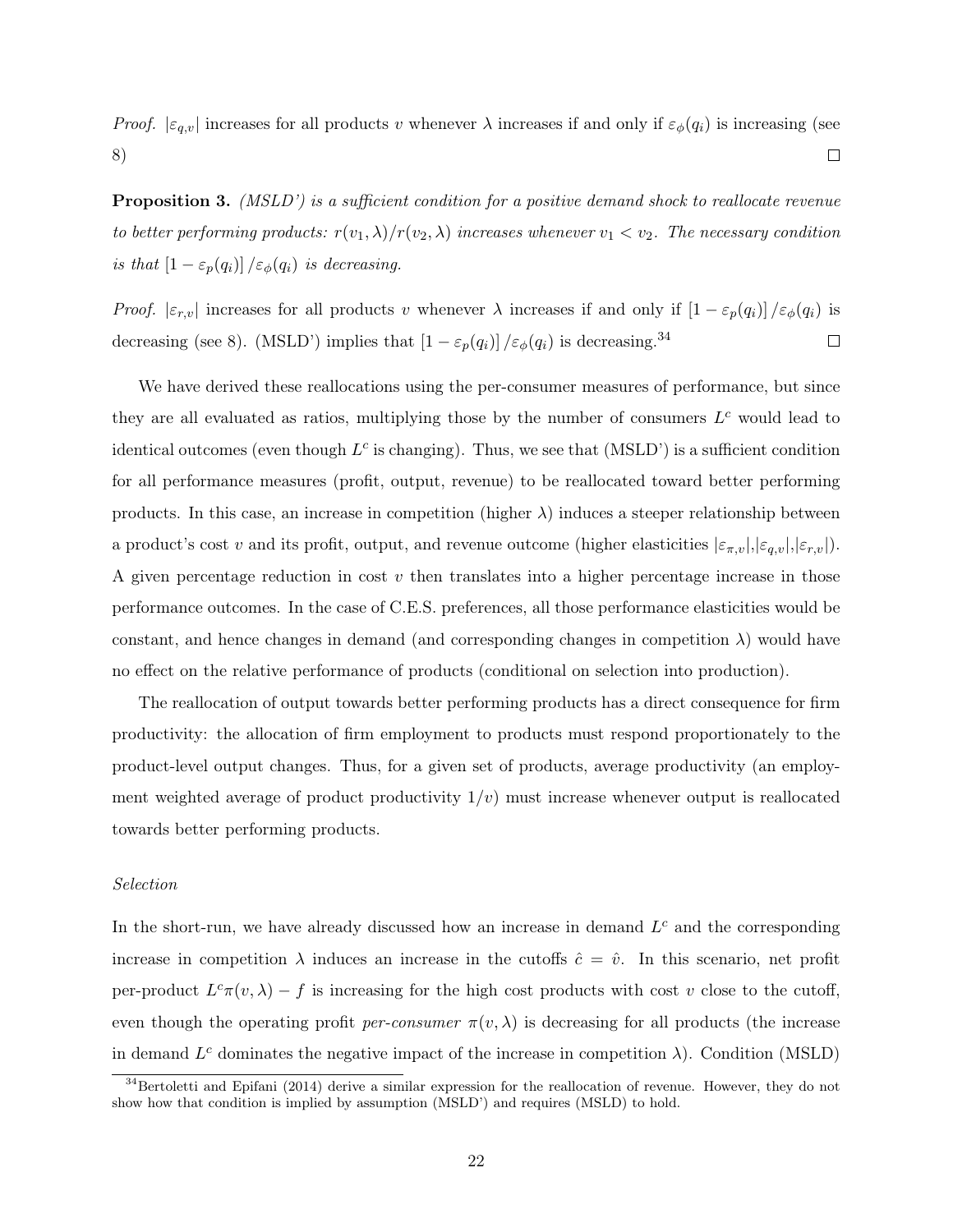then implies that the profits for the better performing products (with lower cost  $v$ ) increase disproportionately relative to the high cost products. Thus, net operating profit per-product increases for all products.

In the long-run, we mentioned that the change in the cutoffs in response to an increase in demand could not be determined without making additional assumptions on demand. Under (MSLD), such a demand increase induces a disproportionate increase in operating profits for the best performing products; thus, total firm profit  $\Pi(c,\lambda)$  becomes steeper (as a function of firm competency c). The free entry condition (10) then requires a single crossing of the new steeper total firm profit  $\Pi(c,\lambda)$ curve with the old flatter one (ensuring that average profit in both cases is still equal to the constant entry cost  $f^e$ ). This crossing defines a new profitability cutoff  $\tilde{c}$  whereby better performing firms with  $c < \tilde{c}$  enjoy a profit increase whereas worse performing firms with  $c > \tilde{c}$  suffer a profit loss. Hence, the zero profit cutoff  $\hat{c}$  (and the associated product-level cutoff  $\hat{v}$ ) decreases, leading to the exit of the worse performing firms (and the worse performing products for all firms). The productlevel net-profit curve  $L^c\pi(v,\lambda) - f$  (as a function of product cost v) rotates in a similar fashion to the firm-level profit curve: profits for the best performing products increase while they decrease for the worse performing products. For those high performing products with low cost  $v$ , the increase in demand L<sup>c</sup> dominates the effect of tougher competition (higher  $\lambda$ ) on per-consumer profits  $\pi(v, \lambda)$ ; whereas the opposite holds for the low performing products.

We further note that (MSLD) is also a necessary condition for this selection effect in the long run: If (MSLD) were violated then the profit curves would rotate in the opposite direction, reducing (increasing) profits for the best (worst) performing firms and products. This would result in an increase in the cutoffs  $\hat{c} = \hat{v}$ . In the limiting C.E.S. case, the cutoffs would be unaffected by changes in demands: the increase in demand  $L^c$  is exactly offset by the increase in competition leaving net-profits  $L^c \pi(v, \lambda) - f$  unchanged for all products.

#### 3.2 Open Economy

With our empirical findings in mind, we consider a simplified three-country economy consisting of a Home country  $(H: \text{France})$  and a Foreign country  $(F: \text{Rest of World})$  both exporting to a Destination country  $(D)$ . We focus on the equilibrium in this destination D, characterized by a demand level  $L_D^c$ . For simplicity, we assume that this destination market is 'small' with respect to economy-wide outcomes in  $H$  and  $F$ , in the sense that changes in destination  $D$ -specific variables do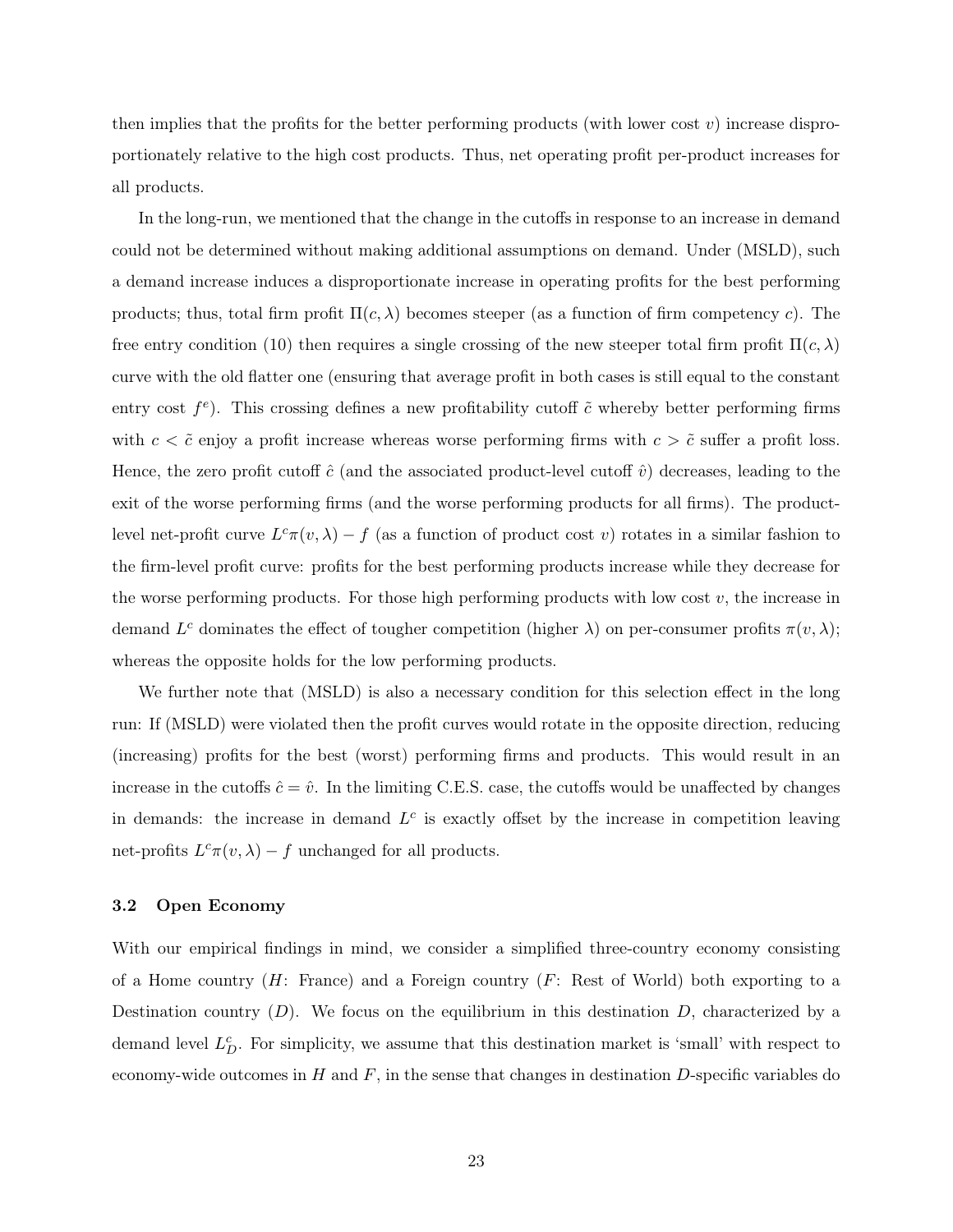not affect those equilibrium outcomes (apart from those related to exports to  $D$ ).<sup>35</sup> In particular, this entails that the number of entering firms in H and F,  $N_H^e$  and  $N_F^e$ , do not respond to changes in demand  $L_D^c$  in D. (Naturally, the number of entrants  $N_D^e$  into D will respond to demand conditions  $L_D^c$  in the long-run.)

Since we are interested in highlighting the impact of demand changes in destination D for competition there, we make one further simplification: We assume that firms in  $D$  do not export to either  $H$  or  $F$ . In this case, trade is necessarily unbalanced so we restrict our analysis to the PE case and assume an exogenous unitary wage. In the appendix, we show how to extend the equilibrium conditions to the GE and PE cases where firms in  $D$  export; and highlight how this would not change any of the qualitative results regarding the impact of demand shocks in D.

Exports from  $l \in \{H, F\}$  into D incur both a per-unit iceberg cost  $\tau_{lD} > 1$  as well as a fixed export cost  $f_{1D}$ . In order to streamline the analysis of the production decisions for domestic producers selling in D along with exporters into D, we use the notation  $f_{DD} < f_{ID}$  to denote the smaller fixed cost faced by domestic producers and introduce  $\tau_{DD} \equiv 1$ . Lastly, we can allow for arbitrary technology differences across countries  $l \in \{H, F, D\}$  in terms of the product ladder cost  $z_l(m)$ , the entry cost  $f_l^e$ , and the firm distribution of core competencies  $\Gamma_l(c)$ .

#### Product-Level Performance and Selection

We now consider the production decisions for sales into D. Since the marginal cost of production is constant and there are no cross-market or cross-product cost synergies, firms will make independent market-level decisions per-product. Any product  $i$  sold in  $D$  will face the residual inverse demand (4) with a unique endogenous competition level  $\lambda_D$  for that market. Any firm from  $l \in \{H, F, D\}$ owning the blueprint for product i with marginal cost  $v$  faces a constant delivered marginal cost  $\tau_{1D}v$  for market D. All these firms therefore solve the same profit maximization problem with respect to this delivered cost, associated with the same first order condition (6) as in the closed economy. Thus, we can use the same optimal output, operating profit, and revenue functions as in the closed economy to evaluate the performance of a product in destination D:  $q(\tau_D v, \lambda_D)$ ,  $\pi(\tau_{1D}v, \lambda_D)$ ,  $r(\tau_{1D}v, \lambda_D)$  capture those performance metrics (per-consumer in D) for a product with delivered cost  $\tau_{1D}v$ . Producers from  $l \in \{H, F, D\}$  will sell a product with cost v in D so long as the associated profits are non-negative. This leads to three (for each origin) new zero-profit cutoff

<sup>&</sup>lt;sup>35</sup>This small open economy setup with monopolistic competition follows closely the development in Demidova and Rodrigues-Clare (2013) for the case of C.E.S. preferences.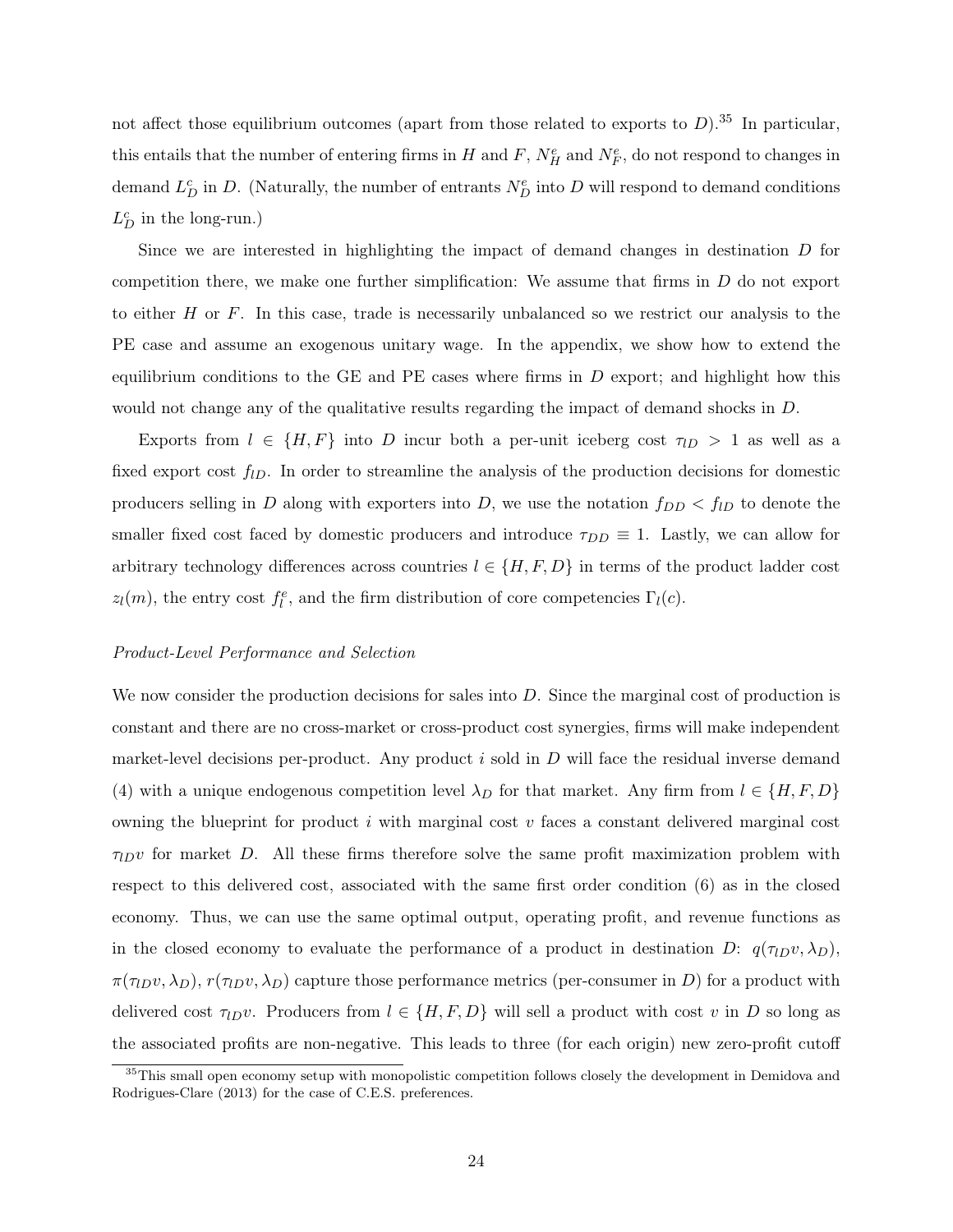conditions:

$$
\pi(\tau_{lD}\hat{v}_{lD}, \lambda_D) = f_{lD}, \ l \in \{H, F, D\}.
$$
\n
$$
(12)
$$

All products from l with cost  $v \leq \hat{v}_{1D}$  will be sold in D. Since we have assumed that the fixed export cost is higher than the domestic market fixed cost  $(f_{ID} > f_{DD}$  for  $l \in \{H, F\})$ , the marginal exported product will have a lower delivered cost than the marginal domestically produced product:  $\tau_{1D}\hat{v}_{1D} < \hat{v}_{DD}$ ; and it will therefore feature strictly higher performance measures (in terms of operating profit, output, and revenues).

These product-level cutoffs will also be equal to the firm-level cutoffs for the sale of any product in D: Only firms with core competency  $c \leq \hat{c}_{1D} = \hat{v}_{1D}$  will operate (sell) in market D. When  $l \in \{H, F\}$ , those cutoffs represent the firm-level export cutoff into D. When  $l = D$ , the cutoff represents the production (survival) cutoff for domestic firms in D.

#### Free Entry in the Long Run

The free entry conditions for markets  $H$  and  $F$  are irrelevant for destination  $D$ , due to our assumption of the latter being "small' relative to the former two. In the long run, free entry into D equalizes the expected profits for prospective entrants with the sunk entry cost. Thus, this new free entry condition is identical to the one for the closed economy; except for the labeling of country-D specific variables:

$$
\sum_{m=0}^{\infty} \left[ \int_0^{\widehat{c}_{DD}/z_D(m)} \left[ \pi \left( cz_D(m), \lambda_D \right) L_D^c - f_{DD} \right] d\Gamma_D(c) \right] = f_D^e. \tag{13}
$$

As in the closed economy case, this free entry condition, along with the zero cutoff profit condition (12, for  $l = D$ ) jointly determine the equilibrium cutoffs  $\hat{v}_{DD} = \hat{c}_{DD}$  along with the level of competition  $\lambda_D$ . The export cutoffs  $\hat{v}_{iD}$  for  $l \in \{H, F\}$  are then determined by their matching zero cutoff profit condition in (12) given the competition level  $\lambda_D$ .

In the open economy, consumers in D spread their income over all the domestically produced and imported products. Since the number of entrants into  $H$  and  $F$  are exogenous with respect to country  $D$ , the budget constraint for consumers in  $D$  can still be used to directly determine the endogenous number of entrants into  $D$  (as was the case for the closed economy):

$$
\sum_{l=H,F,D} \left( N_l^e \left\{ \sum_{m=0}^{\infty} \left[ \int_0^{\widehat{c}_{lD}/z_l(m)} r(\tau_{lD}cz_l(m), \lambda_D) d\Gamma_l(c) \right] \right\} \right) = 1.
$$
 (14)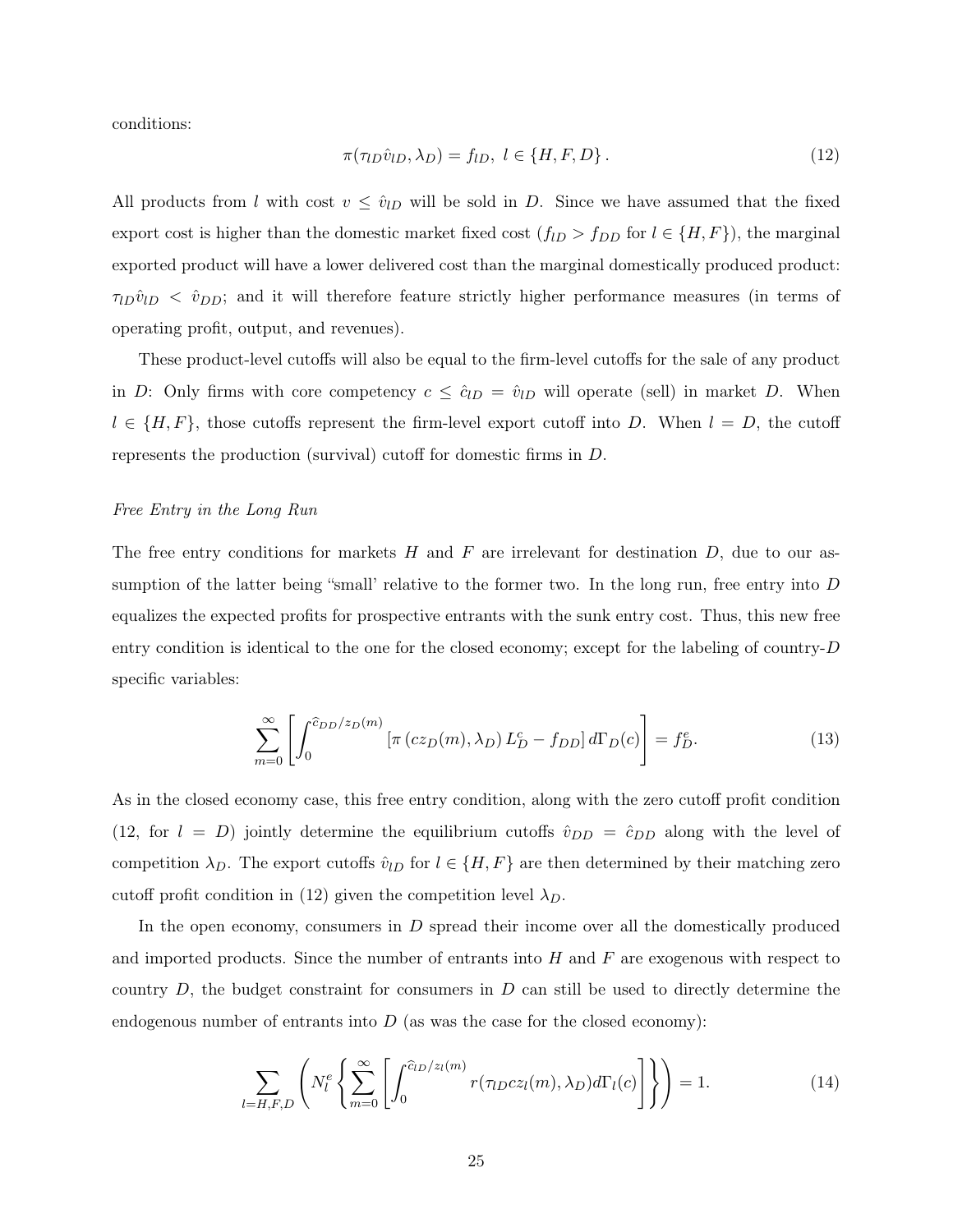#### Short-Run Equilibrium

In the short-run, the number of incumbents in D is fixed at  $\bar{N}_D$  (with the same exogenous distribution of core competencies  $\Gamma_D(c)$ ; and the free entry condition for firms in D no longer holds. The budget constraint (14) still holds with the exogenous number of incumbents  $\bar{N}_D$  replacing the endogenous number of entrants  $N_D^e$ . Together with the three cutoff-profit conditions (12), these four equilibrium conditions determine the competition level  $\lambda_D$  along with the three cutoffs for  $l \in \{H, F, D\}.$ 

#### Demand Shocks and Product Reallocations

Using the same reasoning as previously developed for the closed economy case, we can show that an increase in demand  $L_D^c$  will result in an increase in competition  $\lambda_D$  in D for both the long-run and short-run.<sup>36</sup> Thus, all of our previous results regarding the impact of such a demand shock on the reallocation of profits, output, and revenue towards better performing products still hold (Propositions 1-3). Thus, for exporters to D, we can connect demand conditions (MSLD) and (MSLD') to the reallocation of export sales and profits (in market  $D$ ) towards better performing products.

#### Selection

Again using a similar reasoning to our analysis of the closed economy case, demand condition (MSLD) is sufficient for the demand shock to increase the net profit for the sales of the best performing products in  $D$  (the profits generated by sales in  $D$ ) in both the long-run and short-run. Thus, so long as the fixed export cost  $f_{HD}$  is high enough, all exported products from H will fall into this category and experience a profit increase following the increase in demand. This, in turn, implies that an increase in demand leads to a fall in the export cutoffs  $\hat{v}_{HD}$ : Existing exporters from  $H$  increase their range of exported products to  $D$ , and some firms from  $H$  start exporting to D.

In the long-run, condition (MSLD) is also necessary for the demand shock to induce the selection of newly exported products from H to D (so long as the fixed export cost  $f_{HD}$  is high enough). Similar to the closed economy case, a violation of condition (MSLD) would imply a reduction in the

<sup>&</sup>lt;sup>36</sup>Once again, a (weak) decrease in competition  $\lambda_D$  would necessarily lead to a violation of the free entry condition in the long-run, or the budget constraint in the short-run.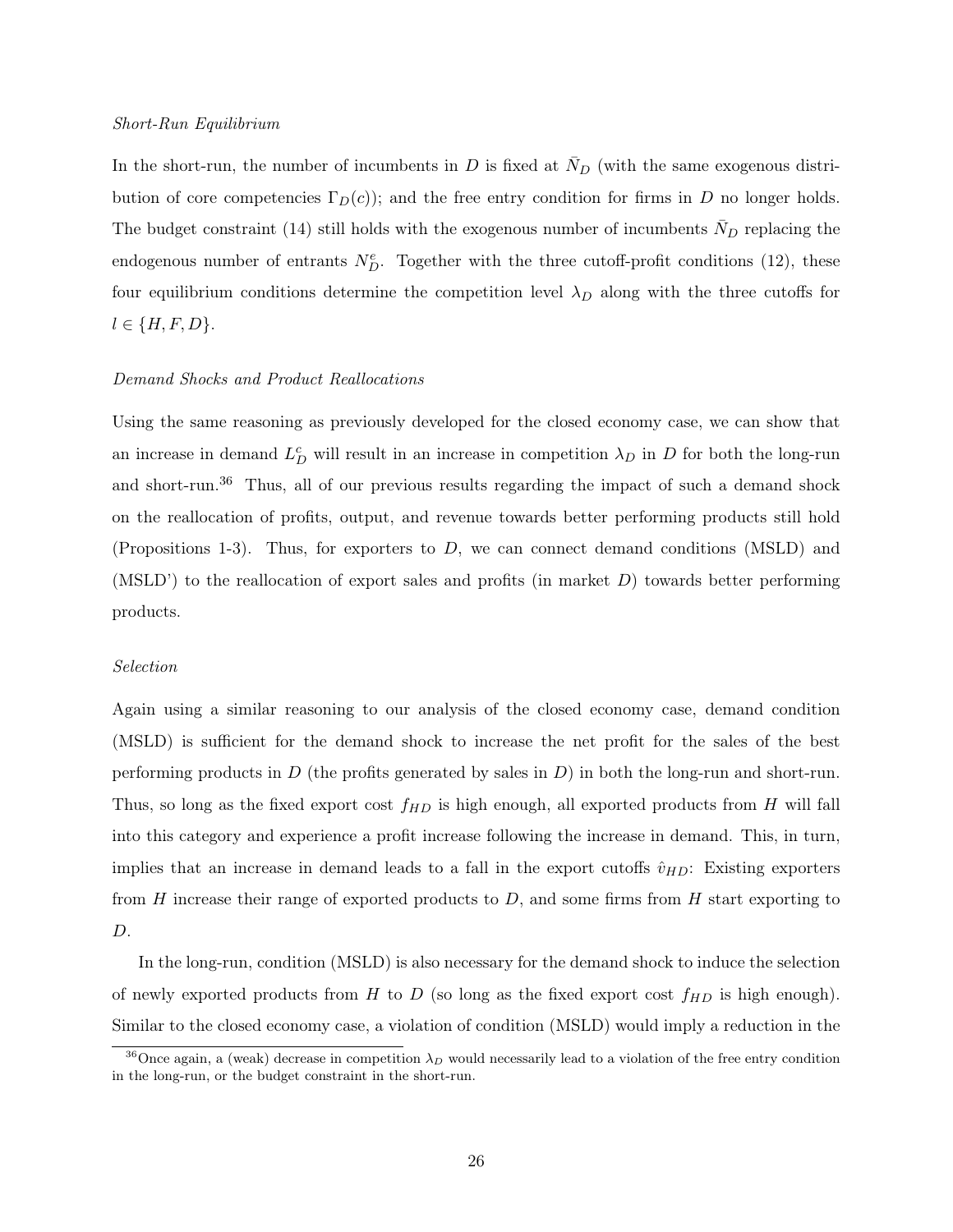profits of the best performing products to D, thus reversing the predicted consequences for export market selection.

# 3.3 Connecting Back to Empirical Measures of Product Reallocations in Export Markets

We have just shown how our open economy model with demand condition (MSLD') can explain all of the evidence on the response of French exporters to demand shocks that we documented in Section 2. It explains how positive demand shocks induce the entry of new exported products and the reallocation of output and revenues towards the best performing products. The reallocation of output contributes positively to a firm's productivity (by shifting employment shares towards products with higher marginal products).<sup>37</sup> And the reallocation of revenues generates an increase in the skewness of a firm's export sales to that destination.<sup>38</sup> Demand condition  $(MSLD')$  and the weaker version (MSLD) are also directly connected to the empirical evidence on firm/product markups and pass-through. In the limiting case of C.E.S. preferences, demand shocks in export market would have no impact on the skewness of export sales; markups are constant across products; and pass-through is complete (equal to 1) for all products.

On its own, the evidence on the positive relationship between demand shocks and export skewness requires that  $[1 - \varepsilon_p(q_i)]/\varepsilon_\phi(q_i)$  is decreasing over the range of exported output  $q_i$  that we observe. We have pointed out that condition (MSLD') ( $\varepsilon_{\phi}(q_i)$  increasing) is sufficient for this outcome. However, since it is not a necessary condition, our evidence for the skewness of exports does not imply that (MSLD') must hold. On the other hand, we show in the appendix that the weaker condition (MSLD) ( $\varepsilon_p(q_i)$  increasing) must nevertheless hold. In particular, we show that even if (MSLD) were violated over a portion of the relevant demand curve  $(\varepsilon_p(q_i))$  decreasing over some range), then this would result in a reverse prediction for export skewness over this portion of the demand curve. This result also fits with what we know about the limiting case of C.E.S. preferences, where demand shocks have no impact on the skewness of export sales.

Thus, our empirical evidence on the impact of demand shocks for export skewness provides an independent confirmation for the empirical relevance of this critical property of demand – without relying on the measurement of prices and markups.

<sup>&</sup>lt;sup>37</sup>We document the strong empirical connection between demand shocks and firm productivity in Section 5.

<sup>&</sup>lt;sup>38</sup>We showed how the ratio of export sales for any two products (with the better performing product in the numerator) increases in response to a demand shock. This clearly increases the skewness of export sales. In the online appendix, we confirm that such an increase in skewness is reflected in the Theil and Atkinson indices that we use in our empirical work.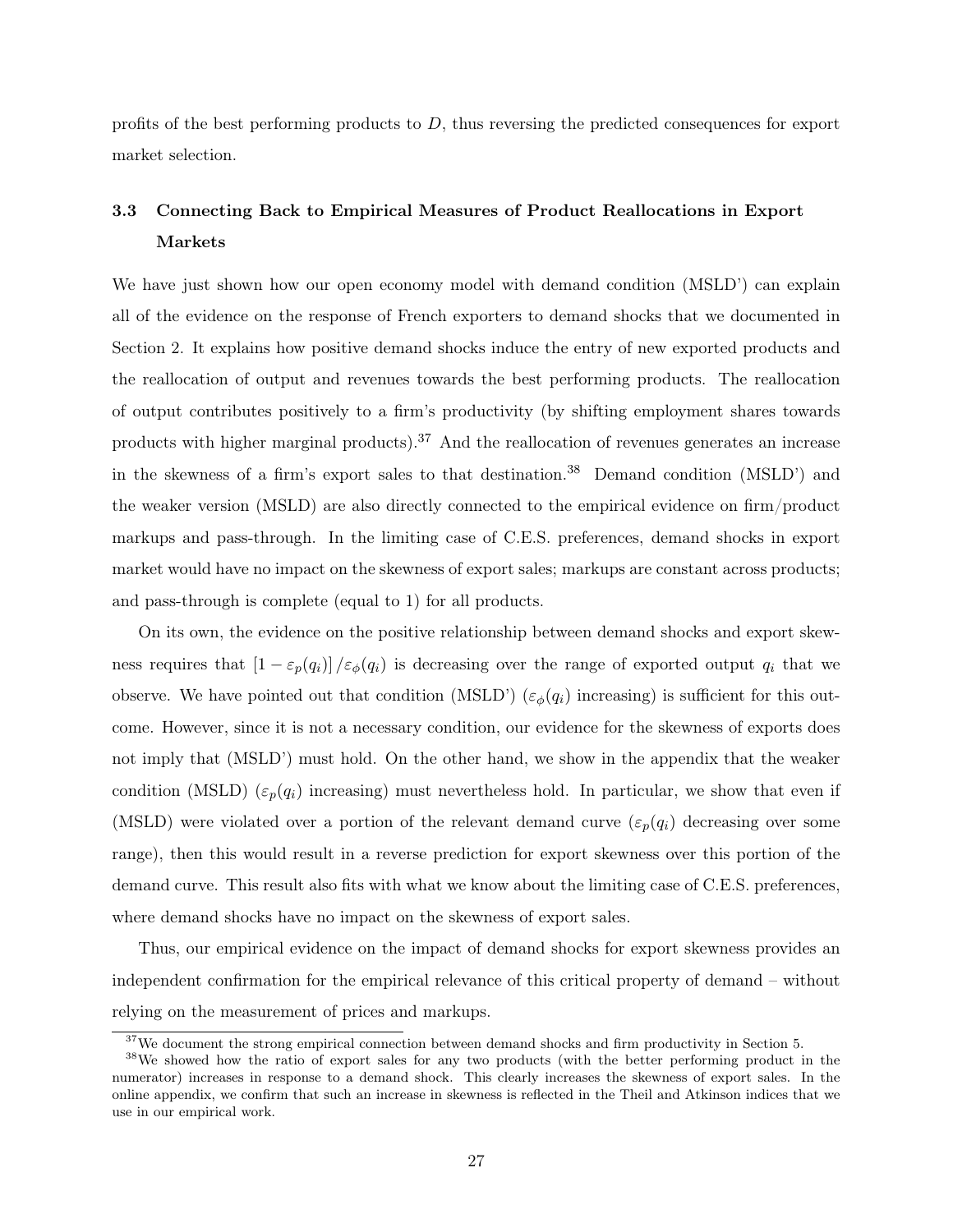#### 4 Trade Competition and Product Reallocations at the Firm-Level

Our theoretical model highlights how our measured demand shocks induce increases in competition for exporters to those destinations; and how the increased competition generates increases in productivity by shifting market shares and employment towards better performing products. We seek to directly measure this connection between demand shocks and productivity. Since we cannot measure the productivity associated with products sold to a particular destination, we need to show that the connection between demand shocks and product reallocations aggregates to the firm-level – before examining the link with firm-level productivity changes (which we can directly measure). Our results in section 2 highlighted how demand shocks lead to reallocations towards better performing products at the destination-industry level. In this section, we show how the destination-industry demand shocks can be aggregated to the firm-level – and this firm-level demand shock strongly predicts product reallocations towards better performing products (higher market shares) at the firm-level; that is, changes in skewness to the firm's global product mix (the distribution of product sales across all destinations).

Intuitively, since there is a stable ranking of products at the firm level (better performing products in one market are most likely to be the better performing products in other markets – as we previously discussed), then reallocations towards better performing products within destinations should also be reflected in the reallocations of global sales/production towards better performing products; and the strength of this link between the skewness of sales at the destination and global levels should depend on the importance of the destination in the firm's global sales. Our chosen measure of skewness, the Theil index, makes this intuition precise. It is the only measure of skewness that exhibits a stable decomposition from the skewness of global sales into the skewness of destination-level sales (see Jost 2007).<sup>39</sup> Specifically, let  $T_{i,t}$  be firm i's Theil index for the skewness of its global exports by product  $x_{i,t}^s \equiv \sum_d x_{i,d,t}^s$  (the sum of exports for that product across all destinations).<sup>40</sup> Then this global Theil can be decomposed into a market-share weighted average of the within-destination Theils  $T_{i,d,t}$  and a "between-destination" Theil index  $T_{i,d,t}^B$  that measures

 $39$ This decomposition property is similar – but not identical – to the within/between decomposition of Theil indices across populations. In the latter, the sample is split into subsamples. In our case, the same observation (in this case, product sales) is split into "destinations" and the global measure reflects the sum across "destinations".

<sup>&</sup>lt;sup>40</sup>The Theil index is defined in the same way as the destination level Theil in (2). We return to our notation  $x_{i,d,t}^s$ to denote firm  $i$ 's exports of product s to destination  $d$  in year  $t$ , which we use throughout our empirical analysis. In terms of our theoretical model, this corresponds to the export revenues generated for a product m by a firm with core competency c to destination D.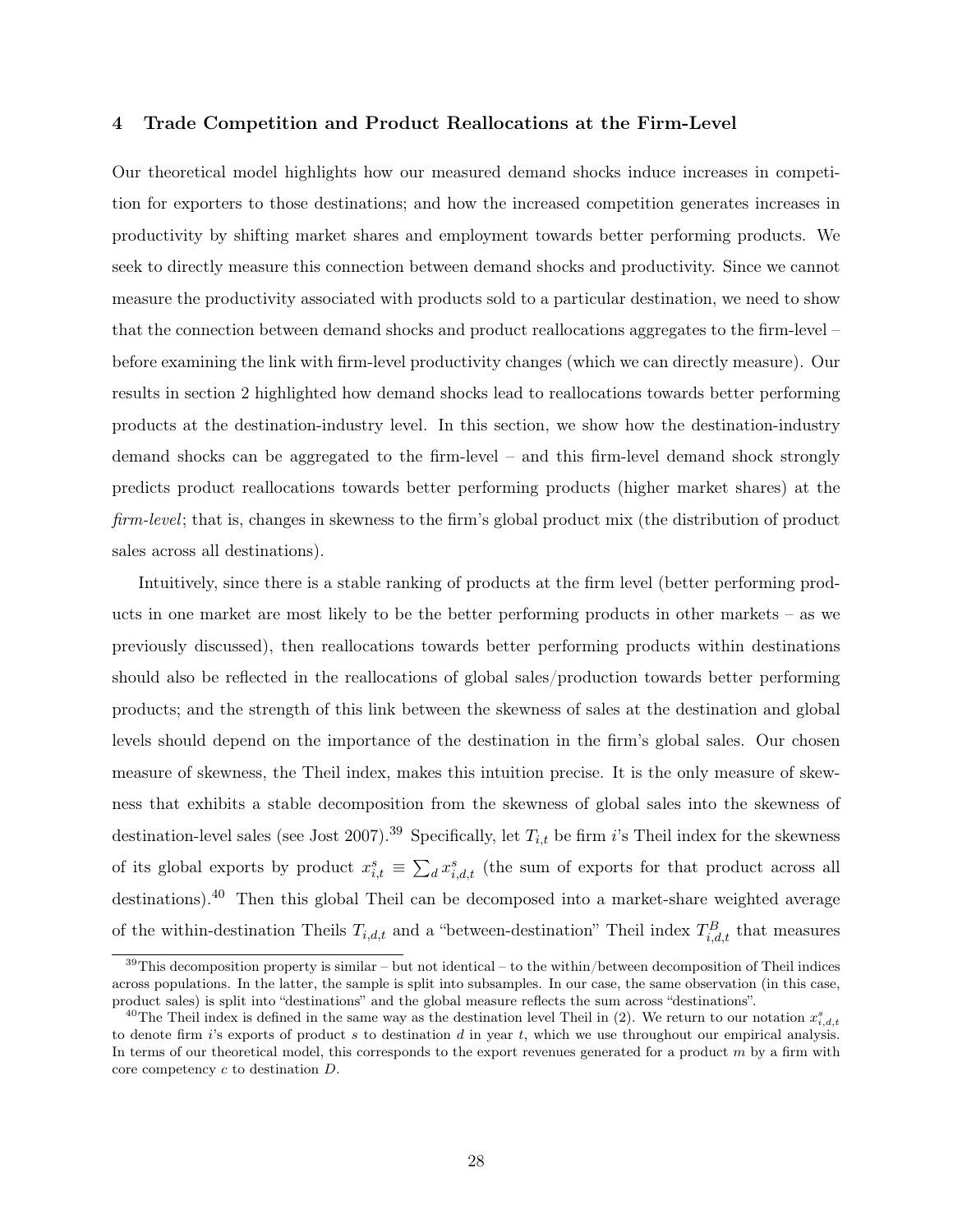differences in the distribution of product-level market shares across destinations:<sup>41</sup>

$$
T_{i,t} = \sum_{d} \frac{x_{i,d,t}}{x_{i,t}} T_{i,d,t} - \sum_{d} \frac{x_{i,d,t}}{x_{i,t}} T_{i,d,t}^B,
$$
\n(15)

where  $x_{i,d,t} \equiv \sum_s x_{i,d,t}^s$  and  $x_{i,t} \equiv \sum_d x_{i,d,t}$  represent firm i's total exports to d, and across destinations to the world (global exports). The between-destination Theil  $T_{i,d,t}^B$  is defined as

$$
T_{i,d,t}^B = \sum_s \frac{x_{i,d,t}^s}{x_{i,d,t}} \log \left( \frac{x_{i,d,t}^s / x_{i,d,t}}{x_{i,t}^s / x_{i,t}} \right).
$$

Note that the weights used in this decomposition for both the within- and between-destination Theils are the firm's export shares  $x_{i,d,t}/x_{i,t}$  across destinations d. The between-destination Theil  $T_{i,d,t}^B$  measures the deviation in a product's market share in a destination d,  $x_{i,d,t}^s/x_{i,d,t}$ , from that product's global market share  $x_{i,t}^s/x_{i,t}$  and then averages these deviations across destinations. It is positive and converges to zero as the distributions of product market shares in different destination become increasingly similar.

To better understand the logic behind (15), note that it implies that the average of the withindestination Theil indices can be decomposed into the sum of two positive elements: the global Theil index, and the between-destination Theil index. This decomposition can be interpreted as a decomposition of variance/dispersion. The dispersion observed in the destination level product exports must be explained either by dispersion in global product exports (global Theil index), or by the fact that the distribution of product sales varies across destinations (between-destination Theil index).

A simple example helps to clarify this point. Take a firm with 2 products and 2 destinations. In each destination, exports of one product are  $x$ , and exports of the other product are  $2x$ . This leads to the same value for the within-destination Theil indices of  $(1/3) \ln(1/3) + (2/3) \ln(2/3)$ , and hence the same value for the average within-destination Theil index. Hence, if the same product is the better performing product in each market (with  $2x$  exports), then the distributions will be synchronized across destinations and the between-destination Theil will be zero: all of the dispersion is explained by the global Theil index, whose value is equal to the common value of the two withindestination Theil indices. On the other hand, if the opposite products perform better in each market, global sales are  $3x$  for each product. There is thus no variation in global product sales,

 $^{41}$ For simplicity, we omit the industry referencing I for the destination Theils. The decomposition across industries follows a similar pattern.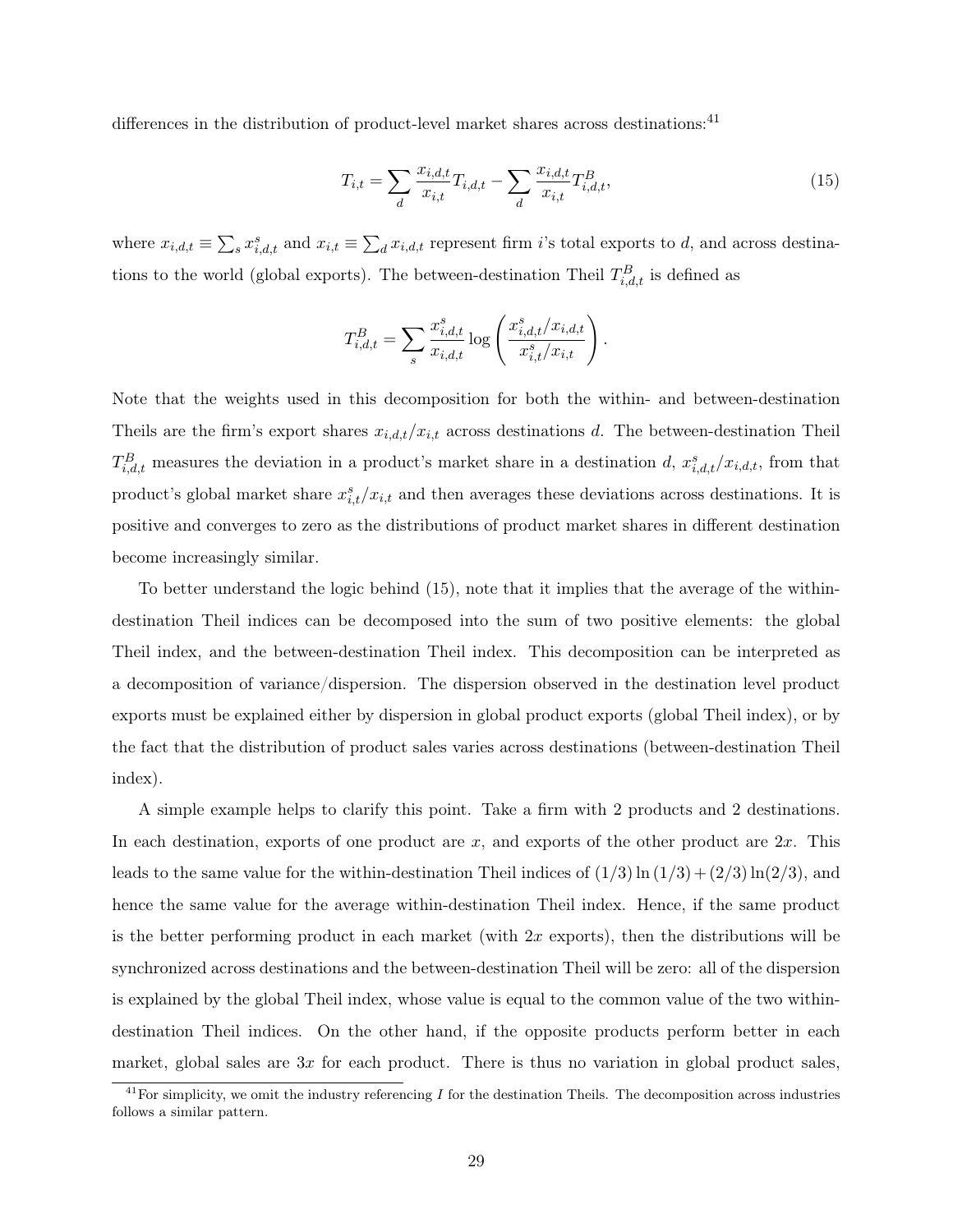and the global Theil index is zero. Accordingly, all of the variation in the within-destination Theil indices is explained by the between-destination Theil.

The theoretical model of Bernard, Redding and Schott (2011) with C.E.S. demand predicts that the between-destination Theil index would be exactly zero when measured on a common set of exported products across destinations. With linear demand, Mayer, Melitz and Ottaviano (2014) show (theoretically and empirically) that this between-destination index would deviate from zero because skewness varies across destinations. We have shown earlier that this result holds for a larger class of demand systems such that the elasticity and the convexity of inverse demand increase with consumption. Yet, even in these cases, the between-destination Theil is predicted to be small because the ranking of the product sales is very stable across destinations. This leads to a prediction that the market-share weighted average of the destination Theils should be strongly correlated with the firm's global Theil. Empirically, this prediction is strongly confirmed as shown in the firm-level scatter plot (across all years) in Figure 3.



Figure 3: Correlation Between Global Skewness and Average Local Skewness

This high correlation between destination and global skewness of product sales enables us to move from our previous predictions for the effects of the demand shocks on skewness at the destinationlevel to a new prediction at the firm-level. To do this, we aggregate our destination-industry measures of demand shocks to the firm-level using the same weighing scheme by the firms' export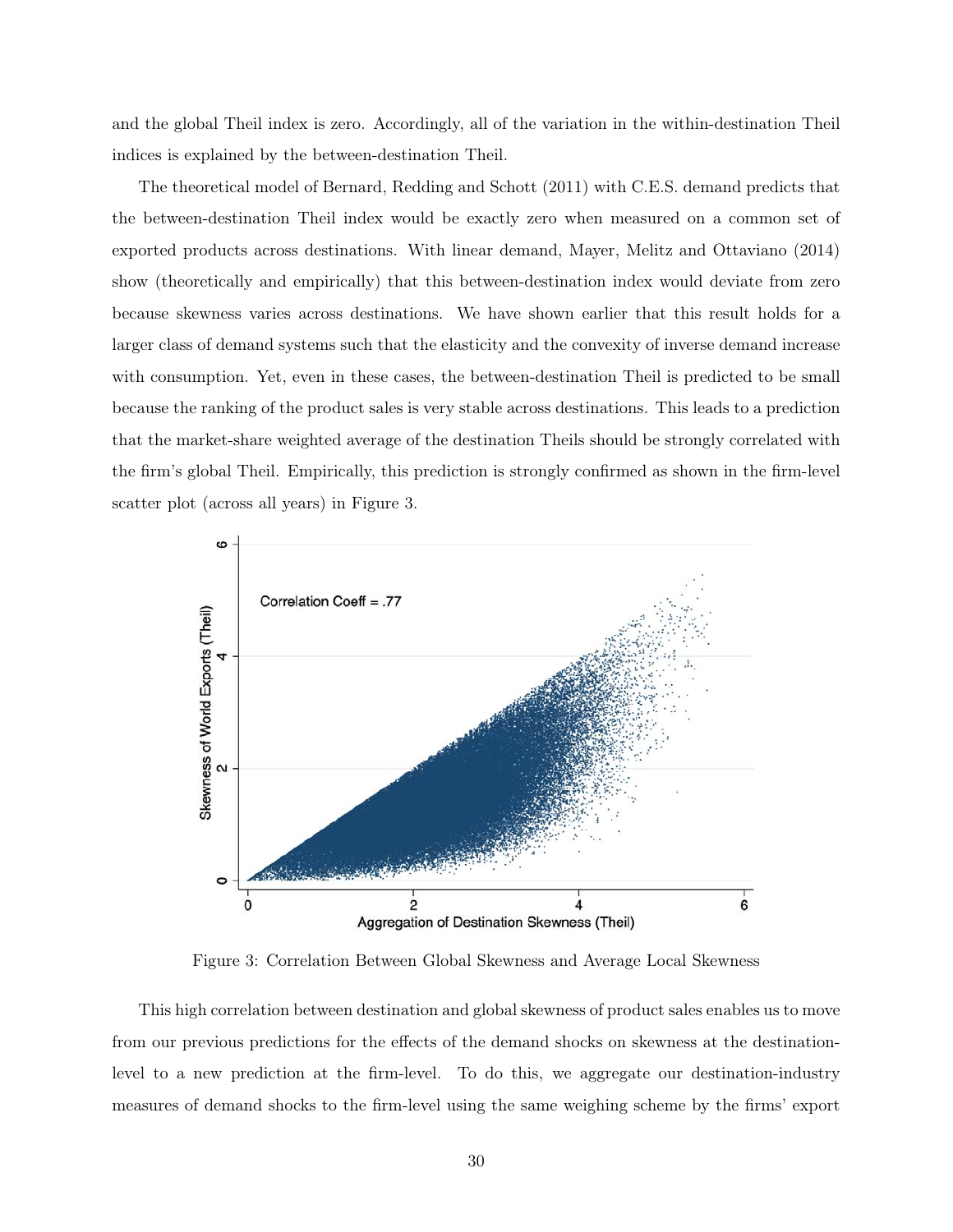shares across destinations. We thus obtain our firm-level demand shock in (log) levels and first difference:

$$
\log \text{shock}_{i,t} \equiv \sum_{d,I} \frac{x_{i,d,t_0}^I}{x_{i,t_0}} \times \log \text{shock}_{i,d,t}^I, \qquad \tilde{\Delta} \text{shock}_{i,t} = \sum_{d,I} \frac{x_{i,d,t-1}^I}{x_{i,t-1}} \times \tilde{\Delta} \text{shock}_{i,d,t}^I,
$$

where  $x_{i,t} \equiv \sum_{d,I} x_{i,d,t}^I$  represents firm i's total exports in year t. As was the case for the construction of our firm-level destination shock (see equation 1), we only use the firm-level information on exported products and market shares in prior years (the year of first export sales  $t_0$  for the demand shock in levels and lagged year  $t-1$  for the first difference between t and  $t-1$ ). This ensures the exogeneity of our constructed firm-level demand shocks (exogenous to firm-level actions in year  $t > t_0$  for levels, and exogenous to firm-level changes  $\Delta_t$  for first differences). In particular, changes in the set of exported products or exported market shares are not reflected in the demand shock.<sup>42</sup>

From here on out, we focus exclusively on our trade shock constructed with the product level export flows and drop the version constructed using the ISIC industry-level flows. Once we aggregate the destination trade shocks to the firm-level, we have found that the explanatory power of this ISIC shock is greatly reduced (its explanatory power at the destination level was also always lower than the product level trade shock version). In addition, the trade shock using the product-level trade is the only shock that exhibits variation across firms within a destination; a feature that we will use for some robustness checks later on. The first three columns of Table 5 report the regression of the firms' global skewness (global Theil  $T_{i,t}$ ) on this firm-level trade shock. We see that this trade shock has a very strong and significant (well beyond the  $1\%$  significance level) impact on the skewness of global exports.

| Dependent Variable | $T_{i,t}$ |                 | $\Delta T_{i,t}$ | Exp. Intens <sub>i,t</sub> |           | $\Delta$ Exp. Intens <sub>it</sub> |
|--------------------|-----------|-----------------|------------------|----------------------------|-----------|------------------------------------|
| Specification      | FE        | FD              | FD-FE            | FE                         | FD        | FD-FE                              |
| log trade shock    | $0.045^a$ |                 |                  | $0.010^a$                  |           |                                    |
|                    | (0.009)   |                 |                  | (0.003)                    |           |                                    |
| trade shock        |           | $0.064^{\circ}$ | $0.056^a$        |                            | $0.019^a$ | $0.017^a$                          |
|                    |           | (0.011)         | (0.013)          |                            | (0.003)   | (0.004)                            |
| Observations       | 117987    | 117987          | 117987           | 111863                     | 109052    | 109052                             |

Table 5: The Impact of Demand Shocks on the Global Product Mix (Firm Level)

FE refers to firm-level fixed effects. Standard errors (clustered at the firm level) in parentheses:  $c < 0.1$ ,  $b <$ 0.05,  $\alpha$  < 0.01.

 $^{42}$ Lileeva and Trefler (2010), Hummels et al (2014), and Bernard et al (2018a) use a similar strategy to construct firm-level trade-related shocks.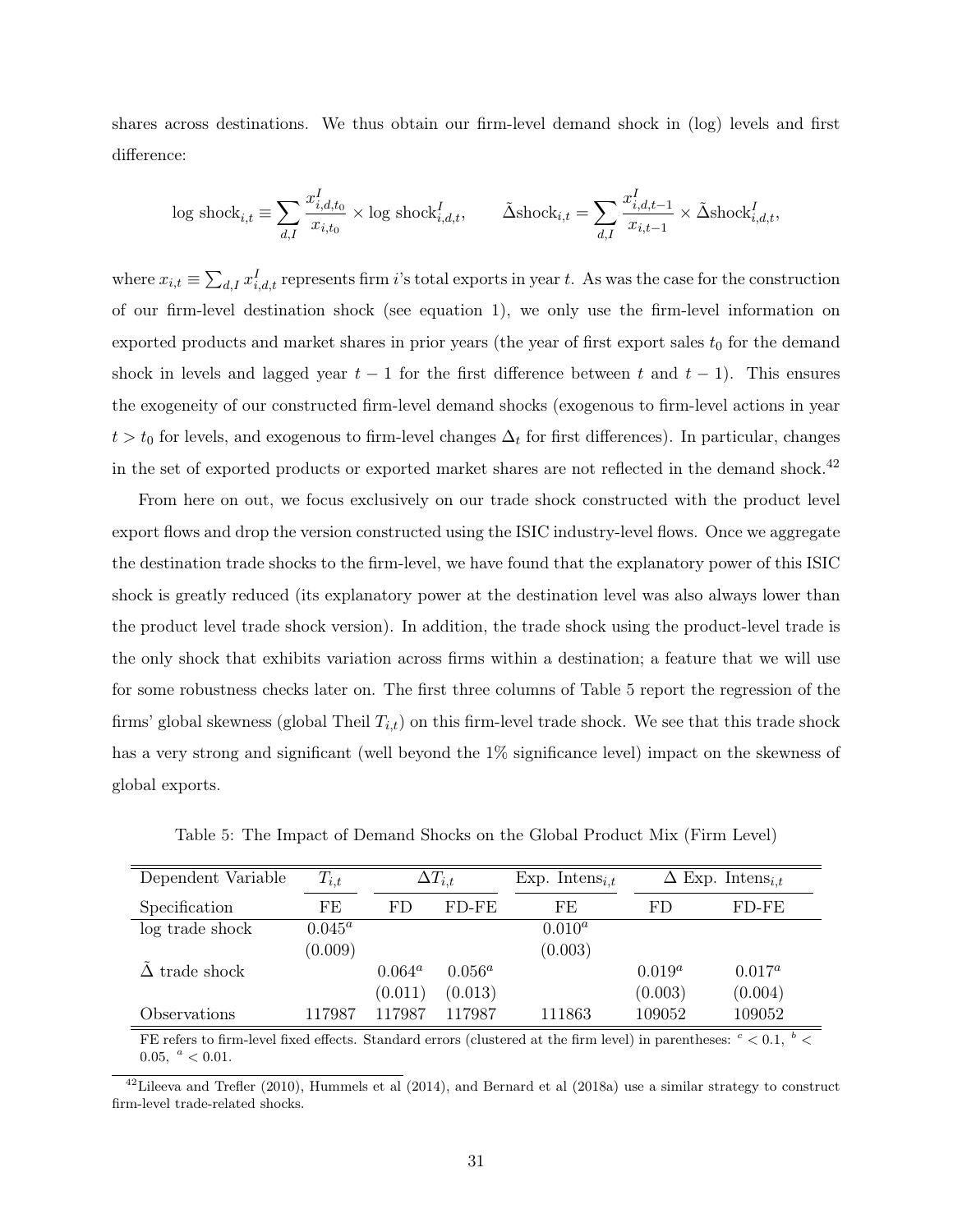Our global Theil measure  $T_{i,t}$  measures the skewness of export sales across all destinations, but it does not entirely reflect the skewness of production levels across the firm's product range. That is because we cannot measure the breakdown of product-level sales on the French domestic market. Ultimately, it is the distribution of labor allocation across products (and the induced distribution of production levels) that determines a firm's labor productivity – conditional on its technology (the production functions for each individual product). As highlighted by our theoretical model, the export market demand shocks generate two different types of reallocations that both contribute to an increased skewness of production levels for the firm: reallocations within the set of exported products, which generate the increased skewness of global exports that we just discussed; but also reallocations from non-exported products towards the better performing exported products (including the extensive margin of newly exported products that we documented at the destinationlevel). Although we cannot measure the domestic product-level sales, we can measure a single statistic that reflects this reallocation from non-exported to exported goods: the firm's export intensity. We can thus test whether the demand shocks also induce an increase in the firm's export intensity. Those regressions are reported in the last three columns of Table 5, and confirm that our firm-level trade shock has a very strong and highly significant positive impact on a firm's export intensity.<sup>43</sup> Thus, our firm-level trade shock predicts the two types of reallocations towards better performing products that we highlighted in our theoretical model (as a response to increased competition in export markets).

#### 5 Trade Competition and Productivity

We just showed that our firm-level trade shock predicts increases in the skewness of global exports, and increases in export intensity. Holding firm technology fixed (the productivity of each individual product), this increase in the skewness of global production will generate productivity increases for the firm as they reallocate their factors of production towards products with higher productivity. Empirically, product skewness is affected by many different types of shocks. In particular, technological changes to individual products will induce both skewness and productivity changes at the firm-level that have nothing to do with the demand-side mechanism that is highlighted by our theoretical model. Thus, we do not test for a direct relationship between skewness and productivity. Instead, we test for a connection between the demand-driven trade shock and productivity at the

 $^{43}$ Since the export intensity is a ratio, we do not apply a log-transformation to that variable. However, specifications using the log of export intensity yield very similar results.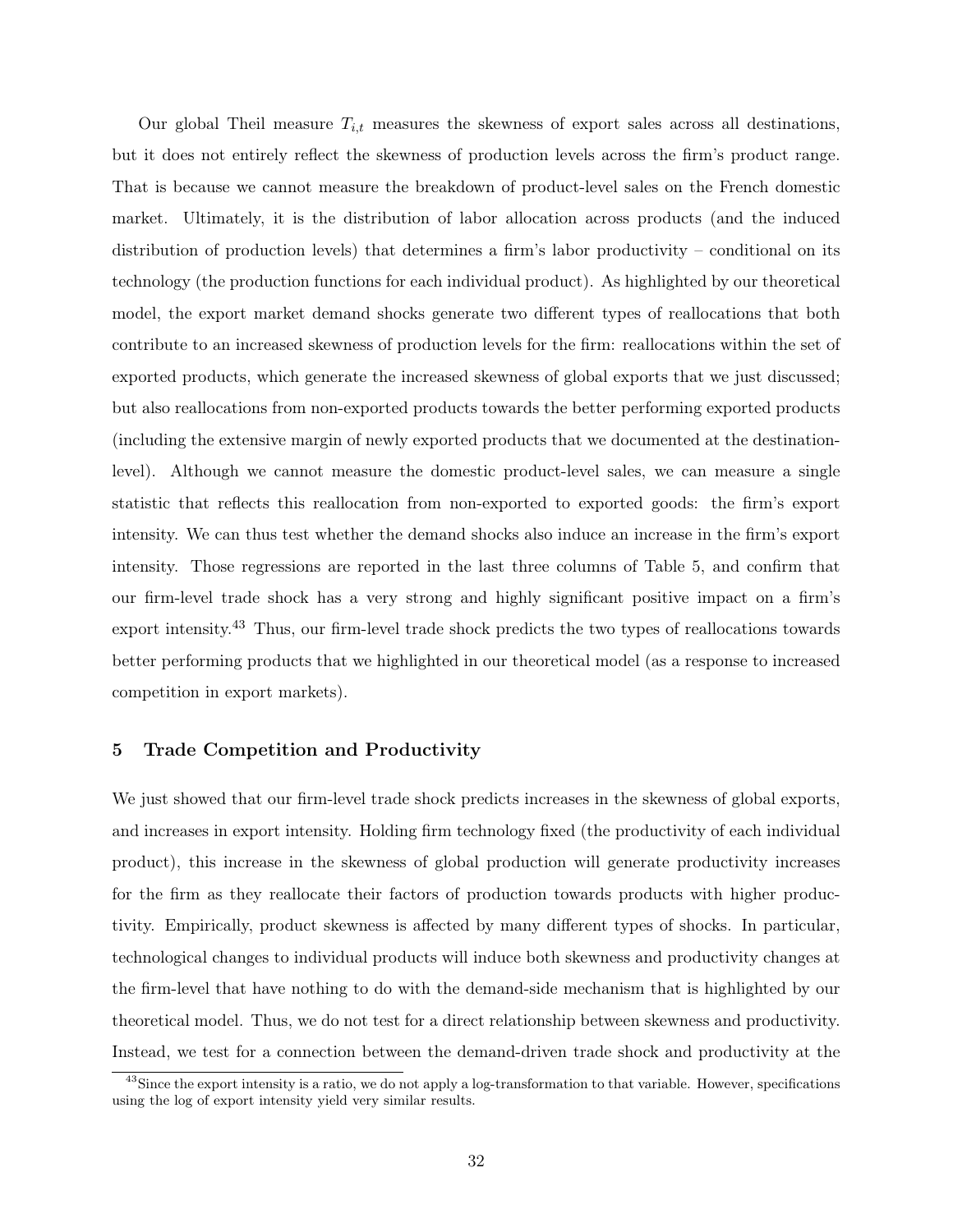firm-level. We show that there is a strong and significant response of productivity to this demand shock; and that the dynamics of this response closely mirror the dynamic response of skewness to the demand shock.

We obtain our measure of firm productivity by merging our firm-level trade data with firm-level production data. This latter dataset contains various measures of firm outputs and inputs. As we are interested in picking up productivity fluctuations at a yearly frequency, we focus on labor productivity. We then separately control for the impact of changes in factor intensities and returns to scale (or variable utilization of labor) on labor productivity.

We compute labor productivity at the firm-level as deflated value added per worker assuming a sector-specific price deflator  $P<sup>I</sup>$ . Note that this measure aggregates to the overall deflated valueadded per worker for manufacturing. This aggregate productivity measure accurately tracks a welfare-relevant quantity index – even though we do not have access to firm-level prices: The effect of pure markup changes at the industry level are netted-out of our productivity measure.<sup>44</sup>

More formally, we can write the welfare-relevant aggregate industry labor productivity  $-$  the ratio of industry deflated value-added  $(\text{VA}^I/P^I)$  over industry employment  $L^I$  – as the labor share weighted average of firm productivity using that same industry price deflator  $P<sup>I</sup>$  for firm revenue:

$$
\Phi^I \equiv \frac{VA^I/P^I}{L^I} = \sum_{i \in I} \frac{L_i}{L^I} \frac{VA_i/P^I}{L_i} \tag{16}
$$

In other words, the revenue-based firm productivity measure  $(NA_i/P<sup>I</sup>)/L_i$  aggregates up to a quantity-based industry measure, using the empirically observed firm labor shares  $L_i/L<sup>I</sup>$  and without any need for a quantity-based output or productivity measure at the level of the firm (which would require measures of firm-product-level prices and qualities). This implicitly assumes the existence of an industry price aggregator  $P<sup>I</sup>$ , though its functional form is left completely unrestricted. Consequently, we run all of our specifications with sector-time (2 digit NACE) fixed effects, thus eliminating the need for any direct measures of those sector-level deflators.<sup>45</sup> Our productivity results therefore capture within-sector effects of the demand shocks, over-and-above any contribution of the sector deflator to a common productivity change across firms. We will thus report a

<sup>&</sup>lt;sup>44</sup>At the firm-level, an increase in markups across all products will be picked-up in our firm productivity measure – even though this does not reflect a welfare-relevant increase in output. But if this is the case, then this firm's labor share will decrease, and its productivity will carry a smaller weight in the aggregate index.

<sup>&</sup>lt;sup>45</sup>We have also experimented with an alternative procedure using deflated value-added per worker (the value added deflator coming from EUKLEMS dataset for France) and year fixed-effects (dropping the industry-year combined fixed effects). The differences in the results are negligible.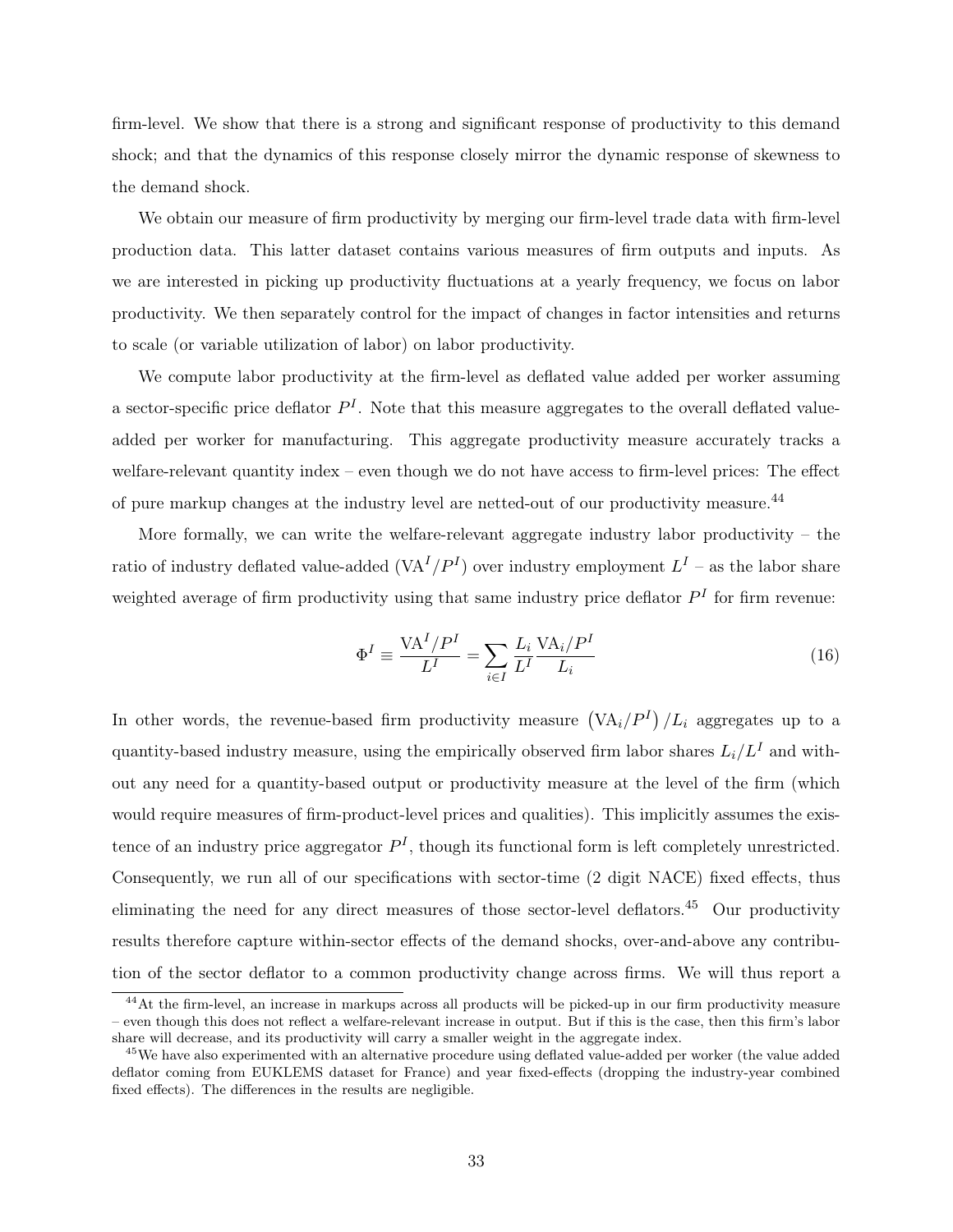welfare-relevant aggregate productivity change by aggregating our firm-level productivity changes using the observed changes in labor shares.

Our firm-level trade shock only aggregates across export destinations. It therefore does not incorporate a firm's exposure to demand shocks in its domestic (French) market. This is not possible for two reasons: most importantly, we do not observe the product-level breakdown of the firms' sales in the French market (we only observe total domestic sales across products); in addition, world exports into France would not be exogenous to firm-level technology changes in France. Therefore, we need to adjust our trade shock using the firm's export intensity to obtain an overall firm-level demand shock relevant for overall production and hence productivity:

$$
\log \text{shock\_intens}_{i,t} = \frac{x_{i,t_0}}{x_{i,t_0} + x_{i,F,t_0}} \times \log \text{shock}_{i,t}, \qquad \tilde{\Delta} \text{shock\_intens}_{i,t} = \frac{x_{i,t-1}}{x_{i,t-1} + x_{i,F,t-1}} \times \tilde{\Delta} \text{shock}_{i,t},
$$

where  $x_{i,F,t}$  denotes firm i's total (across products) sales to the French domestic market in year t (and the ratio thus measures firm i's export intensity).<sup>46</sup> Once again, we only use prior year's information on firm-level sales to construct this overall demand shock. Note that this adjustment using export intensity is equivalent to assuming a demand shock of zero in the French market and including that market in our aggregation by market share relative to total firm sales  $x_{i,t} + x_{i,F,t}$ .

#### 5.1 Impact of the Trade Shock on Firm Productivity

In this section, we investigate the direct link between this firm-level demand shock and firm productivity. Our measure of productivity is the log of value-added per worker. All regressions include industry-year fixed effects, that will capture in particular different evolutions of price indexes across industries. In order to control for changes in capital intensity, we use the log of capital per worker. We also control for unobserved changes in labor utilization and returns to scale by using the log of raw materials (including energy use). Then, increases in worker effort or higher returns to scale will be reflected in the impact of raw materials use on labor productivity. As there is no issue with zeros for all these firm-level variables, we directly measure the growth rate of those variable using simple first differences of the log levels.

We begin with a graphical representation of the strong positive relationship between firm-level productivity and our constructed demand shock. Figure 4 illustrates the correlation between those

<sup>&</sup>lt;sup>46</sup>Since  $x_{i,F,t}$  is only available in the firm balance sheet data (and not in the customs data), we use the reported firm total export figure  $x_{i,t}$  from the same balance sheet data to compute this ratio. This ensures a consistent measurement for the firm's export intensity. The correlation between this firm total export figure and the one reported by customs is .95 (very high, though exhibiting some differences between the two data sources).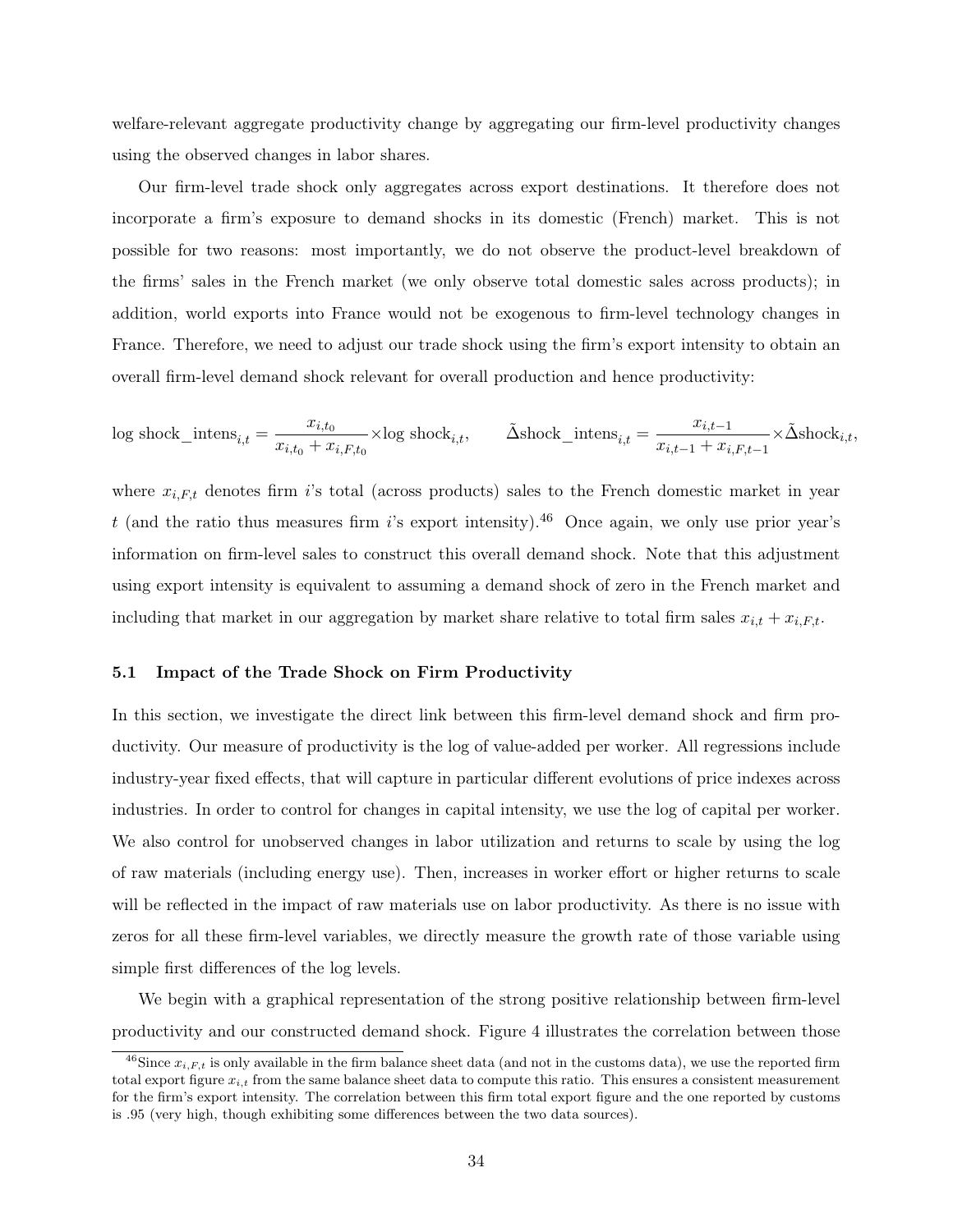variables in first differences for the largest French exporters (representing 50% of French exports in 1996). Panel (a) is the unconditional scatter plot for those variables, while panel (b) shows the added-variable plot for the first-difference regression of productivity on the trade shock, with additional controls for capital intensity, raw materials (both in log first-differences) and time dummies. Those figures clearly highlight the very strong positive response of the large exporters' productivity to changes in trade competition in export markets (captured by the demand shock).



Figure 4: Exporters Representing 50% of French Trade in 1996: First Differences 1996-2005

Table 6 shows how this result generalizes to our full sample of firms and our three different specifications (FE, FD, FD-FE). Our theoretical model emphasizes how a multi-product firm's productivity responds to the demand shock via its effect on competition and product reallocations in the firm's export markets. Thus, we assumed that the firm's technology at the product level (the marginal cost  $v(m, c)$  for each product m) was exogenous (in particular, with respect to demand fluctuations in export markets). However, there is a substantial literature examining how this technology responds to export market conditions via various forms of innovation or investment choices made by the firm. We feel that the timing dimension of our first difference specifications – especially our FD-FE specifications which nets out any firm-level growth trends – eliminates this technology response channel: It is highly unlikely that a firm's innovation or investment response to the trade shock in a given year (especially with respect to the trade shock's deviation from trend growth in the FD-FE specification) would be reflected contemporaneously in the firm's productivity.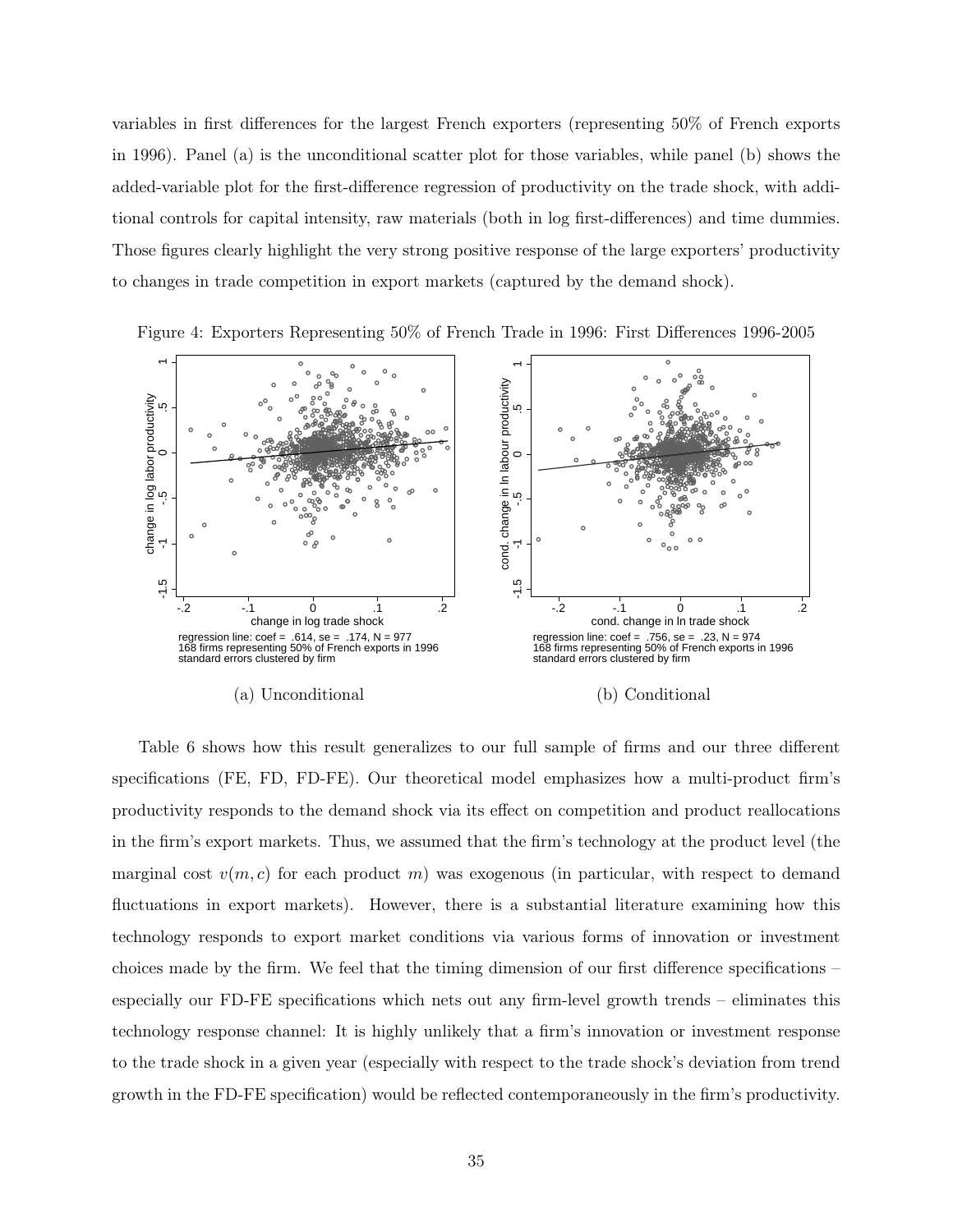However, we will also show some additional robustness checks that address this potential technology response.

The first three columns of Table 6 show that, across our three timing specifications, there is a stable and very strong response of firm productivity to the trade shock. Since our measure of productivity as value added per worker incorporates neither the impact of changes in input intensities nor the effects of non-constant returns to scale, we directly control for these effects in the next set of regressions. In the last 3 columns of Table 6, we add controls for capital per worker and raw material use (including energy). Both of these controls are highly significant: not surprisingly, increases in capital intensity are reflected in labor productivity; and we find that increases in raw materials use are also associated with higher labor productivity. This would be the case if there are increasing returns to scale in the value-added production function, or if labor utilization/effort increases with scale (in the short-run). However, even when these controls are added, the very strong effect of the trade shock on firm productivity remains highly significant well beyond the 1% significance level (from here on out, we will keep those controls in all of our firm-level productivity regressions).<sup>47</sup>

Table 6 focuses on the contemporaneous response of productivity to the firm-level demand shock. In Figure 5, we show the dynamic response of productivity by including two years of leads and lags for the demand shock (in a very similar way to our dynamic specification for the response of skewness to the demand shock at the firm-destination level). The contemporaneous coefficients along the vertical dotted line replicate the regressions from the last 3 columns of Table 6 dropping the first and last 2 years of our sample.<sup>48</sup> Figure 5 shows that there are no significant pre-trends associated with the response of productivity to the demand shock. All of the response is contemporaneous, and quickly returns to its baseline level the following year. This dynamic pattern closely mirrors the response of skewness (to the same trade shock), re-enforcing the case for a connection from the latter to the former that we previously argued for.

We now describe several robustness checks that further single out our theoretical mechanism operating through the demand-side product reallocations for multi-product firms. In the next table

 $^{47}$ A separate concern is a potential selection bias if firms with unobserved characteristics leading to higher productivity growth self-select into destinations with positive aggregate destination shocks – which would then be reflected in our trade shock. In order to eliminate this possibility, we generate a version of our trade shock that is purged (demeaned) of any industry-destination-year effects (trends for the FD-FE specification). Using this purged measure instead of our original one strengthens the impact of the trade shock on firm productivity (but leaves the impact of the other controls virtually un-changed). We have also checked that a potential correlation between export and import destinations is not driving the impact of the trade shock on productivity (which would then capture the impact of lower production costs driven by demand shocks in the import destinations). Both of these robustness checks are reported in the appendix.

<sup>&</sup>lt;sup>48</sup>As was the case with the response of skewness to the trade shock, the response of productivity to the trade shock at the firm-level is significantly strengthened when those four years are dropped from our sample.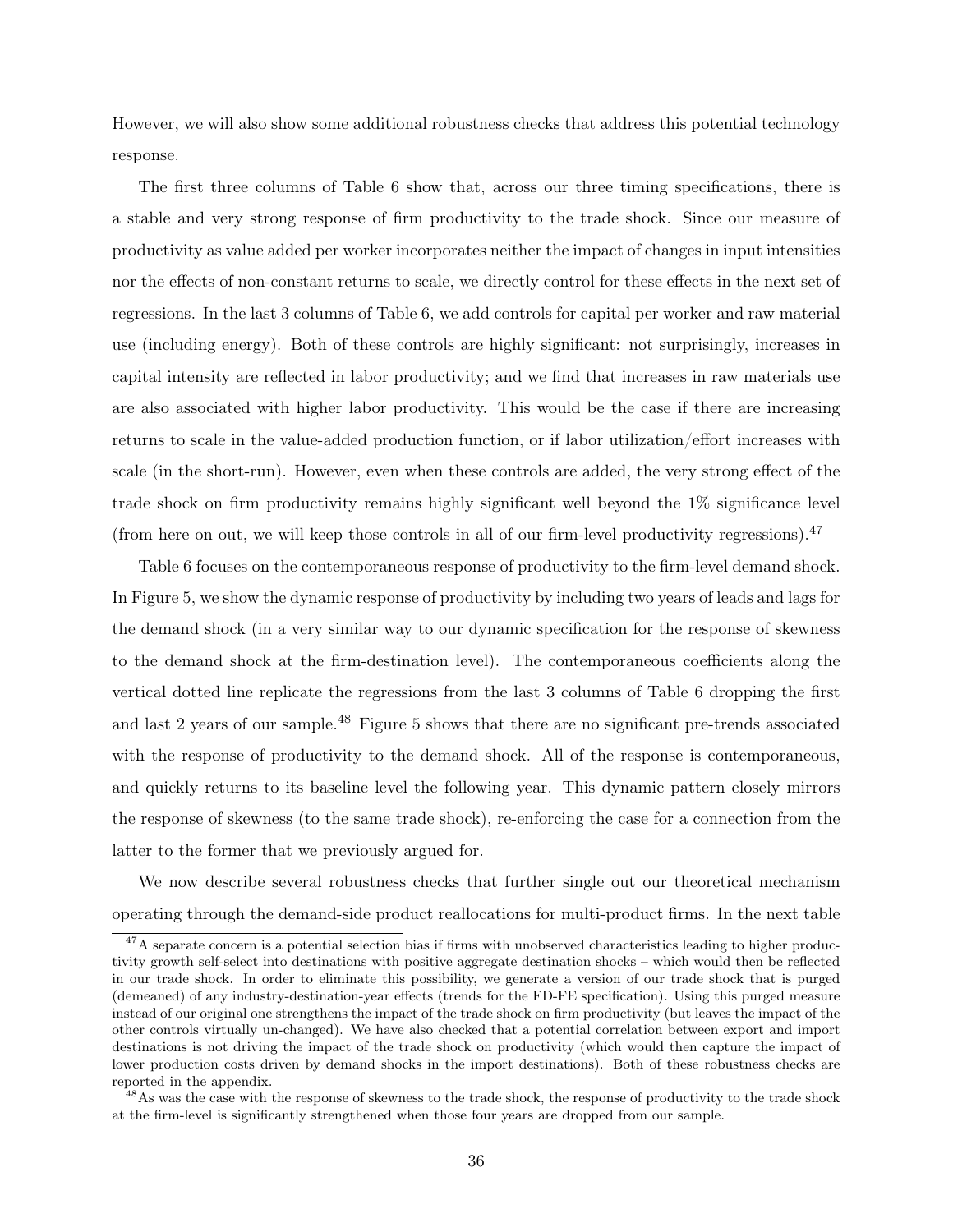| Dependent Variable                    | log prod. | $\Delta$ log prod. |           | log prod. | $\Delta$ log prod. |                 |
|---------------------------------------|-----------|--------------------|-----------|-----------|--------------------|-----------------|
| Specification                         | FE        | FD                 | FD-FE     | FE        | FD                 | FD-FE           |
| log trade shock intens                | $0.061^a$ |                    |           | $0.051^a$ |                    |                 |
|                                       | (0.016)   |                    |           | (0.016)   |                    |                 |
| trade shock intens<br>Δ               |           | $0.106^a$          | $0.106^a$ |           | $0.112^a$          | $0.113^a$       |
|                                       |           | (0.019)            | (0.023)   |           | (0.020)            | (0.024)         |
| log capital stock per worker          |           |                    |           | $0.117^a$ |                    |                 |
|                                       |           |                    |           | (0.004)   |                    |                 |
| log raw materials                     |           |                    |           | $0.086^a$ |                    |                 |
|                                       |           |                    |           | (0.003)   |                    |                 |
| $\Delta$ log capital stock per worker |           |                    |           |           | $0.125^a$          | $0.133^{\circ}$ |
|                                       |           |                    |           |           | (0.005)            | (0.006)         |
| $\Delta$ log raw materials            |           |                    |           |           | $0.092^a$          | $0.090^a$       |
|                                       |           |                    |           |           | (0.003)            | (0.003)         |
| Observations                          | 213001    | 185688             | 185688    | 203977    | 175619             | 175619          |

Table 6: Baseline Results: Impact of Trade Shock on Firm Productivity

FE refers to firm-level fixed effects. All regressions also include industry-year dummies. Standard errors (clustered at the firm level) in parentheses:  $\epsilon < 0.1$ ,  $\epsilon < 0.05$ ,  $\epsilon < 0.01$ .

we regress our capital intensity measure on our trade shock; the results in Table 7 show that there is no response of investment to the trade shock. This represents another way to show that the short-run timing for the demand shocks precludes a contemporaneous technology response: if this were the case, we would expect to see some of this response reflected in higher investment (along with other responses along the technology dimension).

| Dependent Variable          |         | $\ln K/L \Delta \ln K/L$ | $\Delta$ ln $K/L$ |
|-----------------------------|---------|--------------------------|-------------------|
| Specification               | FF.     | FD                       | FD-FE             |
| log trade shock intens      | 0.029   |                          |                   |
|                             | (0.021) |                          |                   |
| $\Delta$ trade shock intens |         | 0.015                    | 0.002             |
|                             |         | (0.022)                  | (0.027)           |
| Observations                | 218073  | 190512                   | 190512            |

Table 7: Capital Intensity Does Not Respond to Trade Shocks

FE refers to firm fixed effects. All regressions also include industry-year dummies. Standard errors (clustered at the firm level) in parentheses: $c <$ 0.1,  $^{b}$  < 0.05,  $^{a}$  < 0.01.

Next we use a different strategy to control for the effects of non-constant returns to scale or variable labor utilization: in Table 8, we split our sample between year intervals where firms increase/decrease employment. If the effects of the trade shock on productivity were driven by scale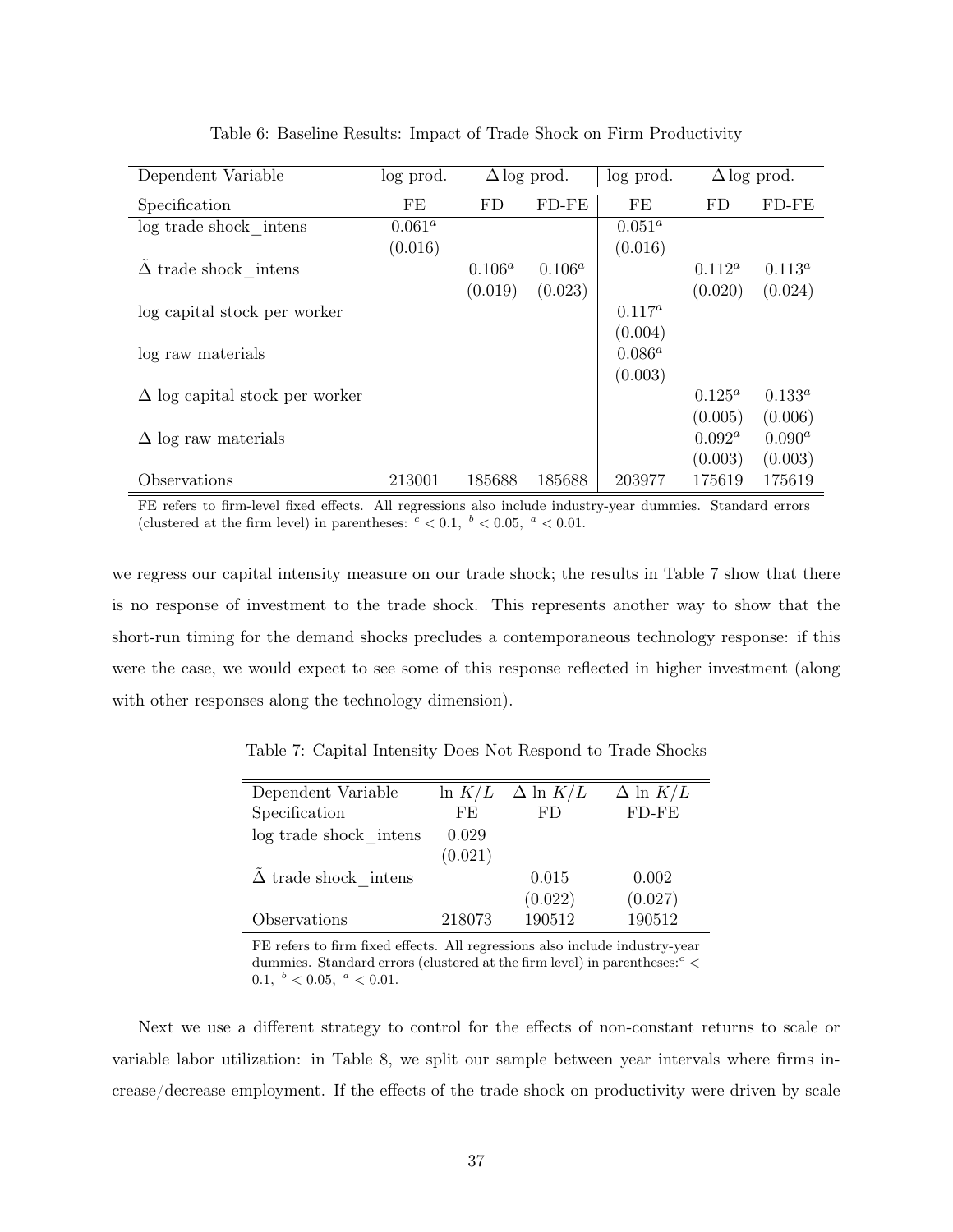

Figure 5: Impact of Trade Shock on Firm Productivity - leads and lags

effects or higher labor utilization/effort, then we would expect to see the productivity responses concentrated in the split of the sample where firms are expanding employment (and also expanding more generally). Yet, Table 8 shows that this is not the case: the effect of the trade shock on productivity is just as strong (even a bit stronger) in the sub-sample of years where firms are decreasing employment; and in both cases, the coefficients have a similar magnitude to our baseline results in Table  $6.<sup>49</sup>$ 

Table 8: Robustness to Scale Effects

| Sample                                | Employment Increase       | <b>Employment Decrease</b> |
|---------------------------------------|---------------------------|----------------------------|
| Dependent Variable                    | $\Delta$ log productivity | $\Delta$ log productivity  |
| Specification                         | FD                        | FD                         |
| $\Delta$ trade shock intens           | $0.128^a$                 | $0.170^{a}$                |
|                                       | (0.034)                   | (0.033)                    |
| $\Delta$ log capital stock per worker | $0.108^a$                 | $0.104^a$                  |
|                                       | (0.006)                   | (0.006)                    |
| $\Delta$ log raw materials            | $0.100^{a}$               | $0.096^a$                  |
|                                       | (0.004)                   | (0.004)                    |
| Observations                          | 69881                     | 65739                      |

All regressions include industry-year dummies. Standard errors (clustered at the firm level) in parentheses:  $\epsilon < 0.1$ ,  $\epsilon > 0.05$ ,  $\epsilon < 0.01$ .

 $^{49}$ Since we are splitting our sample across firms, we no longer rely on the two specifications with firm fixed-effects and only show results for the FD specification.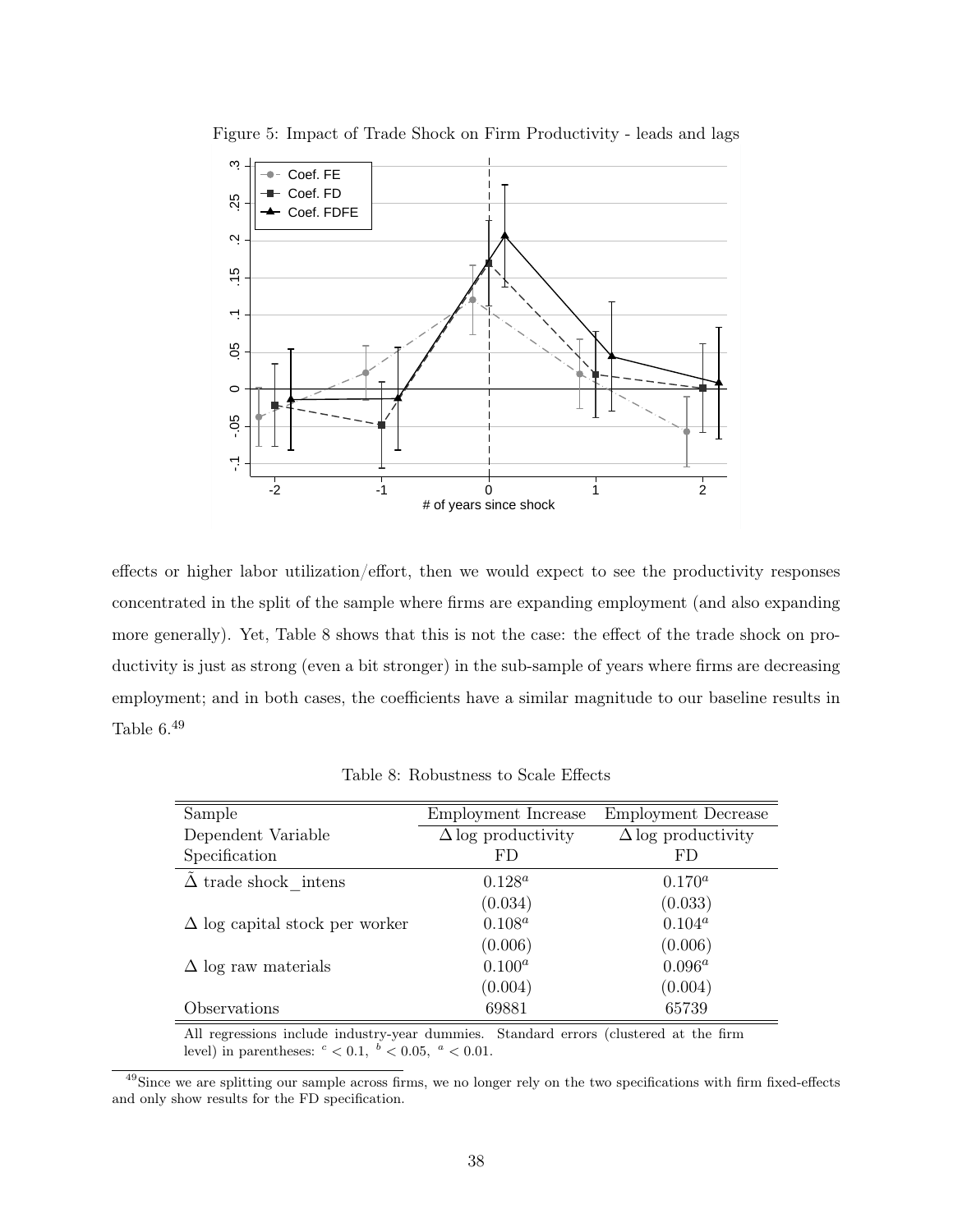In order to further single-out our theoretical mechanism operating through the demand-side product reallocations for multi-product firms, we now report two different types of falsification tests. Our first test highlights that the link between productivity and the trade shocks is only operative for multi-product firms. Table 9 reports the same regression (with controls) as our baseline results from Table 6, but only for single-product exporters. This new table clearly shows that there is no evidence of this link among this subset of firms. Next, we show that this productivity-trade link is only operative for firms with a substantial exposure to export markets (measured by export intensity). Similarly to single-product firms, we would not expect to find a significant productivitytrade link among firms with very low export intensity. This is indeed the case. In Table 10, we re-run our baseline specification using the trade shock before it is interacted with export intensity. The first three columns report the results for the quartile of firms with the lowest export intensity, and highlight that there is no evidence of the productivity-trade link for those firms. On the other hand, we clearly see from the last three columns that this effect is very strong and powerful for the quartile of firms with the highest export intensity.<sup>50</sup>

The firms with high export intensity therefore have a response of productivity to trade shocks estimated around 10% (columns 5 and 6 of Table 10). How should we interpret this number in terms of the impact of our mechanism on the productivity of the French economy as a whole? In appendix D, we show how we can use this 10% coefficient to compute a counter-factual contribution of the trade shocks to physical labor productivity at the industry and overall manufacturing levels – aggregating over those firms with the highest export intensity using (16). This aggregation uses the firms' observed labor shares, which magnifies the contribution of firms with growing labor shares and conversely reduces the contribution for those with shrinking labor shares.<sup>51</sup> The contribution of each sector is reported in appendix Table D.1, along with the contribution to aggregate French manufacturing. This contribution is substantial – accounting for a 1.2% average productivity growth rate for the entire French manufacturing sector (working only through the productivity linkages for the firms with the highest export intensities; by construction, the contribution of all firms in the

<sup>&</sup>lt;sup>50</sup>Since the trade shock has not been interacted with export intensity, the coefficients for this top quartile represent significantly higher magnitudes than the average coefficients across the whole sample reported in Table 6 (since export intensity is always below 1). This is also confirmed by a specification with the interacted trade shock restricted to this same top quartile of firms. We have also experimented with dropping any firm that could potentially impact rest-of-world exports – and hence break the exogeneity of that variable with respect to firm-level decisions. We have used several different threshold market share levels. One of them drops any firm with an average product-destination market share (for any year) exceeding 10%. Those exclusions either leave our key coefficients on the trade shock unaffected or raise them.

 $51$ Empirically, we find that the firm-level contributions to aggregate productivity are magnified because firms exposed to positive shocks tend to increase their labor shares. This magnification could go in the opposite direction – reducing the impact of the firm-level contributions if this condition were reversed.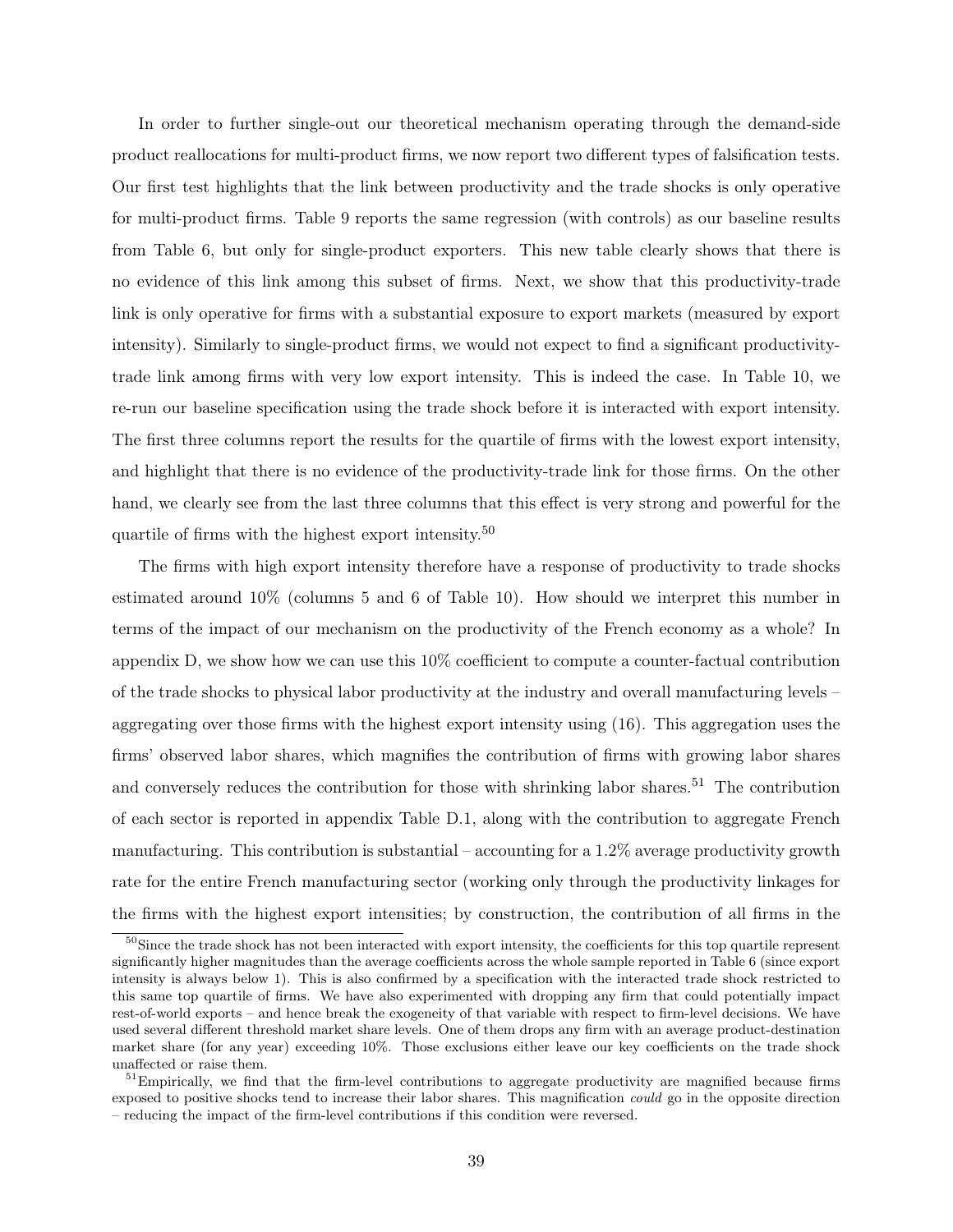| Dependent Variable                    | log prod.   |           | $\Delta$ log prod. |
|---------------------------------------|-------------|-----------|--------------------|
| Specification                         | FE          | FD        | FD-FE              |
| log trade shock intens                | $-0.050$    |           |                    |
|                                       | (0.047)     |           |                    |
| log capital stock per worker          | $0.180^{a}$ |           |                    |
|                                       | (0.013)     |           |                    |
| log raw materials                     | $0.085^a$   |           |                    |
|                                       | (0.007)     |           |                    |
| $\Delta$ trade shock intens           |             | 0.038     | 0.012              |
|                                       |             | (0.044)   | (0.066)            |
| $\Delta$ log capital stock per worker |             | $0.214^a$ | $0.260^a$          |
|                                       |             | (0.013)   | (0.019)            |
| $\Delta$ log raw materials            |             | $0.103^a$ | $0.100^{a}$        |
|                                       |             | (0.007)   | (0.011)            |
| Observations                          | 33198       | 25519     | 25519              |

FE refers to firm fixed effects. All regressions also include industry-year dummies. Standard errors (clustered at the firm level) in parentheses:  $c < 0.1, b < 0.05, a < 0.01.$ 

lowest 3 quartiles of export intensity are set to zero). This amounts to a 12% productivity gain over our ten year sample period from 1995-2005.

#### 6 Conclusion

This paper uses detailed firm-level data to assess the relevance and magnitude of demand shocks in export markets for product reallocations within firms and ultimately for multi-product firm productivity. We find that the impact of those shocks on both reallocations (French firms skew their market shares towards better performing products) and productivity is substantial. We show that this evidence on reallocations provides a new test and validation for endogenous price elasticities that satisfy Marshall's Second Law of Demand (price elasticities decrease with consumption). There is a large literature finding evidence for markup responses consistent with this type of demand. In contrast to this literature, our test only uses data on sales (albeit at a very disaggregated level across products, firms, and destinations) and does not require data on either firm-product prices or quantities (which are typically very noisy), and the recovery/estimation of marginal cost shocks based on functional form assumptions for demand and/or production.

By measuring product reallocations and productivity responses within firms, we can control for many alternative explanations that might be correlated with foreign demand shocks – a strategy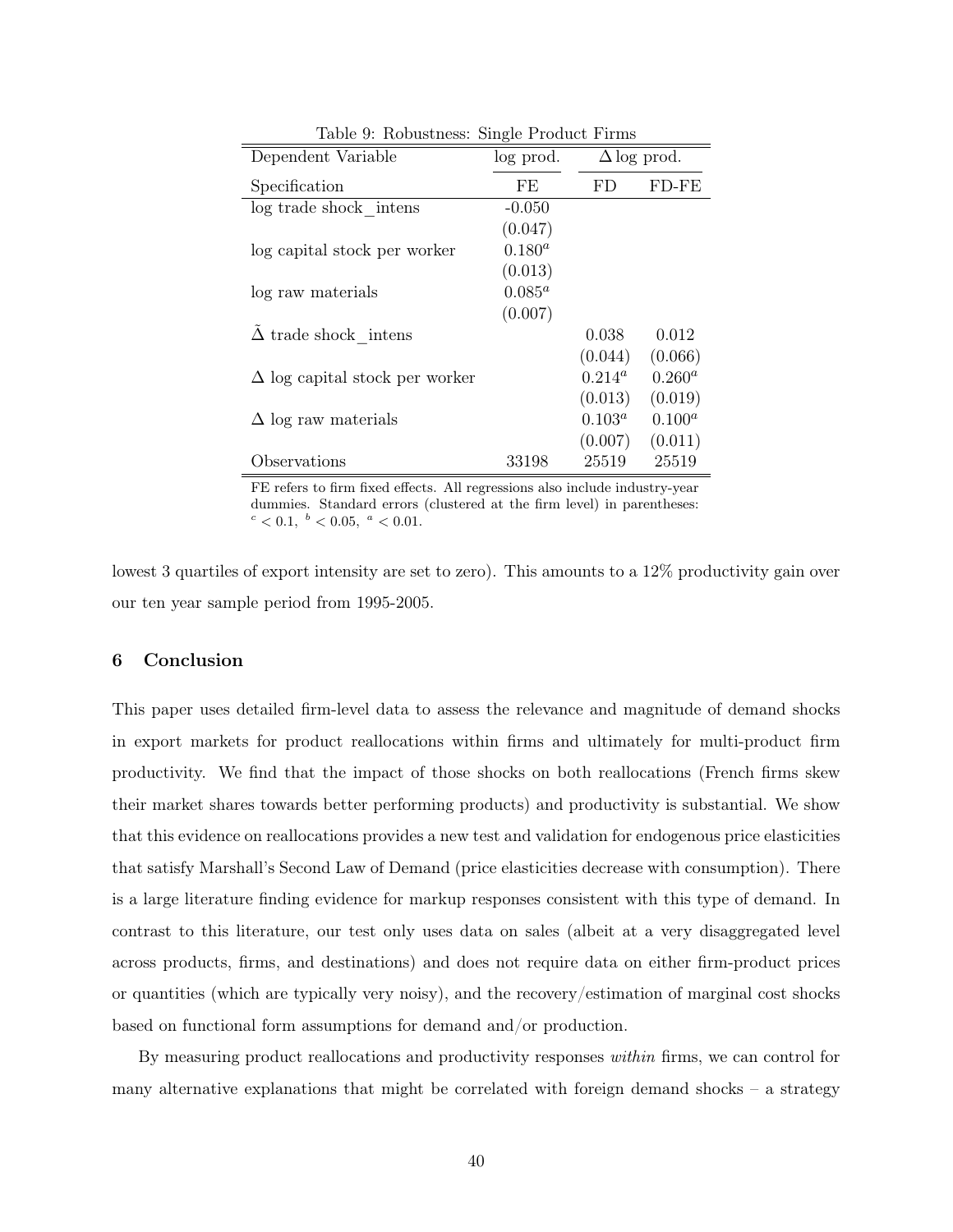| Sample                                |             | exp. intens. quartile $\# 1$ |           | exp. intens. quartile $\# 4$ |                    |           |  |
|---------------------------------------|-------------|------------------------------|-----------|------------------------------|--------------------|-----------|--|
| Dependent Variable                    | log prod.   | $\Delta$ log prod.           |           | log prod.                    | $\Delta$ log prod. |           |  |
| Specification                         | FE          | FD                           | FD-FE     | FE                           | FD                 | FD-FE     |  |
| log trade shock                       | 0.003       |                              |           | $0.072^{\alpha}$             |                    |           |  |
|                                       | (0.006)     |                              |           | (0.011)                      |                    |           |  |
| log capital stock per worker          | $0.117^a$   |                              |           | $0.104^a$                    |                    |           |  |
|                                       | (0.009)     |                              |           | (0.007)                      |                    |           |  |
| log raw materials                     | $0.070^{a}$ |                              |           | $0.111^a$                    |                    |           |  |
|                                       | (0.005)     |                              |           | (0.006)                      |                    |           |  |
| trade shock<br>$\Delta$               |             | 0.004                        | 0.006     |                              | $0.092^a$          | $0.101^a$ |  |
|                                       |             | (0.008)                      | (0.009)   |                              | (0.014)            | (0.016)   |  |
| $\Delta$ log capital stock per worker |             | $0.125^a$                    | $0.129^a$ |                              | $0.107^a$          | $0.114^a$ |  |
|                                       |             | (0.011)                      | (0.013)   |                              | (0.008)            | (0.010)   |  |
| $\Delta$ log raw materials            |             | $0.084^a$                    | $0.081^a$ |                              | $0.108^a$          | $0.104^a$ |  |
|                                       |             | (0.006)                      | (0.007)   |                              | (0.006)            | (0.007)   |  |
| Observations                          | 38806       | 30909                        | 30909     | 57267                        | 48716              | 48716     |  |

Table 10: Robustness: Low/High Export Intensity

Standard errors (clustered at the firm level) in parentheses:  $c < 0.1$ ,  $b < 0.05$ ,  $a < 0.01$ .

that would not be possible when evaluating the effects *across* firms. Our baseline results shows that the elasticity of labor productivity to trade shocks is between 5 and 11 %. This order of magnitude is very robust to controls for short-run investment by the firm, scale effects, and possibly correlated import shocks. Our measured productivity effect for single product firms is nil, further highlighting the importance of changes in product mix for multi-product firms. We also show that this productivity response is concentrated within the quartile of exporters with the highest export intensities. Taking into account the weight of those firms in the whole economy, we calculate that the average annual increase in French manufacturing productivity – in response to growth in world trade – over our 10 year sample (from 1995-2005) is slightly over 1 percent per year.

# References

- Amiti, Mary, Oleg Itskhoki, and Jozef Konings. 2014. "Importers, Exporters, and Exchange Rate Disconnect." American Economic Review 104 (7): 1942–78.
- Atkin, David, Azam Chaudhry, Shamble Chaudry, Amit K. Khandelwal and Eric Verhoogen . 2015. "Mark-up and Cost Dispersion Across Firms: Direct Evidence from Producer Surveys in Pakistan.'' American Economic Review Papers & Proceedings, 105(5), 537–544.
- Arkolakis, Costas, Arnaud Costinot, Dave Donaldson, and Andrés Rodríguez-Clare. 2018. "The Elusive Pro-Competitive Effects of Trade." The Review of Economic Studies 86(1): 46-80.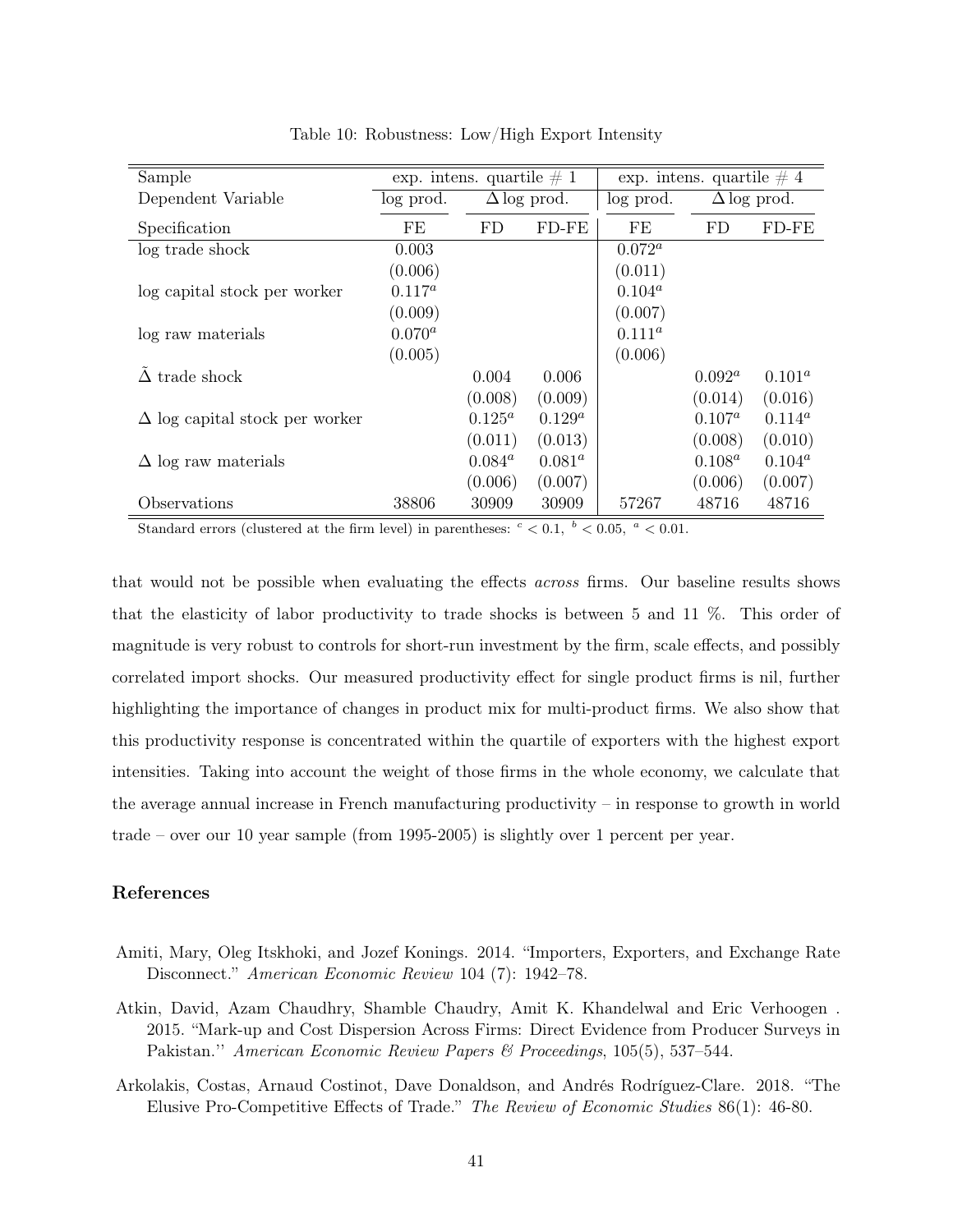- Asplund, Marcus, and Volker Nocke. 2006. "Firm Turnover in Imperfectly Competitive Markets." Review of Economic Studies 73 (2): 295–327.
- Atkinson, Anthony B. and Andrea Brandolini. 2010. "On Analyzing the World Distribution of Income." World Bank Economic Review 24 (1): 1-37.
- Autor, David, David Dorn, Lawrence F. Katz, Christina Patterson, and John Van Reenen. 2020. "The Fall of the Labor Share and the Rise of Superstar Firms." Quarterly Journal of Economics, Forthcoming
- Baldwin, John R. and Wulong Gu. 2009. "The Impact of Trade on Plant Scale, Production-Run Length and Diversification." In Producer Dynamics: New Evidence from Micro Data, edited by T. Dunne, J.B. Jensen, and M.J. Roberts. Chicago: University of Chicago Press.
- Berman, Nicolas, Philippe Martin, and Thierry Mayer. 2012. "How Do Different Exporters React to Exchange Rate Changes?" Quarterly Journal of Economics 127 (1): 437-492.
- Bernard, Andrew B., Andreas Moxnes, and Karen Helene Ulltveit-Moe. 2018a. "Two-Sided Heterogeneity and Trade." Review of Economics and Statistics 100(3): 424-439.
- Bernard, Andrew B., Stephen J. Redding and Peter K. Schott. 2011. "Multi-product Firms and Trade Liberalization." Quarterly Journal of Economics 126 (3): 1271-1318.
- Bernard, Andrew B., J. Bradford Jensen, Stephen J. Redding, and Peter K. Schott. 2012. "The Empirics of Firm Heterogeneity and International Trade." Annual Review of Economics 4 (1): 283–313.
- Bernard, Andrew B., J. Bradford Jensen, Stephen J. Redding and Peter K. Schott. 2007. "Firms in International Trade." Journal of Economic Perspectives 21 (3): 105-130.
- Bernard, Andrew B., J. Bradford Jensen, Stephen J. Redding, and Peter K. Schott. 2018b. "Global Firms." Journal of Economic Literature, 56(2): 565–619.
- Bertoletti, Paolo, and Paolo Epifani. 2014. "Monopolistic Competition: CES Redux?" Journal of International Economics 93 (2): 227–38.
- Burstein, Ariel, and Gita Gopinath. 2014. "International Prices and Exchange Rates." In Handbook of International Economics, edited by Kenneth Rogoff, Gita Gopinath, and Elhanan Helpman, Volume 4:391–451. Elsevier.
- Campbell, Jeffrey R. and Hugo A. Hopenhayn. 2005. "Market Size Matters." The Journal of Industrial Economics,  $53(1)$ ,  $1-25$ .
- Chatterjee, Arpita, Rafael Dix-Carneiro, and Jade Vichyanond. 2013. "Multi-Product Firms and Exchange Rate Fluctuations." American Economic Journal: Economic Policy 5 (2): 77–110.
- Deaton, Angus, and John Muellbauer. 1980. Economics and Consumer Behavior. Cambridge University Press.
- De Loecker, Jan, and Pinelopi Goldberg. 2014. "Firm Performance in a Global Market." The Annual Review of Economics, 6, 201–227.
- De Loecker, Jan, Penny Goldberg, Amit Khandelwal and Nina Pavcnik. 2016. "Prices, Markups and Trade Reform." Econometrica 84(2):445–510.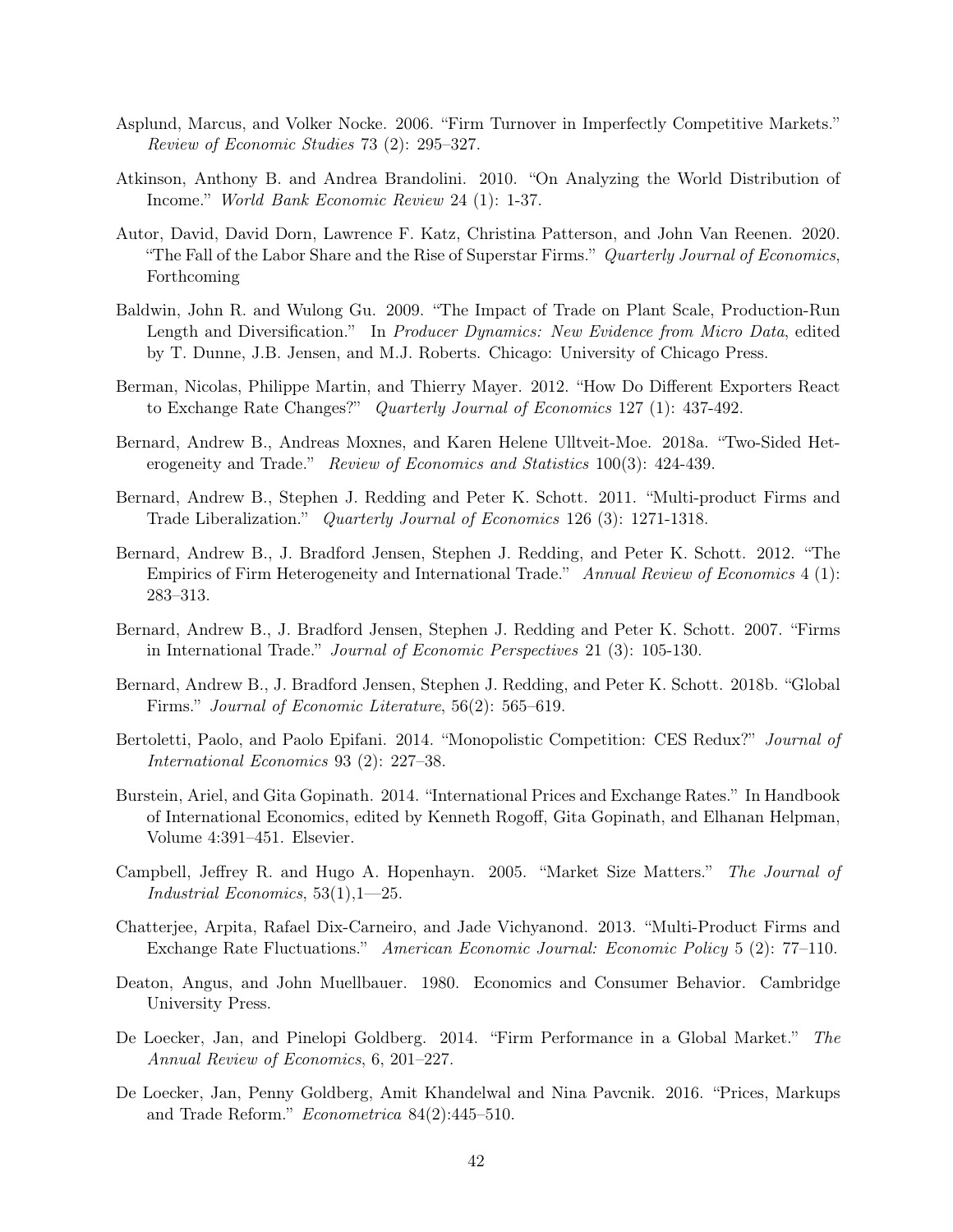- Demidova, Svetlana and Andres Rodríguez-Clare. 2013. "The Simple Analytics of the Melitz Model in a Small Economy." Journal of International Economics, 90 (2): 266–272.
- Dhingra, Swati. 2013. "Trading Away Wide Brands for Cheap Brands". American Economic Review, 103 (6): 2554–2584.
- Dhingra, Swati, and John Morrow. 2019. "Monopolistic Competition and Optimum Product Diversity Under Firm Heterogeneity." Journal of Political Economy 127(1): 196–232.
- Dhyne, Emmanuel, Amil Petrin, Valerie Smeets, and Frederic Warzynski. 2017. "Multi-Product Firms, Import Competition, and the Evolution of Firm-product Technical Efficiencies." National Bureau of Economic Research Working Paper 23637.
- Eckel, Carsten, and J. Peter Neary. 2010. "Multi-Product Firms and Flexible Manufacturing in the Global Economy". The Review of Economic Studies,  $77$  (1): 188 –217.
- Fabinger, Michal, and E. Glen Weyl. 2014. "A Tractable Approach to Pass-Through Patterns with Applications to International Trade," University of Chicago.
- Gaulier, Guillaume and Soledad Zignago. 2010. "BACI: International Trade Database at the Product-Level. The 1994-2007 Version." CEPII Working Paper, N° 2010-23.
- Harrison, Ann E. 1994. "Productivity, Imperfect Competition and Trade Reform : Theory and Evidence." Journal of International Economics 36 (1-2): 53-73.
- Hummels, David, Rasmus Jorgensen, Jakob Munch, and Chong Xiang. 2014. "The Wage Effects of Offshoring: Evidence from Danish Matched Worker-Firm Data." American Economic Review 104 (6): 1597–1629.
- Iacovone, Leonardo, and Beata S. Javorcik. 2010. "Multi-Product Exporters: Product Churning, Uncertainty and Export Discoveries." The Economic Journal 120 (544): 481–99.
- Jost, Lou. 2007. "Partitioning Diversity into Independent Alpha and Beta Components." Ecology 88 (10): 2427–39.
- Kimball, Miles S. 1995. "The Quantitative Analytics of the Basic Neomonetarist Model." Journal of Money, Credit, and Banking 27 (4): 1241.
- Levinsohn, James A. 1993. "Testing the Imports-as-market-discipline Hypothesis." Journal of International Economics 35 (1-2): 1-22.
- Li, Hongbin, Hong Ma, and Yuan Xu. 2015. "How Do Exchange Rate Movements Affect Chinese Exports? — A Firm-Level Investigation." Journal of International Economics 97 (1): 148–61.
- Lileeva, Alla, and Daniel Trefler. 2010. "Improved Access to Foreign Markets Raises Plant-Level Productivity... For Some Plants." The Quarterly Journal of Economics 125 (3): 1051–99.
- Mayer, Thierry and Gianmarco I.P. Ottaviano. 2008. "The Happy Few: The Internationalisation of European Firms." Intereconomics 43 (3): 135-148.
- Mayer, Thierry, Marc J. Melitz, and Gianmarco I.P. Ottaviano. 2014. "Market Size, Competition, and the Product Mix of Exporters" , American Economic Review 104 (2): 495–536.
- Marshall, Alfred. 1936. Principles of Economics (8th ed.). London: Macmillan and co.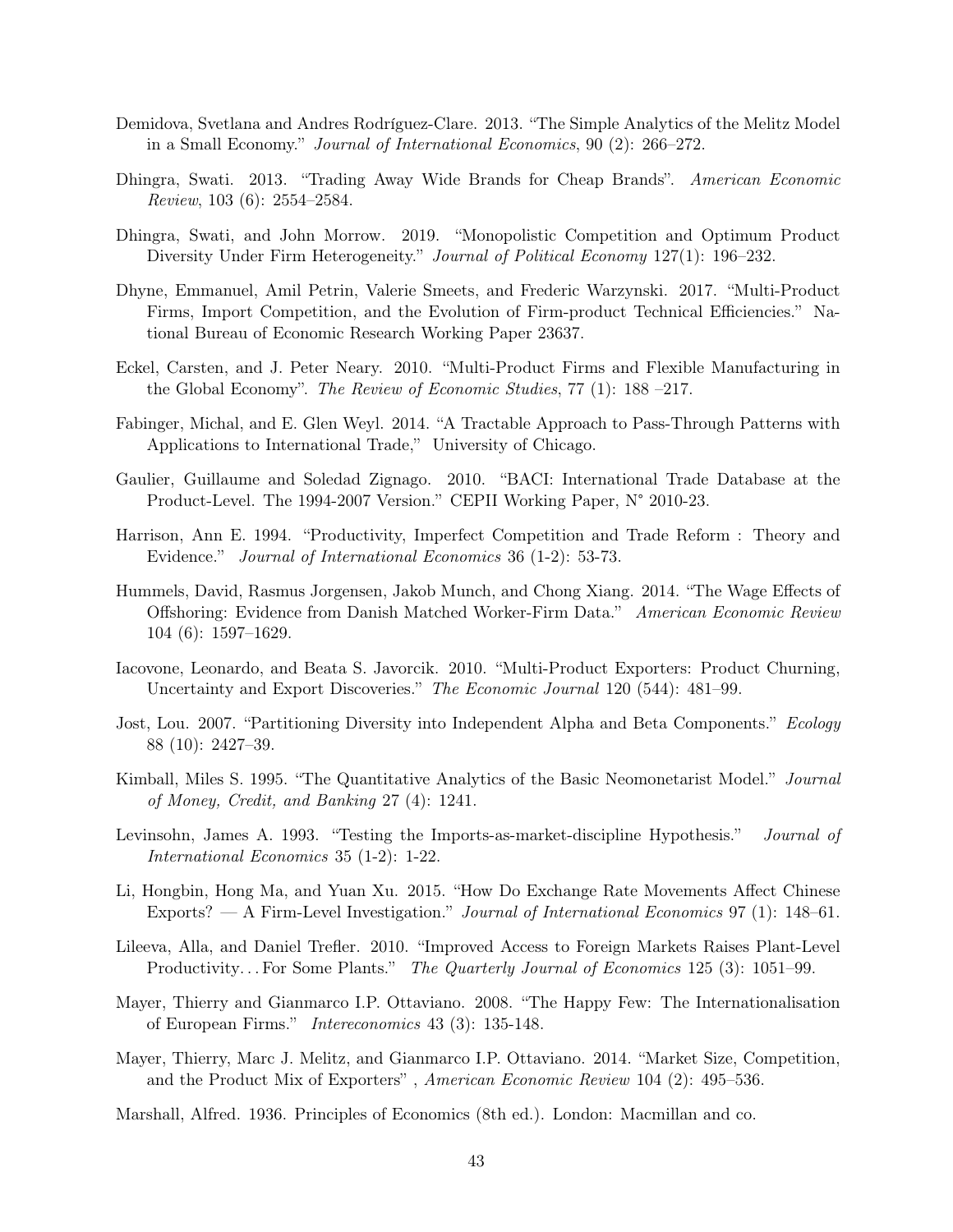- Melitz, Marc J. and Gianmarco I.P. Ottaviano. 2008. "Market Size, Trade and Productivity." Review of Economic Studies 75 (1): 295 -316.
- Melitz, Marc J., and Stephen J. Redding. 2014. "Heterogeneous Firms and Trade." In Handbook of International Economics, edited by Elhanan Helpman, Kenneth Rogoff, and Gita Gopinath, 4:1–54. Elsevier.
- Melitz, Marc J., and Stephen J. Redding. 2015. "Heterogeneous Firms and Trade." In , edited by Elhanan Helpman, Kenneth Rogoff, and Gita Gopinath, 4:1–54. Handbook of International Economics 4. Elsevier.
- Mrázová, Monika and Peter J Neary. 2017. "Not so demanding: Demand structure and firm behavior." American Economic Review 107(12): 3835-74.
- Mrázová, Monika and Peter J Neary. 2019. "Selection effects with heterogeneous firms." forthcoming Journal of the European Economic Association.
- Nocke, Volker, and Stephen Yeaple. 2014. "Globalization and Multiproduct Firms". International Economic Review, 55: 993–1018.
- Parenti, Matthieu, Peter Ushchev, and Jacques-François Thisse. 2017. "Toward a theory of monopolistic competition" Journal of Economic Theory, 167: 86—115.
- Syverson, Chad. 2004. "Market Structure and Productivity: A Concrete Example.'' Journal of Political Economy, 112(6), 1181–1222.
- Zhelobodko, Evgeny, Sergey Kokovin, Mathieu Parenti and Jacques-François Thisse. 2012. "Monopolistic Competition: Beyond the Constant Elasticity of Substitution." Econometrica 80 (6): 2765-2784.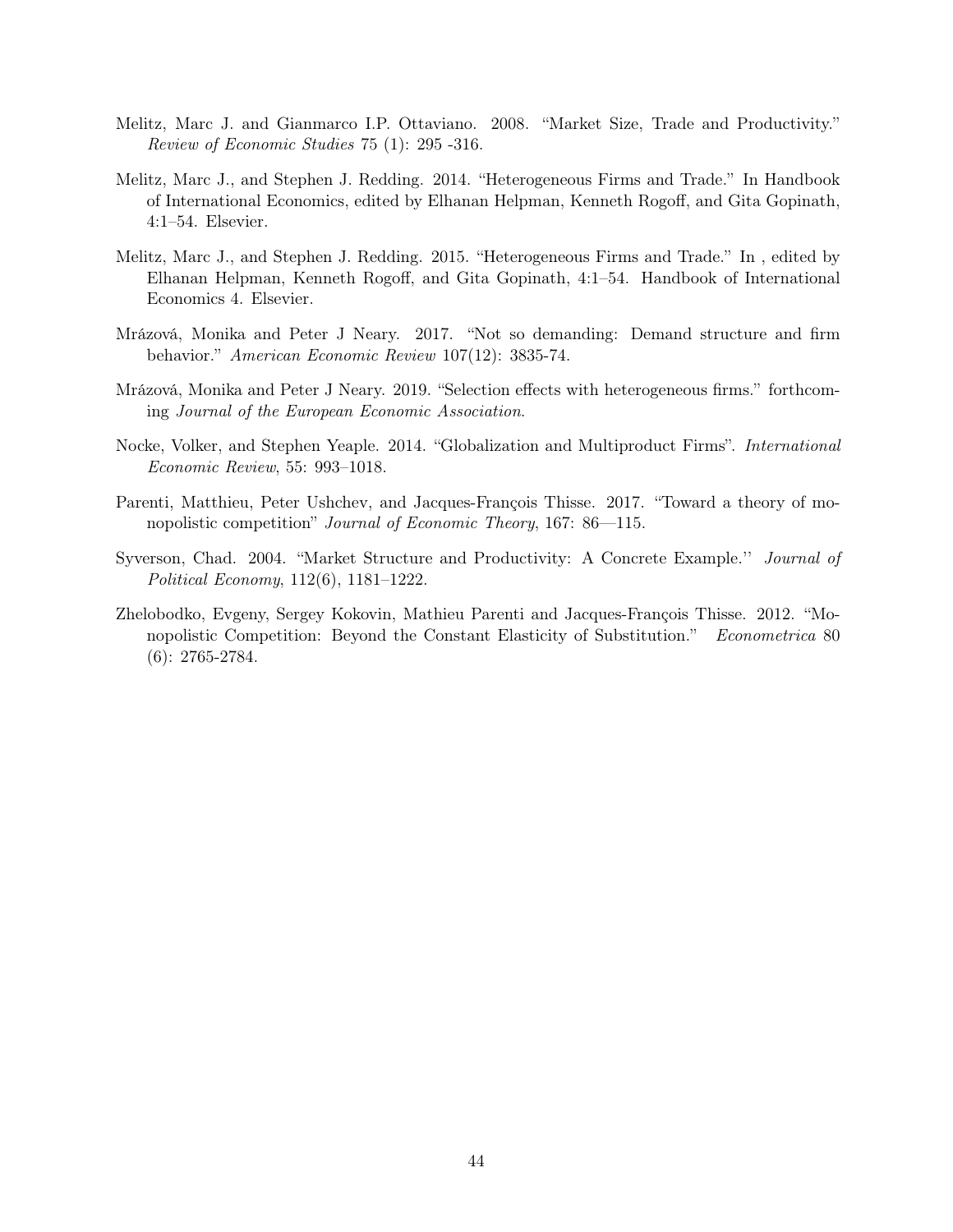# Appendix

# A Demand Conditions (MSLD) and (MSLD')

We restrict our attention to the range of quantities with positive marginal revenue (elastic demand) consistent with profit maximizing output choices on the firm side. Given our assumption of decreasing marginal revenue  $(A2)$ , this quantity range will consist of all non-negative quantities up to a threshold value (potentially infinite if marginal revenue remains positive). Within this quantity range,  $0 \leq \varepsilon_p(q_i) < 1$  and  $\varepsilon_\phi(q_i) > 0$ . The definitions of inverse demand (4) and marginal revenue (5) further imply that these elasticities must satisfy:

$$
\frac{\varepsilon_p'(q_i)q_i}{1 - \varepsilon_p(q_i)} = \varepsilon_\phi(q_i) - \varepsilon_p(q_i). \tag{17}
$$

Thus, we see that  $\varepsilon_p(q_i)$  is increasing (decreasing) if and only if  $\varepsilon_\phi(q_i)$  is above (below)  $\varepsilon_p(q_i)$ . Thus, demand condition (MSLD) ( $\varepsilon_p(q_i)$  increasing) holds if and only if the pass-though elasticity  $\theta \equiv \partial \ln p(q(v, \lambda)/\partial \ln v = \varepsilon_p/\varepsilon_\phi$  is less than 1 (pass-through is incomplete).

We now show that demand condition (MSLD') implies (MSLD) and that  $[1 - \varepsilon_p(q_i)]/\varepsilon_\phi(q_i)$ decreasing also implies (MSLD). To show this, we impose one further – but very mild – condition on the convexity of demand at  $q_i = 0$ :  $\lim_{q_i \to 0} \varepsilon'_p(q_i) q_i \geq 0$ . This just rules out an extreme form of demand convexity at zero consumption (though, implicitly, this assumption also relies on the continuity of demand for  $q_i \ge 0$ ). It can only be violated if  $\lim_{q_i \to 0} \varepsilon'_p(q_i) = -\infty$  and in addition requires  $\varepsilon'_p(q_i)$  to decrease to  $-\infty$  faster than  $-1/q_i$  as  $q_i \to 0$ . So long as this condition holds, then  $\varepsilon_{\phi}(0) \geq \varepsilon_p(0)$  with equality if  $\varepsilon'_p(0) \leq 0$ .

### A.I (MSLD') Implies (MSLD)

Assume (MSLD') holds:  $\varepsilon'_{\phi}(q_i) > 0$ . Given (17),  $\varepsilon'_{p}(q_i) \leq 0$  implies  $\varepsilon_{p}(q_i) \geq \varepsilon_{\phi}(q_i)$  over that range for  $q_i$ . Given our assumption that  $\varepsilon_p(0) \leq \varepsilon_\phi(0)$ , this can only happen after  $\varepsilon_p(q_i)$  cuts  $\varepsilon_\phi(q_i)$  from below (or at  $q_i = 0$ ). This in turn would imply that  $\varepsilon_p(q_i)$  is strictly increasing at the intersection point  $q_i = \bar{q}$ :  $\varepsilon_p(\bar{q}) \geq \varepsilon_\phi(\bar{q}) > 0$ . This contradicts (17) which requires  $\varepsilon'_p(\bar{q}) = 0$ . Thus,  $\varepsilon_p(q_i)$  must be strictly below  $\varepsilon_{\phi}(q_i)$  for all  $q_i > 0$ . Given (17), this entails  $\varepsilon'_p(q_i) \geq 0$  with the inequality strict for  $q_i > 0$ . Thus,  $\varepsilon_p(q_i)$  must be strictly increasing.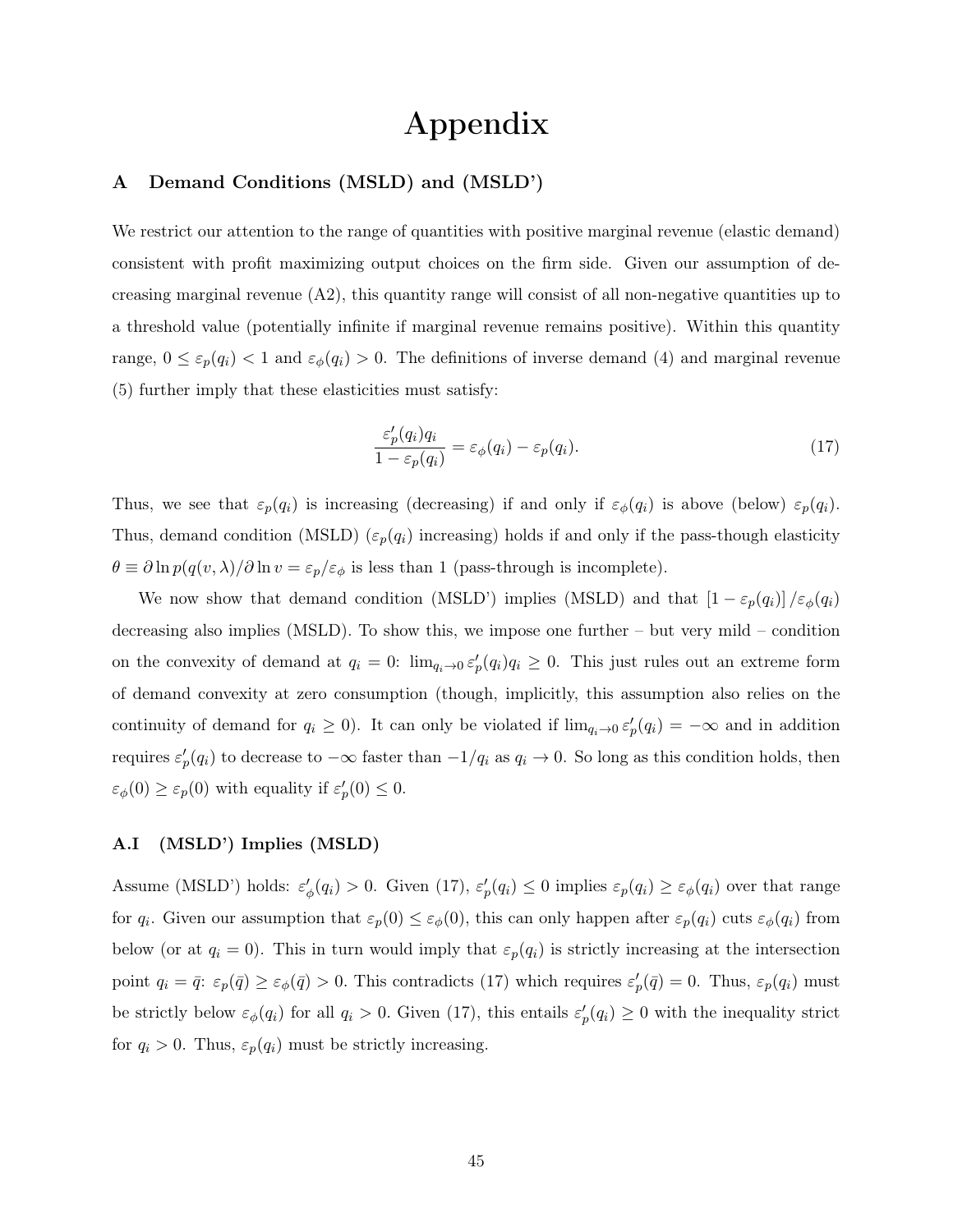## **A.II**  $[1 - \varepsilon_p(q_i)] / \varepsilon_\phi(q_i)$  Decreasing Implies (MSLD)

If  $[1 - \varepsilon_p(q_i)] / \varepsilon_\phi(q_i)$  is decreasing, then  $\varepsilon_p(q_i)$  and  $\varepsilon_\phi(q_i)$  cannot both be decreasing. However  $\varepsilon'_p(q_i) < 0$  would imply that  $\varepsilon_\phi(q_i)$  is also decreasing and thus represents a violation. More formally, the average  $\varepsilon'_{\phi}(q_i)$  over any interval  $[0, \bar{q}]$  must then be negative (given (17) and  $\varepsilon'_{p}(q_i) < 0$ ):

$$
\overline{\varepsilon'_{\phi}} = \frac{1}{\overline{q}} \int_0^{\overline{q}} \varepsilon'(q_i) dq_i = \varepsilon_{\phi}(\overline{q}) - \varepsilon_{\phi}(0) \le \varepsilon_p(\overline{q}) - \varepsilon_p(0) < 0.
$$

This highlights that  $\varepsilon'_{\phi}(q_i) \geq 0$  cannot hold over the entire interval  $[0, \bar{q}]$ . So  $\varepsilon_{\phi}(q_i)$  is decreasing on average, and must be decreasing over a subset of  $[0, \bar{q}]$  for any  $\bar{q} > 0$ . This reasoning also applies to cases where  $\varepsilon_p(q_i)$  is initially increasing then decreasing. Say that  $\varepsilon_p(q_i)$  is decreasing starting at  $q_1 > 0$ . Then, the average  $\overline{\varepsilon_{\phi}} < 0$  over any interval  $[q_1, q_2]$ . (Since the  $\varepsilon_{\phi}$  and  $\varepsilon_p$  curves must cross at  $q_1$  where  $\varepsilon_p(q_1) = 0.$ )

#### B Allowing for the Destination Country to Export

In the main text we simplified our analysis by assuming that firms in  $D$  do not export. In the shortrun, allowing for such exporting opportunities would have no impact on the equilibrium outcome for D. In the long-run, the free entry condition for D would change, reflecting the average exporting profits for a prospective entrant:

$$
\sum_{l=F,H,D} \left( \sum_{m=0}^{\infty} \left\{ \int_0^{\hat{c}_{Dl}/z_D(m)} \left[ \pi \left( \tau_{Dl}cz(m), \lambda_l \right) L_l^c - f_{Dl} \right] d\Gamma_D(c) \right\} \right) = f_D^e,
$$

where  $\tau_{Dl}$  and  $f_{Dl}$  represent the export costs from D to  $l = H, F; L_l^c$  and  $\lambda_l$  represent market size and competition in export market  $l$  (exogenous due to the 'small' country assumption); and  $\hat{c}_{Dl}$  represent the export cutoffs. Although those cutoffs are endogenous, they only depend on the exogenous demand conditions in  $l$  (along with the exogenous export costs). Thus, those cutoffs do not depend on demand conditions in D (either  $L_D^c$  or  $\lambda_D$ ). Thus, the average export profits in the condition above can be written in terms of variables that are exogenous to those demand conditions;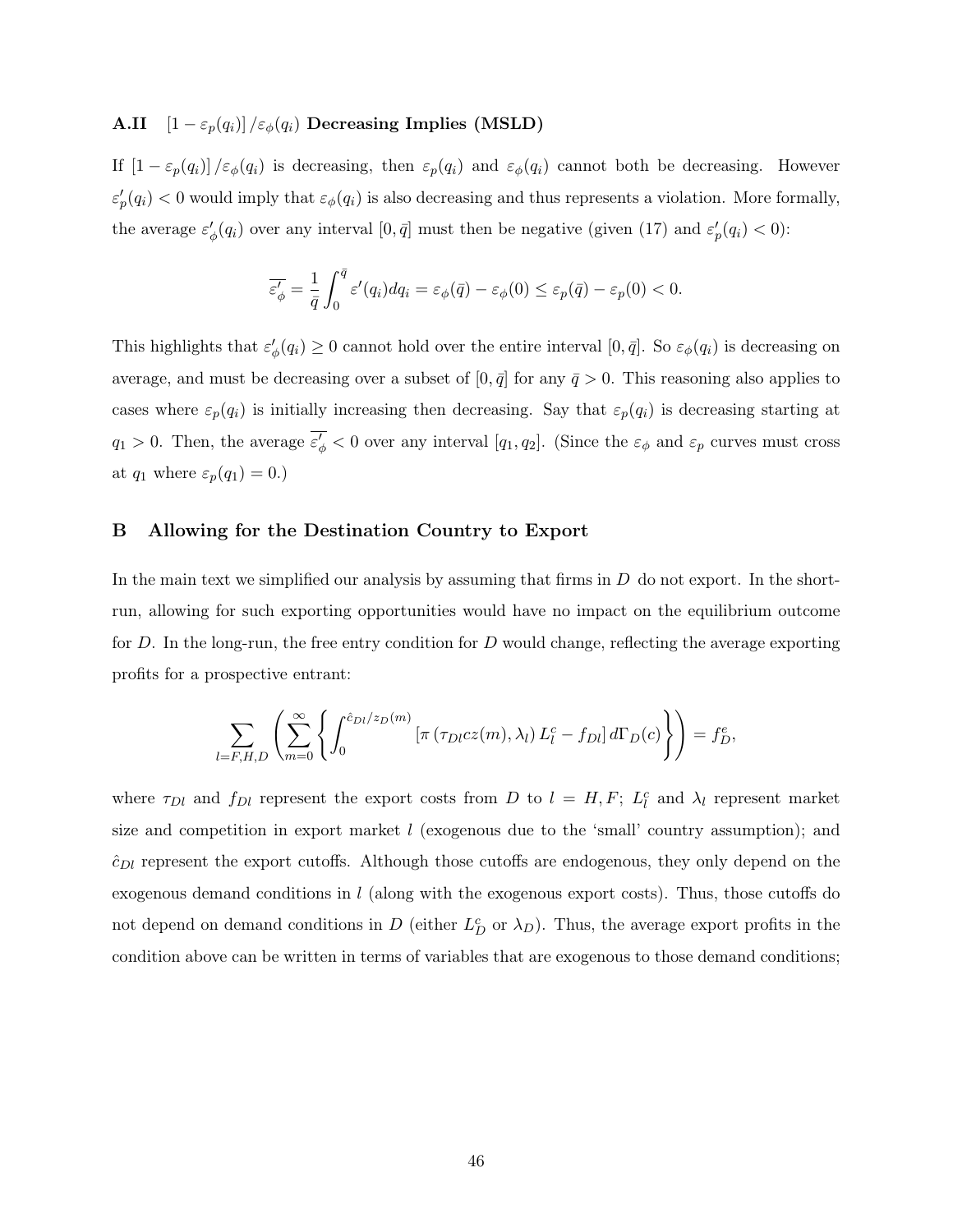moving those average profits to the right-hand side, we obtain:

$$
\sum_{m=0}^{\infty} \left[ \int_0^{\widehat{c}_{DD}/z_D(m)} \left[ \pi \left( cz_D(m), \lambda_D \right) L_D^c - f_{DD} \right] d\Gamma_D(c) \right] =
$$
\n
$$
f_D^e - \sum_{l=F,H} \left( \sum_{m=0}^{\infty} \left\{ \int_0^{\widehat{c}_{DL}/z_D(m)} \left[ \pi \left( \tau_{Dl} cz(m), \lambda_l \right) L_l^c - f_{Dl} \right] d\Gamma_D(c) \right\} \right).
$$

The left-hand side of this free entry condition is identical to the one we derived in (13) for the case where there are no exports from  $D$ . Since the right-hand side does not depend on market conditions in  $D$ , all of our comparative statics with respect to those conditions will remain unchanged (it is as-if we changed the level of the entry cost for  $D$  to this new right-hand side level).

#### C Robustness Tables

Table C.1 replicates Table 6 using a trade shock that is purged (demeaned) of any industrydestination-year effects (trends for the FD-FE specification).

| Dependent Variable                    | log prod. |           | $\Delta$ log prod. | log prod. | $\Delta$ log prod. |           |
|---------------------------------------|-----------|-----------|--------------------|-----------|--------------------|-----------|
| Specification                         | FE        | FD.       | FD-FE              | FE        | FD                 | FD-FE     |
| log trade shock intens-purged         | $0.118^a$ |           |                    | $0.101^a$ |                    |           |
|                                       | (0.021)   |           |                    | (0.021)   |                    |           |
| trade shock intens-purged<br>Δ        |           | $0.128^a$ | $0.134^a$          |           | $0.136^{a}$        | $0.141^a$ |
|                                       |           | (0.023)   | (0.027)            |           | (0.024)            | (0.028)   |
| log capital stock per worker          |           |           |                    | $0.117^a$ |                    |           |
|                                       |           |           |                    | (0.004)   |                    |           |
| log raw materials                     |           |           |                    | $0.086^a$ |                    |           |
|                                       |           |           |                    | (0.003)   |                    |           |
| $\Delta$ log capital stock per worker |           |           |                    |           | $0.125^a$          | $0.133^a$ |
|                                       |           |           |                    |           | (0.005)            | (0.006)   |
| $\Delta$ log raw materials            |           |           |                    |           | $0.092^a$          | $0.090^a$ |
|                                       |           |           |                    |           | (0.003)            | (0.003)   |
| Observations                          | 213001    | 185688    | 185688             | 203977    | 175619             | 175619    |

Table C.1: Impact of Purged Trade Shock on Firm Productivity

FE refers to firm-level fixed effects. All regressions also include industry-year dummies. Standard errors (clustered at the firm level) in parentheses:  $c < 0.1$ ,  $b < 0.05$ ,  $a < 0.01$ .

Table C.2 adds control for demand shocks in a firm's import destinations. We construct a symmetric set of variables that weight changes in exports (to the world except France) from a given product/country by the firm-level import shares from that product/country. Those new variables are introduced into our baseline specification from Table 6. Although import shocks have a separate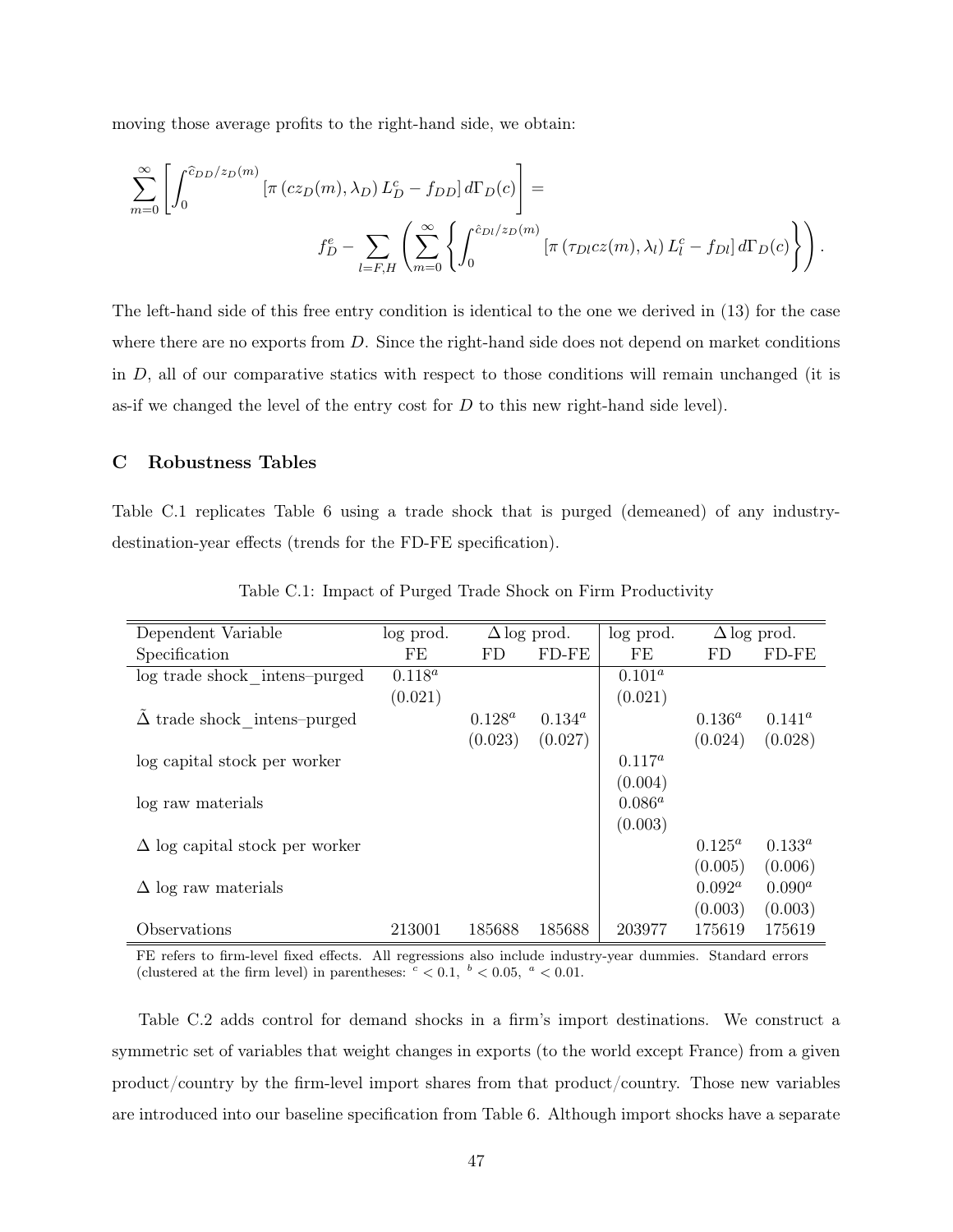large and very significant effect, they do not affect our main effect of interest in any major way.

| Dependent Variable                    | log prod. | $\Delta$ log prod. |           | log prod. | $\Delta$ log prod. |             |
|---------------------------------------|-----------|--------------------|-----------|-----------|--------------------|-------------|
| Specification                         | FE        | FD                 | FD-FE     | FE        | FD                 | FD-FE       |
| log trade shock intens                | $0.068^a$ |                    |           | $0.056^a$ |                    |             |
|                                       | (0.020)   |                    |           | (0.019)   |                    |             |
| log import trade shock intens         | $0.078^a$ |                    |           | $0.065^b$ |                    |             |
|                                       | (0.029)   |                    |           | (0.028)   |                    |             |
| $\Delta$ trade shock intens           |           | $0.110^a$          | $0.111^a$ |           | $0.129^a$          | $0.133^{a}$ |
|                                       |           | (0.022)            | (0.026)   |           | (0.022)            | (0.027)     |
| $\Delta$ import trade shock intens    |           | $0.225^a$          | $0.245^a$ |           | $0.197^a$          | $0.218^{a}$ |
|                                       |           | (0.034)            | (0.041)   |           | (0.033)            | (0.041)     |
| log capital stock per worker          |           |                    |           | $0.095^a$ |                    |             |
|                                       |           |                    |           | (0.004)   |                    |             |
| log raw materials                     |           |                    |           | $0.090^a$ |                    |             |
|                                       |           |                    |           | (0.004)   |                    |             |
| $\Delta$ log capital stock per worker |           |                    |           |           | $0.107^a$          | $0.115^a$   |
|                                       |           |                    |           |           | (0.005)            | (0.006)     |
| $\Delta$ log raw materials            |           |                    |           |           | $0.091^a$          | $0.090^a$   |
|                                       |           |                    |           |           | (0.003)            | (0.003)     |
| Observations                          | 133382    | 152171             | 152171    | 129517    | 144938             | 144938      |

Table C.2: Robustness to Import Shocks

FE refers to firm-level fixed effects. All regressions also include industry-year dummies. Standard errors (clustered at the firm level) in parentheses:  $c < 0.1$ ,  $b < 0.05$ ,  $a < 0.01$ .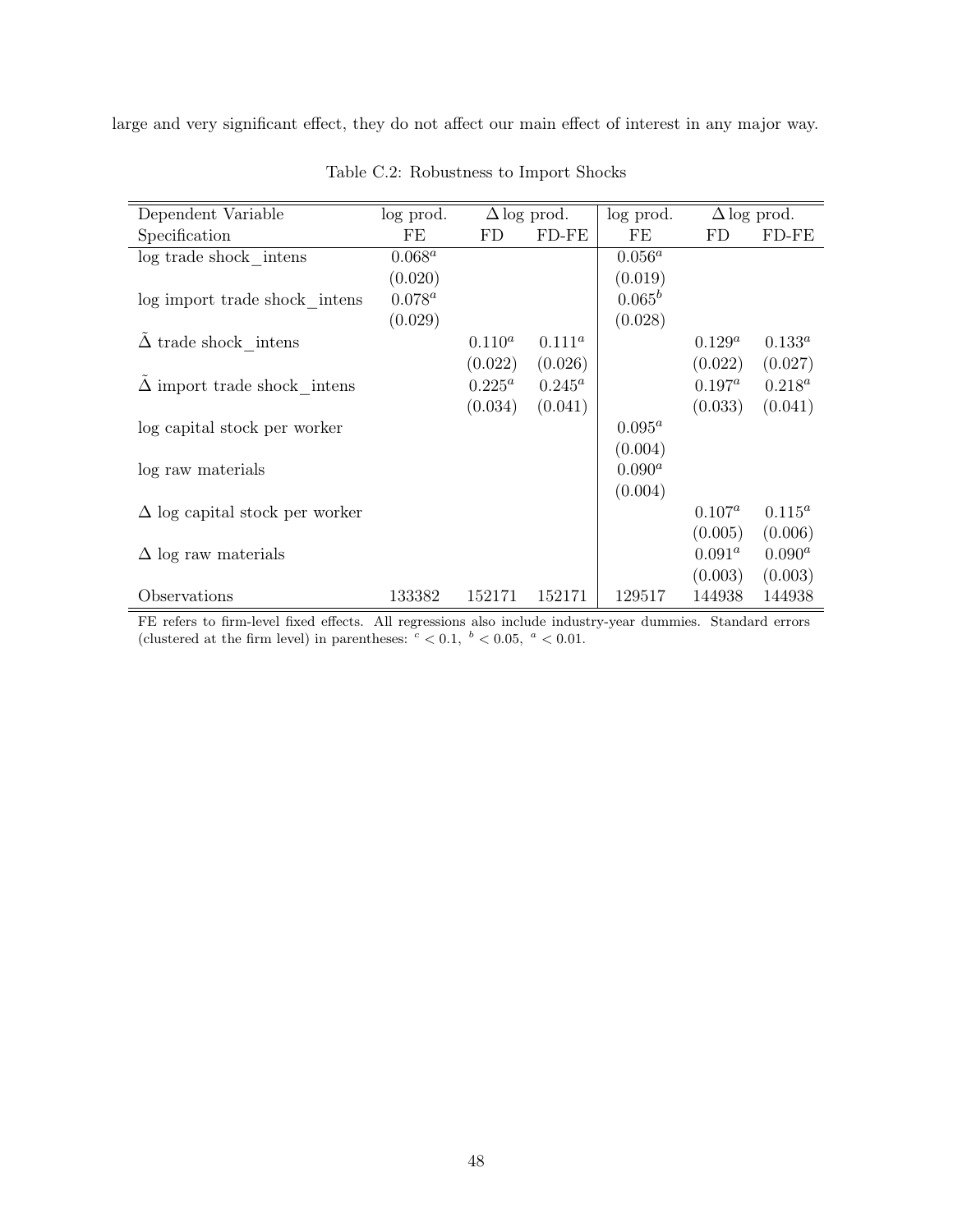#### D Aggregate Productivity Impact

We start with the coefficient on the trade shock for the high export-intensity quartile  $\beta_{q4}$  for the specifications in first differences (reported in Table 10, column 5). This gives us the percentage productivity response to a 1% trade shock for the firms in the fourth quartile. We assume that there is no response of productivity for the firms in the remaining 3 quartiles. We can then use each firm's measured trade shock to calculate an induced percentage productivity change for each firm in the fourth quartile. Aggregating those using the observed changes in the firms' labor shares yields the overall contribution to aggregate physical productivity changes from the observed trade shocks (at the sector or total manufacturing level). Since equation (16) aggregates productivity in levels, we calculate the counterfactual productivity level for each firm in period  $t + 1$  by applying this productivity change to the firm's observed productivity in period  $t$ . We then compute the ratios of the counterfactual aggregate productivity level for  $t + 1$  and the observed aggregate productivity level in period t.

The percentage changes reported in column 1 of Table D.1 are the yearly averages of those ratios. This table uses the  $\beta_{q4} = .092$  coefficient from the FD specification (the results for  $\beta_{q4} = .101$  for the FD-FE specification would be roughly 10% higher). We use the same aggregation method to obtain sector and total manufacturing level changes in the trade shock – only for the firms in the fourth quartile (the trade shock for all remaining firms is set to 0). Those aggregate changes in the trade shock are reported in column 2. The labor shares used to compute those aggregate changes in columns 1 and 2 are based on total employment across all export intensity quartiles (not just as a fraction of employment in the fourth quartile). Those reported changes are therefore diluted by the zero contributions for all firms in the bottom three quartiles. Column 3 reports the employment share for those firms in the fourth quartile, while column 4 reports the overall employment share (all quartiles) for the sector (as with the first two columns those numbers are yearly averages). Taking the ratio of the annual 1.2% productivity gain to the 6.2% trade shock change, we see that the .092 firm-level elasticity obtained in Table 10 is doubled to .193 for aggregate productivity. This reflects the contribution of labor share reallocations towards firms with relatively higher trade shocks.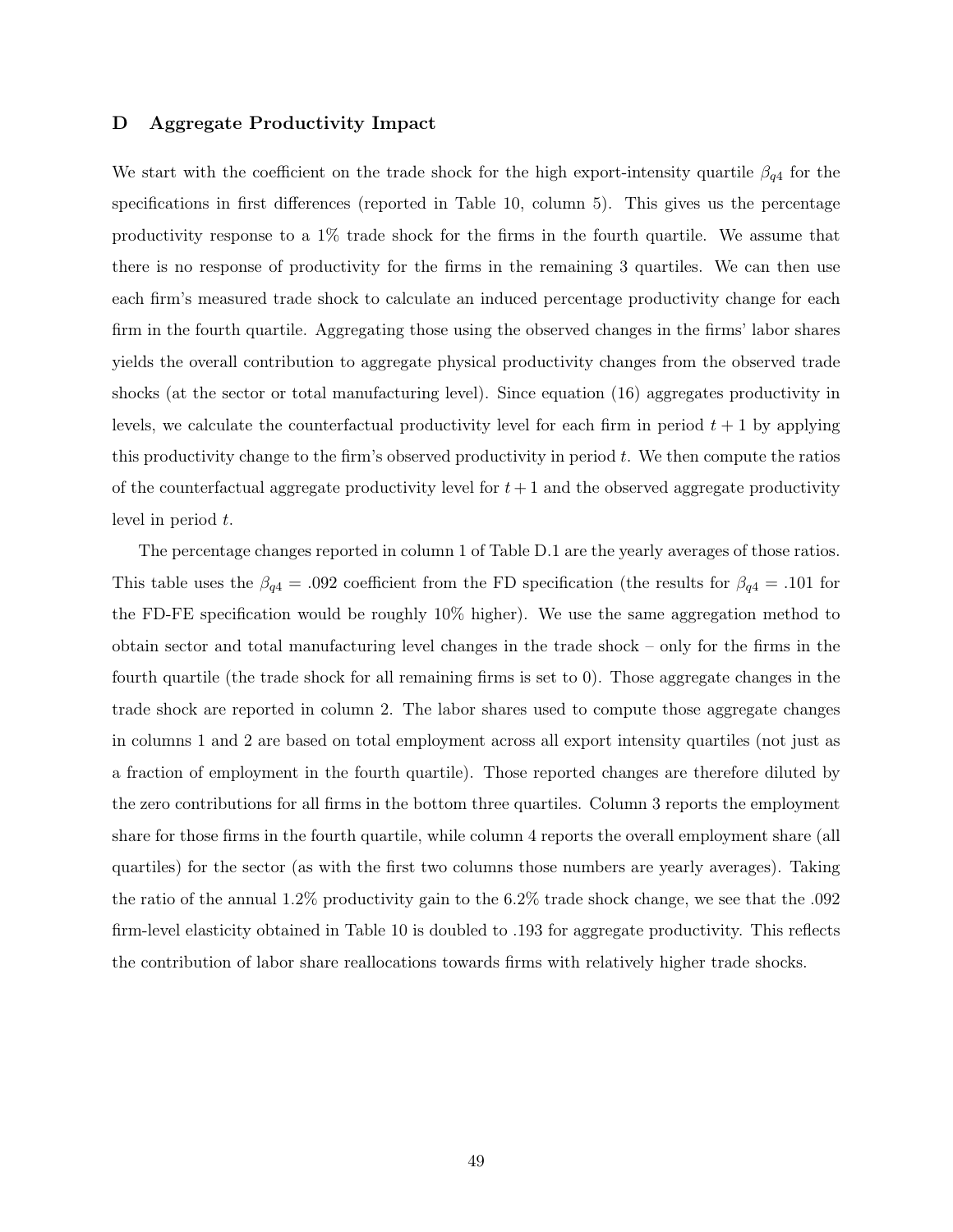| Industry                                   | prod.   | trade shock | $%$ high exp.intens. | $%$ mfg. emp. |
|--------------------------------------------|---------|-------------|----------------------|---------------|
| Wearing Apparel                            | 3.38    | 5.21        | 27.36                | 2.26          |
| Wood                                       | 3.37    | 6.34        | 20.36                | 1.70          |
| Tobacco                                    | 3.22    | 43.60       | 0.48                 | 0.16          |
| Printing and publishing                    | 2.81    | 8.48        | 5.36                 | 3.31          |
| Radio, television and communication        | 1.80    | 4.94        | 59.77                | 4.31          |
| Leather and footwear                       | 1.79    | 3.59        | 26.86                | 1.21          |
| Textiles                                   | 1.69    | 1.99        | 33.04                | 3.29          |
| Motor vehicles, trailers and semi-trailers | 1.62    | 9.80        | 52.39                | 7.82          |
| Machinery                                  | 1.32    | 5.54        | 45.40                | 9.12          |
| Manufacturing nec                          | 1.19    | 5.94        | 22.72                | 3.56          |
| Pulp and paper                             | 1.18    | 3.67        | 30.62                | 2.82          |
| Chemicals                                  | 1.15    | 6.58        | 40.55                | 9.63          |
| Fabricated metal                           | 0.94    | 7.04        | 17.41                | 8.81          |
| Medical, precision and optical instruments | 0.85    | 5.84        | 46.82                | 3.53          |
| Rubber and plastics                        | 0.80    | 5.75        | 36.97                | 7.18          |
| Electrical machinery                       | 0.73    | 5.83        | 53.12                | 5.17          |
| Basic metals                               | 0.70    | 6.27        | 58.91                | 4.06          |
| Food and beverages                         | 0.66    | 6.20        | 14.12                | 11.88         |
| Other transport equipment                  | 0.65    | 7.25        | 69.14                | 4.30          |
| Office machinery                           | 0.64    | 3.70        | 42.55                | 1.09          |
| Other Non-Metallic Mineral                 | 0.46    | 3.89        | 35.52                | 3.86          |
| Coke, ref. petr. and nuclear fuel          | $-0.18$ | 5.12        | 25.54                | 0.93          |
| Total mfg                                  | 1.17    | 6.20        | 36.66                | 100.00        |

Table D.1: Quantification of Trade Shock Effect on Productivity

Columns (1) and (2) provide average percentage changes over the 1996-2005 period.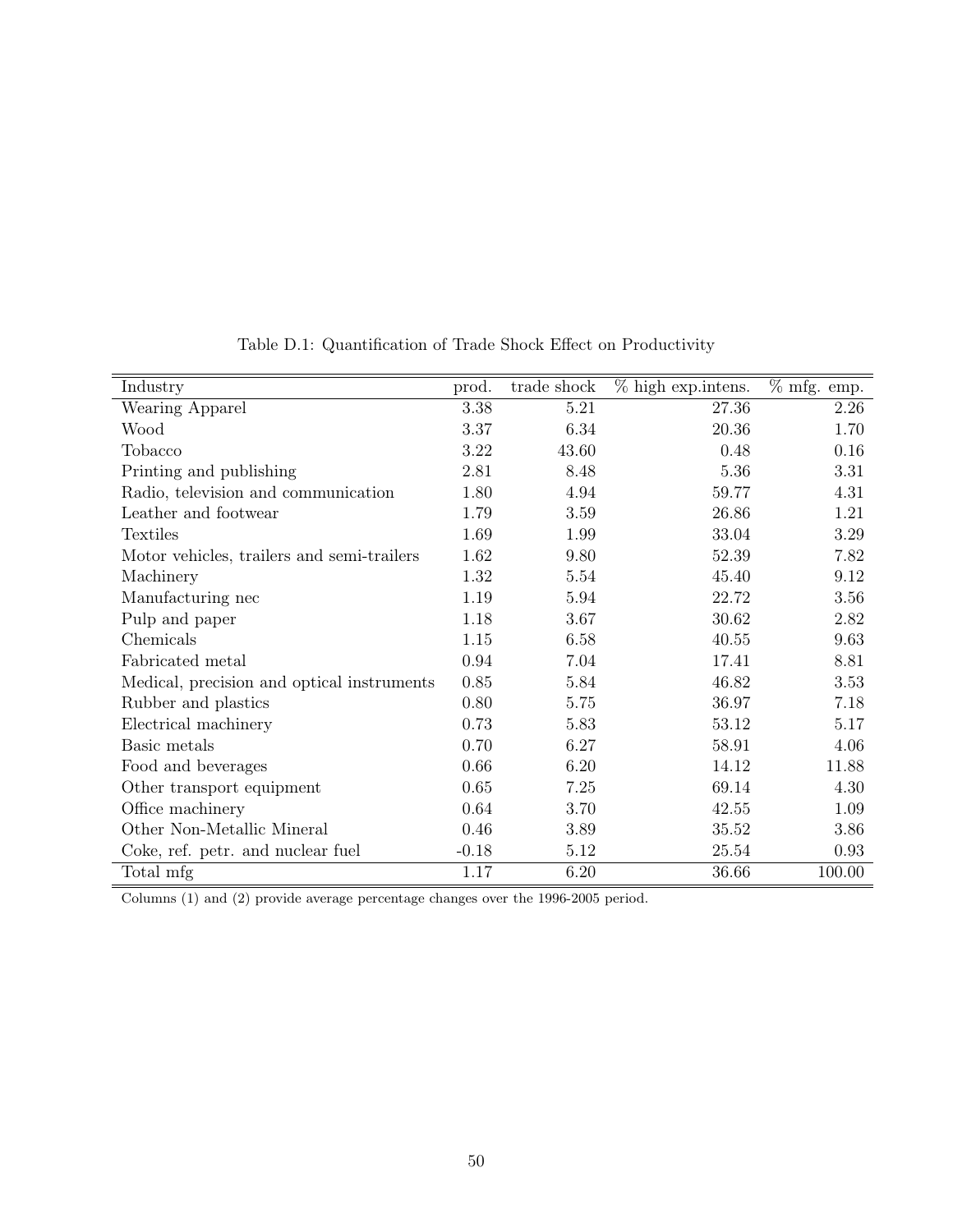# Online Appendix

#### I Properties of different skewness measures

In this appendix, we characterize the conditions under which tougher competition (a larger  $\lambda$ ) increases the "skewness" of a firm's product mix (for a given product range) when "skewness" is measured in terms of the Ratio, the Atkinson or the Theil indexes.

#### I.i Preliminary Results

Consider a firm supplying M products indexed  $m = 0, ..., M - 1$  in increasing order of distance from its core product (i.e. in increasing order of marginal cost  $v_m$ ). For product m, the elasticity of output per consumer  $q_m$  with respect to competition  $\lambda$  can be expressed as

$$
\frac{dq_m}{d\lambda}\frac{\lambda}{q_m} = -\frac{1}{\varepsilon_{\phi}(q_m)}
$$

while the elasticity of its markup  $\mu_m$  can be written as

$$
\frac{d\mu_m}{d\lambda} \frac{\lambda}{\mu_m} = (\varepsilon_{\phi}(q_m) - \varepsilon_p(q_m)) \frac{dq_m}{d\lambda} \frac{\lambda}{q_m} = -\frac{\varepsilon_{\phi}(q_m) - \varepsilon_p(q_m)}{\varepsilon_{\phi}(q_m)}.
$$

As marginal cost  $v_m$  is constant, the sum of these two elasticities determines the elasticity of revenue per consumer  $r_m = p_m q_m = \mu_m v_m q_m$  as

$$
\frac{dr_m}{d\lambda} \frac{\lambda}{r_m} = \frac{d\mu_m}{d\lambda} \frac{\lambda}{\mu_m} + \frac{dq_m}{d\lambda} \frac{\lambda}{q_m} = -\left(1 + \frac{1 - \varepsilon_p(q_m)}{\varepsilon_\phi(q_m)}\right). \tag{OA.1}
$$

,

#### I.ii Ratio Index

Consider two products, m and m' with  $0 \le m < m' \le M - 1$ . The Ratio Index is defined as the ratio of their revenues

$$
\frac{r_m}{r_{m'}} = \frac{p_m q_m}{p_{m'} q_{m'}} = \frac{\mu_m v_m q_m}{\mu_{m'} v_{m'} q_{m'}},
$$

which is larger than 1 under  $(A1)-(A2)$ . All bilateral ratios between any two products m and m' with  $m < m'$  increase when  $\lambda$  increases if and only if  $(dr_m/d\lambda)(\lambda/r_m)$  is increasing in  $q_m$ , or equivalently if and only if  $[1 - \varepsilon_p(q_m)] / \varepsilon_\phi(q_m)$  is decreasing in  $q_m$ .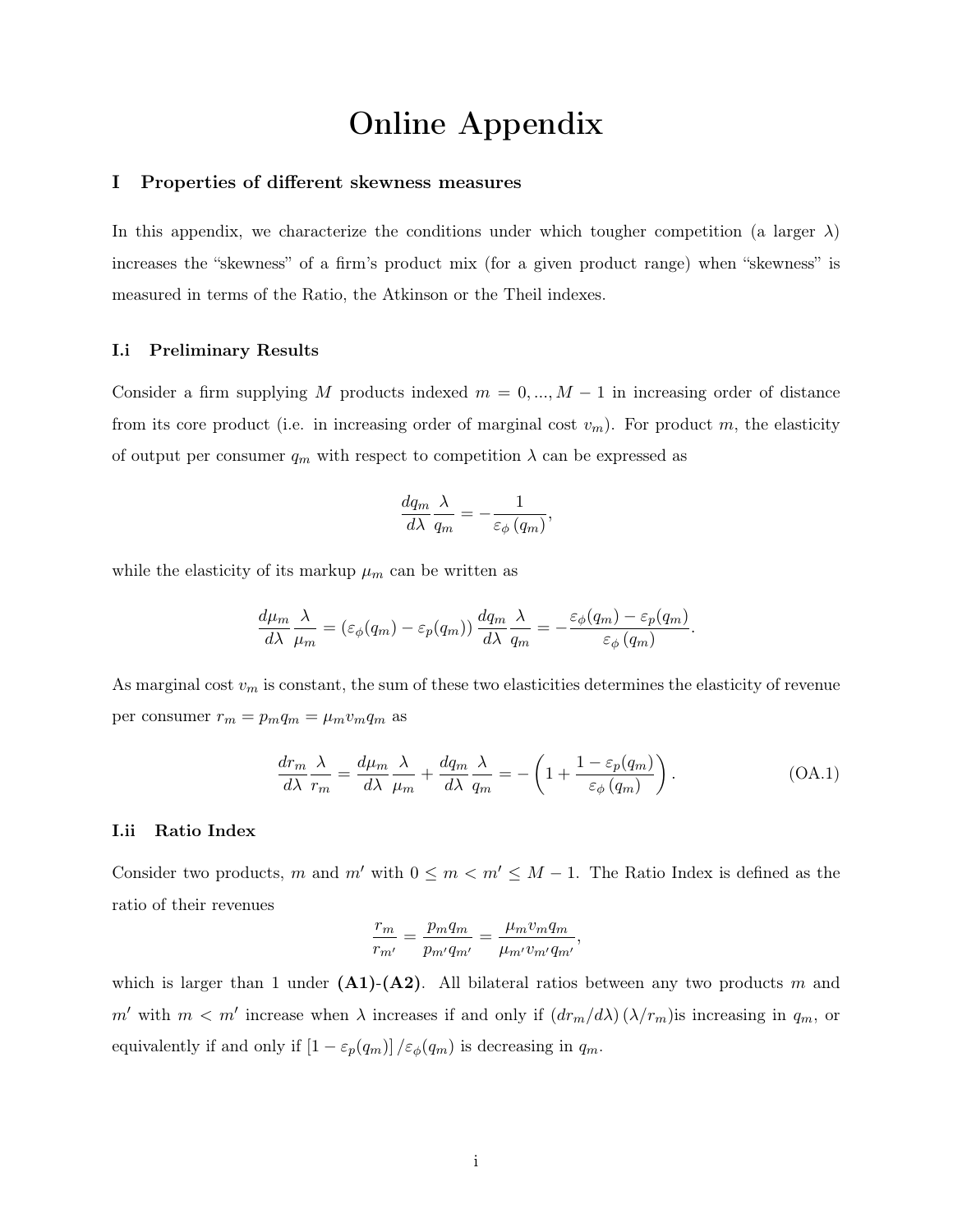#### I.iii Atkinson Index

Define the Atkinson Index of the firm's revenues across products as

$$
A = 1 - \left(\frac{1}{M}\right)^{\frac{\eta}{1-\eta}} \frac{\left[\sum_{m}(p_{m}q_{m})^{1-\eta}\right]^{\frac{1}{1-\eta}}}{\sum_{m} p_{m}q_{m}} = 1 - \left(\frac{1}{M}\right)^{\frac{\eta}{1-\eta}} \left[\sum_{m} \left(s_{m}^{R}\right)^{1-\eta}\right]^{\frac{1}{1-\eta}},
$$

where  $s_m^R$  is the revenue share of product m:

$$
s_m^r = \frac{p_m x_m}{\sum_{m=0}^{M-1} p_m x_m} = \frac{\mu_m v_m x_m}{\sum_{m=0}^{M-1} \mu_m v_m x_m}.
$$

To streamline the subsequent derivations, apply the monotonic transformation  $A_M = - (A - 1) M^{\frac{\eta}{1-\eta}}$ so that  $A_M$  decreases (A increases) as the revenue distribution becomes more concentrated ('skewed'). We can rearrange  $A_M = -(A-1) M^{\frac{\eta}{1-\eta}}$  to obtain

$$
A_M \sum_m \mu_m v_m x_m = \left[ \sum_m (\mu_m v_m x_m)^{1-\eta} \right]^{\frac{1}{1-\eta}},
$$

which in turn can be differentiated to yield

$$
\frac{dA_M}{d\lambda}\frac{\lambda}{A_M} + \sum_m \frac{\mu_m v_m x_m}{\sum_m \mu_m v_m x_m} \left( \frac{d\mu_m}{d\lambda} \frac{\lambda}{\mu_m} + \frac{d x_m}{d\lambda} \frac{\lambda}{x_m} \right)
$$

$$
= \sum_m \frac{\left( \frac{\mu_m v_m x_m}{\sum_m \mu_m v_m x_m} \right)^{1-\eta}}{\sum_m \left( \frac{\mu_m v_m x_m}{\sum_m \mu_m v_m x_m} \right)^{1-\eta}} \left( \frac{d\mu_m}{d\lambda} \frac{\lambda}{\mu_m} + \frac{d x_m}{d\lambda} \frac{\lambda}{x_m} \right)
$$

Given the definition of  $s_m^r$  and (OA.1), we can then rewrite

$$
\frac{dA_M}{d\lambda}\frac{\lambda}{A_M} = \sum_m \left[ s_m^r - \frac{(s_m^r)^{1-\eta}}{\sum_m (s_m^r)^{1-\eta}} \right] \frac{1 - \varepsilon_p(x_m)}{\varepsilon_\phi(x_m)}
$$

with

$$
\begin{aligned} &\left(s^r_m-\frac{(s^r_m)^{1-\eta}}{\sum_m\left(s^R_m\right)^{1-\eta}}\right)~<~0~\text{for small}~s^r_m\\ &\left(s^r_m-\frac{(s^r_m)^{1-\eta}}{\sum_m\left(s^r_m\right)^{1-\eta}}\right)~>~0~\text{for large}~s^r_m \end{aligned}
$$

so that  $d \ln A_M/d \ln \lambda < 0$   $(d \ln A/d \ln \lambda > 0)$  requires that  $\left[1 - \varepsilon_p(q_m)\right] / \varepsilon_\phi(q_m)$  is decreasing in  $q_m$ .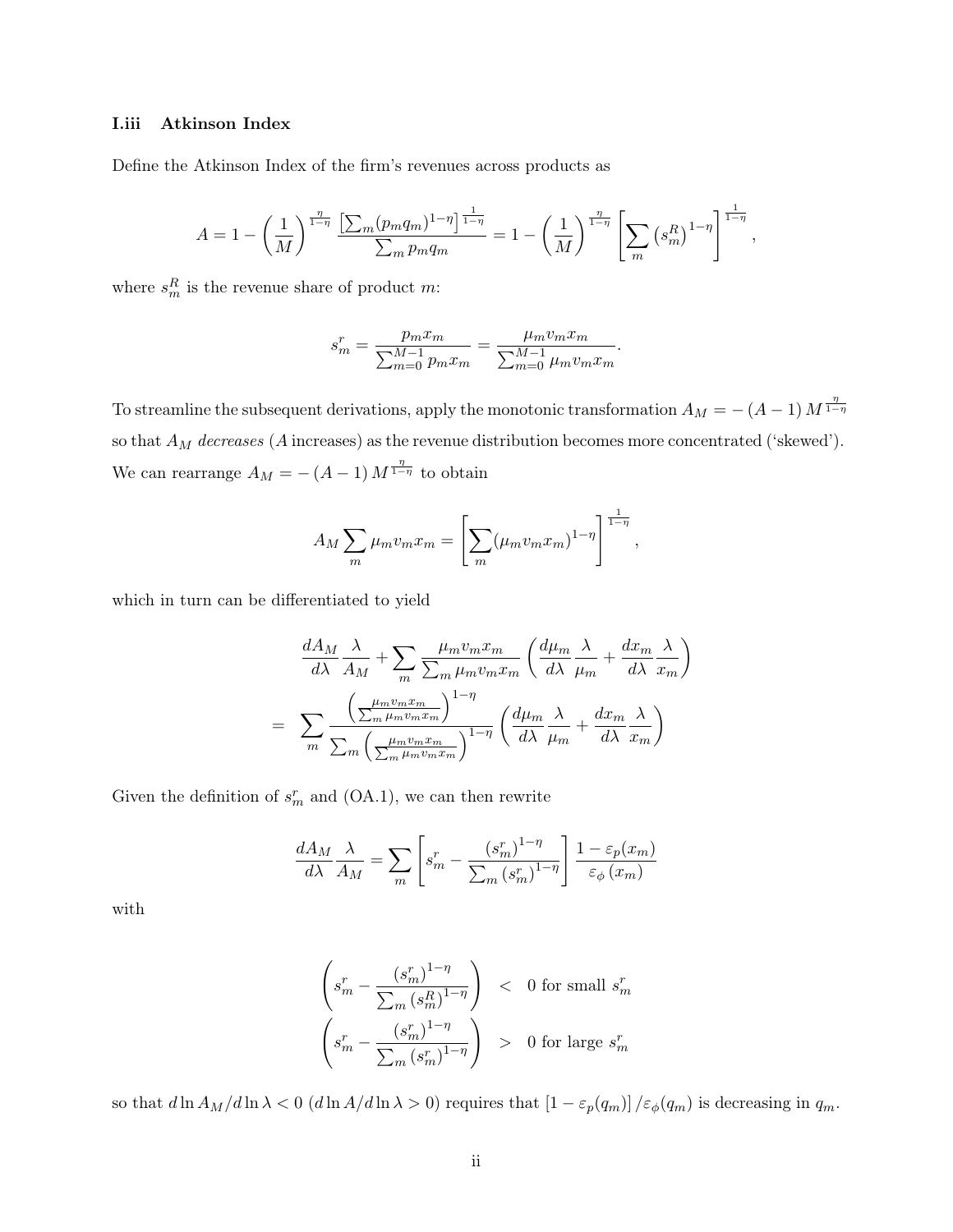#### I.iv Theil Index

Define the Theil Index of the firm's revenues across products as

$$
T \equiv \sum_{m} \frac{p_m x_m}{\sum_{m} p_m x_m} \log \frac{p_m x_m}{\sum_{m} p_m x_m} = \sum_{m} s_m^r \log s_m^r
$$

To streamline the subsequent derivations, define  $T^M = -T$  so that  $T^M$  decreases (T increases) as the sales distribution becomes more concentrated ('skewed'). Given  $p_m x_m = \mu_m v_m x_m$ , we can rearrange $T^{\mathcal{M}}=-T$  to obtain

$$
T^{M} \sum_{m} \mu_{m} v_{m} x_{m} = -\sum_{m} \mu_{m} v_{m} x_{m} \log \mu_{m} v_{m} x_{m} + \sum_{m} \mu_{m} v_{m} x_{m} \log \sum_{m} \mu_{m} v_{m} x_{m},
$$

which can be differentiated to yield

$$
\frac{dT^M}{d\lambda} \frac{\lambda}{T^M} + \sum_m \frac{\mu_m v_m x_m}{\sum_m \mu_m v_m x_m} \left( \frac{d\mu_m}{d\lambda} \frac{\lambda}{\mu_m} + \frac{d x_m}{d\lambda} \frac{\lambda}{x_m} \right)
$$

$$
= -\frac{1}{T^M} \sum_m \frac{v_m x_m \mu_m}{\sum_m \mu_m v_m x_m} \left( \frac{d\mu_m}{d\lambda} \frac{\lambda}{\mu_m} + \frac{d x_m}{d\lambda} \frac{\lambda}{x_m} \right) \log \frac{\mu_m v_m x_m}{\sum_m \mu_m v_m x_m}
$$

Using the definitions of  $s_m^r$  and  $T^M$  then gives

$$
\frac{dT^{M}}{d\lambda} \frac{\lambda}{T^{M}} = \sum_{m} \left[ s_{m}^{r} - \frac{s_{m}^{r} \log s_{m}^{r}}{\sum_{m} s_{m}^{r} \log s_{m}^{r}} \right] \frac{1 - \varepsilon_{p}(x_{m})}{\varepsilon_{\phi}(x_{m})}
$$

with

$$
\begin{aligned} &\left( s_m^r - \frac{s_m^r \log s_m^r}{\sum_m s_m^R \log s_m^R} \right) \quad < \quad 0 \text{ for small } s_m^r, \\ &\left( s_m^r - \frac{s_m^r \log s_m^r}{\sum_m s_m^r \log s_m^r} \right) \quad > \quad 0 \text{ for large } s_m^r, \end{aligned}
$$

so that  $d\ln T^r/d\ln\lambda < 0$  (more concentration) requires  $\left[1 - \varepsilon_p(q_m)\right] / \varepsilon_\phi(q_m)$  to be decreasing in  $q_m$ .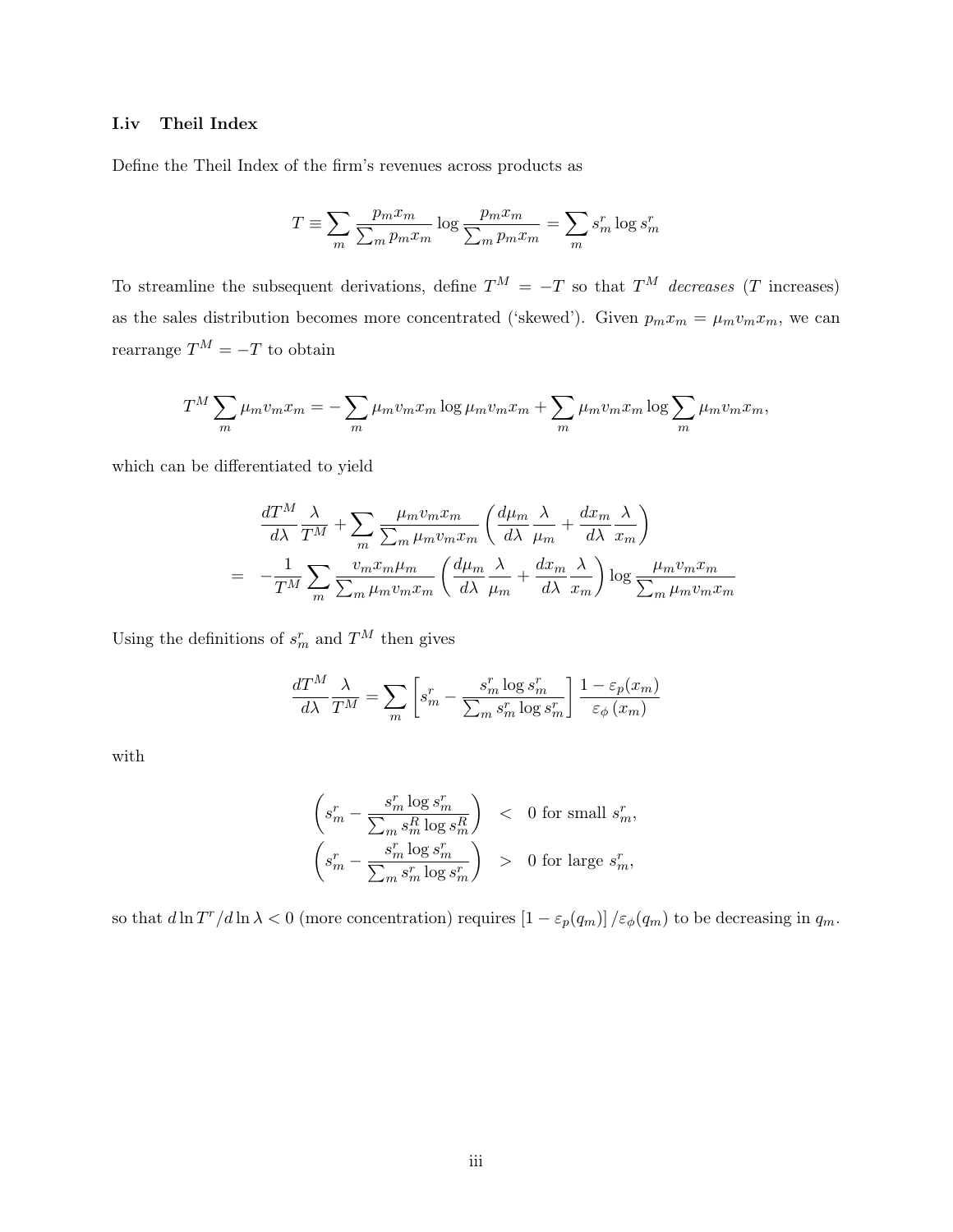#### II Specific demand system functional forms

#### II.i Bulow-Pfleiderer, Linear and CES (Fabinger and Weyl, 2014)

In our setup, this family of functional forms is associated with the sub-utility

$$
u(q_i) = \alpha q_i + \frac{\beta}{1-\gamma} (q_i)^{1-\gamma}
$$

which has the appealing feature of nesting both CES demand and linear demand as special cases. The first order condition for the corresponding utility maximization problem

$$
\max_{q_i \ge 0} \int_0^M \left[ \alpha q_i + \frac{\beta}{1 - \gamma} (q_i)^{1 - \gamma} \right] di \text{ s.t. } \int_0^M p_i q_i di = 1,
$$

is

$$
p_i = \frac{\alpha + \beta (q_i)^{-\gamma}}{\lambda}, \text{ with } \lambda = \int_0^M \left[ \alpha q_i + \beta (q_i)^{1-\gamma} \right] di,
$$

where  $\lambda > 0$  is the marginal utility of income. This demand paramatrization includes CES demand as a special case for  $\alpha = 0$ ,  $\beta = 1 - \gamma$  and  $\gamma = 1/\sigma \in (0,1)$  (where  $\sigma > 1$  is the price elasticity of demand). It also includes linear demand as another special case for  $\alpha > 0$ ,  $\beta < 0$  and  $\gamma = -1$ . More generally,  $u(q_i)$  is increasing and concave if and only if  $\beta < 0$  and  $\gamma < 0$ . Moreover, conditional on  $u(q_i)$  being increasing and concave, our assumption (MSLD), i.e.  $\varepsilon_p'(q_i) > 0$ , holds if and only if  $\alpha > 0$ . The same applies to assumption (MSLD'): conditional on  $u(q_i)$  being increasing and concave,  $\varepsilon'_{\phi}(q_i) > 0$  holds if and only if  $\alpha > 0$ . Accordingly, functional forms of the Bulow-Pfleiderer family with  $\alpha > 0$ ,  $\beta < 0$  and  $\gamma < 0$  (and thus the special case of linear demand) are consistent with our observed reallocation and productivity effects while CES is not.

#### II.ii Constant Absolute Risk Aversion (CARA, Behrens and Murata 2007)

In our setup, this family of functional forms is associated with the sub-utility

$$
u(q_i) = 1 - e^{-\alpha q_i} \text{ with } \alpha > 0.
$$

For  $\alpha > 0$  this sub-utility is increasing, concave with  $\varepsilon_p'(q_i) > 0$  and  $\varepsilon_\phi'(q_i) > 0$ . Accordingly, functional forms of the CARA family are consistent with our observed reallocation and productvity effects.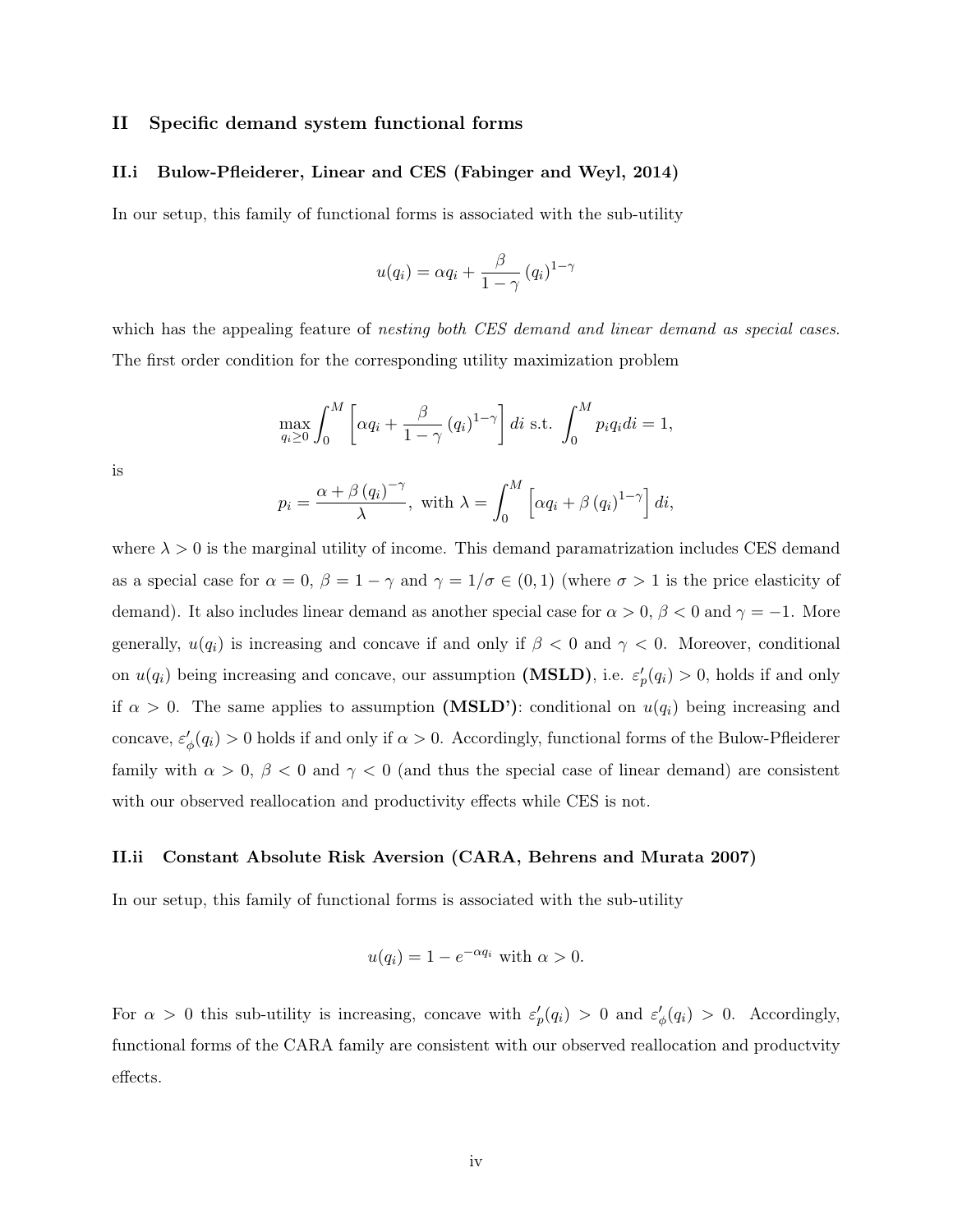# II.iii Bipower Preferences, Bulow-Pfleiderer, IES and CES (Mrazova and Neary, 2016)

In our setup, bipower preferences (Mrazova and Neary, 2016) are associated with the sub-utility

$$
u(q_i) = \frac{\alpha (q_i)^{1-\eta}}{1-\eta} + \frac{\beta (q_i)^{1-\theta}}{1-\theta} \text{ with } 0 < 1-\eta < 1-\theta \le 1,
$$

which encompasses:

• IES ('increasing elasticity of substitution', Bertoletti et al, 2008)

$$
u(q_i) = \frac{(q_i)^{\rho}}{\rho} + \frac{(q_i)^{\gamma}}{\gamma} \text{ with } 0 < \rho < \gamma \le 1
$$

for  $\alpha = \beta = 1$ ,  $\rho = 1 - \eta$  and  $\gamma = 1 - \theta$ ;

- Bulow-Pfleiderer for  $\alpha < 0$  and  $\eta = 0$  or  $\beta < 0$  and  $\theta = 0$ ;
- CES for  $\alpha = 0$  or  $\beta = 0$ .

For  $0 < \rho < \gamma \leq 1$  this sub-utility is increasing and concave. It also features  $\varepsilon_p'(q_i) > 0$  if and only if  $\alpha\beta < 0$  we never have. The same condition is necessary and sufficient for  $\varepsilon'_{\phi}(q_i) > 0$ . Accordingly, functional forms of the bipower family with  $\alpha\beta$  < 0 (and thus the special case of Bulow-Pfleiderer and linear demand discussed above) are consistent with our observed reallocation and productvity effects while CES and IES are not.

#### III Results for wholesale and retail trade firms

This appendix replicates our baseline results for the sample of firms in the wholesale and retail trade sectors. The reason why there are excluded from the main analysis is that measuring productivity for this set of firms is much more complex than for manufacturers. We therefore restrict analysis to how trade shocks affect export values and counts of products (Table OA.1) and skewness (Tables OA.2 and OA.3).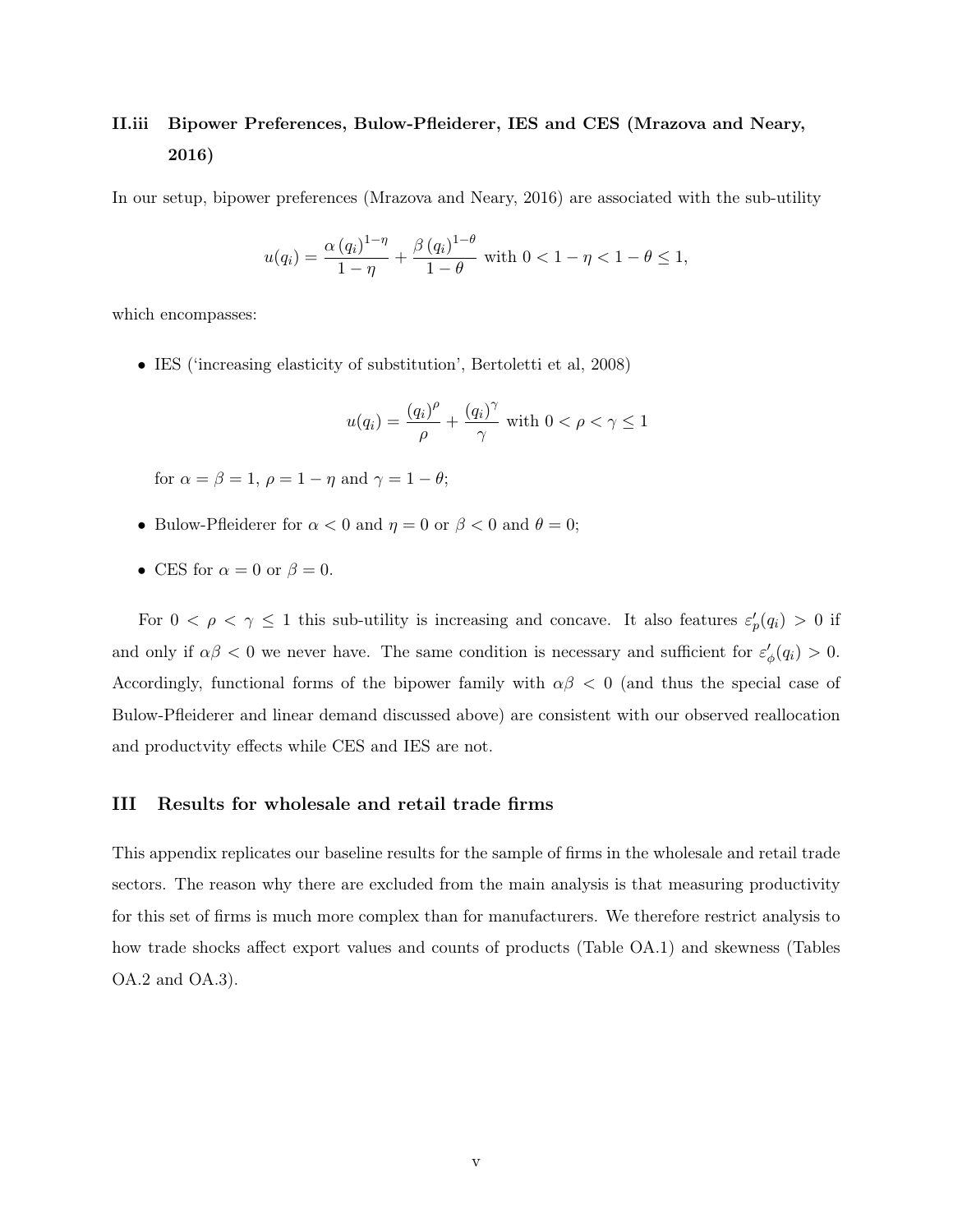| Dependent Variable          | $\Delta$ log Exports per Product |           |           | $\Delta$ log # Products Exported |           |           |  |
|-----------------------------|----------------------------------|-----------|-----------|----------------------------------|-----------|-----------|--|
|                             |                                  |           |           |                                  |           |           |  |
| $\Delta$ GDP Shock          | $0.399^{a}$                      |           |           | $0.141^a$                        |           |           |  |
|                             | (0.065)                          |           |           | (0.027)                          |           |           |  |
| $\Delta$ trade shock        |                                  | $0.219^a$ |           |                                  | $0.071^a$ |           |  |
|                             |                                  | (0.010)   |           |                                  | (0.005)   |           |  |
| $\Delta$ trade shock - ISIC |                                  |           | $0.012^b$ |                                  |           | $0.018^a$ |  |
|                             |                                  |           | (0.005)   |                                  |           | (0.003)   |  |
| Observations                | 236828                           | 242772    | 242772    | 236828                           | 242772    | 242772    |  |

Table OA.1: Demand shocks and local exports, wholesale and retail trade firms

Standard errors in parentheses:  $c < 0.1$ ,  $b < 0.05$ ,  $a < 0.01$ . All regressions include year dummies, and standard errors clustered at the level relevant for the variable of interest: destination country for columns (1) and (4), firm-destination for columns (2) and (5) and ISIC-destination for columns (3) and (6).

Table OA.2: Demand shocks and local skewness, wholesale and retail trade firms

| Dependent Variable     | $T^I_{i,d,t}$ | $T^I_{i,d,t}$ |           |           | i.d.t     |          |
|------------------------|---------------|---------------|-----------|-----------|-----------|----------|
| Specification          | FE            | FE            | <b>FD</b> | FD        | FD-FE     | FD-FE    |
| log trade shock        | $0.030^{a}$   |               |           |           |           |          |
|                        | (0.007)       |               |           |           |           |          |
| log trade shock - ISIC |               | $0.003^a$     |           |           |           |          |
|                        |               | (0.000)       |           |           |           |          |
| trade shock            |               |               | $0.034^a$ |           | $0.032^a$ |          |
|                        |               |               | (0.007)   |           | (0.008)   |          |
| trade shock - ISIC     |               |               |           | $0.005^b$ |           | $-0.001$ |
|                        |               |               |           | (0.002)   |           | (0.003)  |
| Observations           | 246796        | 246796        | 236800    | 236800    | 215974    | 215974   |

Standard errors in parentheses:  $c < 0.1$ ,  $b < 0.05$ ,  $a < 0.01$ . FE refers to firm-destination-ISIC fixed effects. All regressions include year dummies, with standard errors clustered at the level of the destination country. All regressions include a control for income per capita shocks in the destination country.

Table OA.3: The Impact of Demand Shocks on the Global Product Mix (Firm Level), non mfg firms

| Dependent Variable   | $T_{i,t}$ | $\Delta T_{i.t}$ |           | Exp. Intens <sub>i.t</sub> |           | $\Delta$ Exp. Intens <sub>it</sub> |
|----------------------|-----------|------------------|-----------|----------------------------|-----------|------------------------------------|
| Specification        | FE        | FD               | FD-FE     | FE                         | FD.       | FD-FE                              |
| log trade shock      | $0.031^a$ |                  |           | $0.006^a$                  |           |                                    |
|                      | (0.007)   |                  |           | (0.002)                    |           |                                    |
| $\Delta$ trade shock |           | $0.043^a$        | $0.050^a$ |                            | $0.012^a$ | $0.012^a$                          |
|                      |           | (0.009)          | (0.011)   |                            | (0.003)   | (0.003)                            |
| Observations         | 107075    | 107075           | 107075    | 93279                      | 88209     | 88209                              |

FE refers to firm-level fixed effects. Standard errors (clustered at the firm level) in parentheses:  $c < 0.1$ ,  $b <$ 0.05,  $\alpha$  < 0.01.